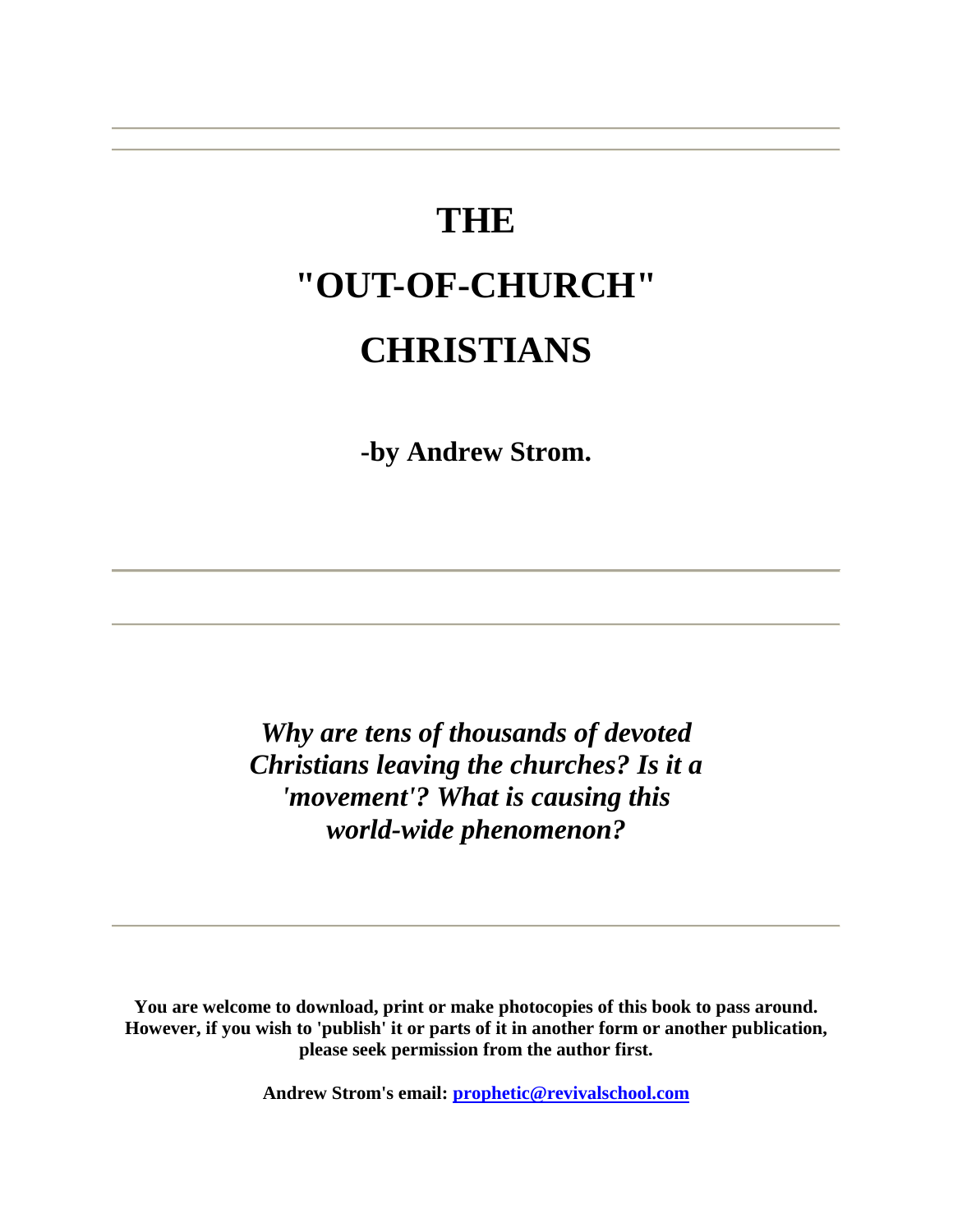**This book can be found in its entirety on the Web at- [http://www.revivalschool.com](http://www.revivalschool.com/)**

### **CONTENTS:**

**1. A World-wide Phenomenon.** 

**2. My Own "Wilderness" Experience.** 

**3. Why Are They Leaving?** 

**4. "Called Out"?** 

**5. Control & Spiritual Abuse.** 

**6. The Machine.** 

**7. Why the 'Wilderness'?** 

**8. The Dangers.** 

**9. The "In-Church" Out-of-Church.** 

**10. Is "Revival" the Answer?** 

*Copyright (c) Andrew Strom, 2003/2004. All rights reserved.* 

*NOTE: Due to space considerations a number of the emails quoted in this book have been*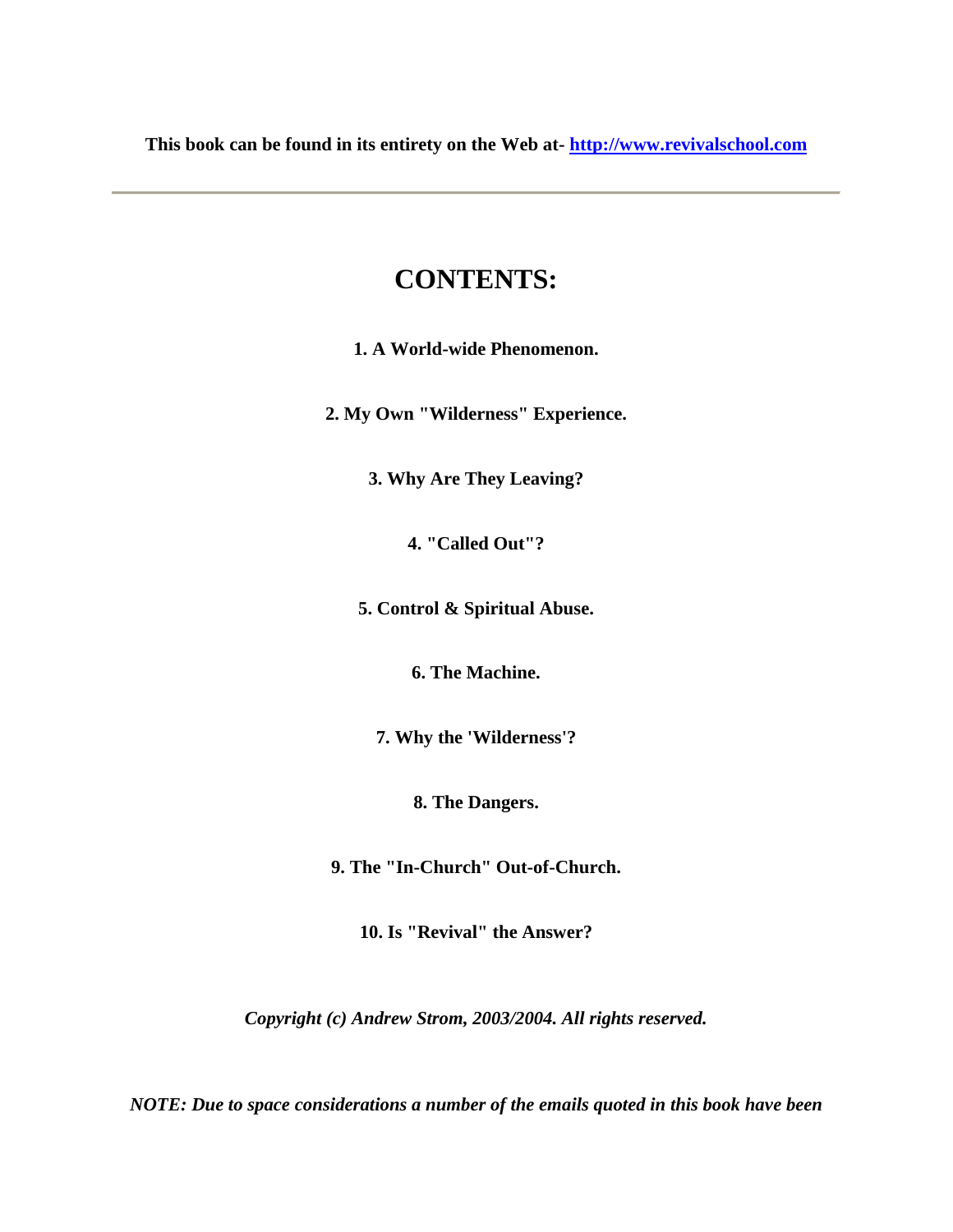*abridged. Otherwise the book would be much longer than it is! Often we had space to publish only one or two paragraphs from each - or even just a few comments. At times it has also been necessary to correct grammatical or punctuational errors, or make similar minor alterations. For legal reasons and privacy considerations there have also been a few occasions when names or places needed to be removed. In every case, we believe the original thrust and intent of the author has been retained. All of the emails used in this book remain on our files.* 

### *"IT IS SURPRISING TO FIND THAT ROUGHLY 10 MILLION BORN AGAIN CHRISTIAN ADULTS [in the US] ARE UNCHURCHED."* **-Pollster George Barna - www.barna.org**

## **CHAPTER ONE**

## **A WORLD-WIDE PHENOMENON**

For me, this whole "snowball effect" began with a Radio show and an email. In March 2003 I was invited onto the Rhema Christian network in New Zealand to discuss the growing phenomenon of "Out-of-church Christians". I had been invited onto the show because in one of my books I had recounted my own 'wilderness' experience and the fact that many Christians seem to be opting out of today's church system. This was a phenomenon that I knew something about, but even then I had little idea of the size or scope of what was occurring.

The same week that I was on the Radio show, I published an article on the same topic on our international Email List. The result was an absolute deluge of responses from all over the world. Below is the email I sent out. I had no idea that it would set-off such a chain-reaction.

*EMAIL - RE: "OUT OF CHURCH" CHRISTIANS -Andrew Strom. [4 April 2003].*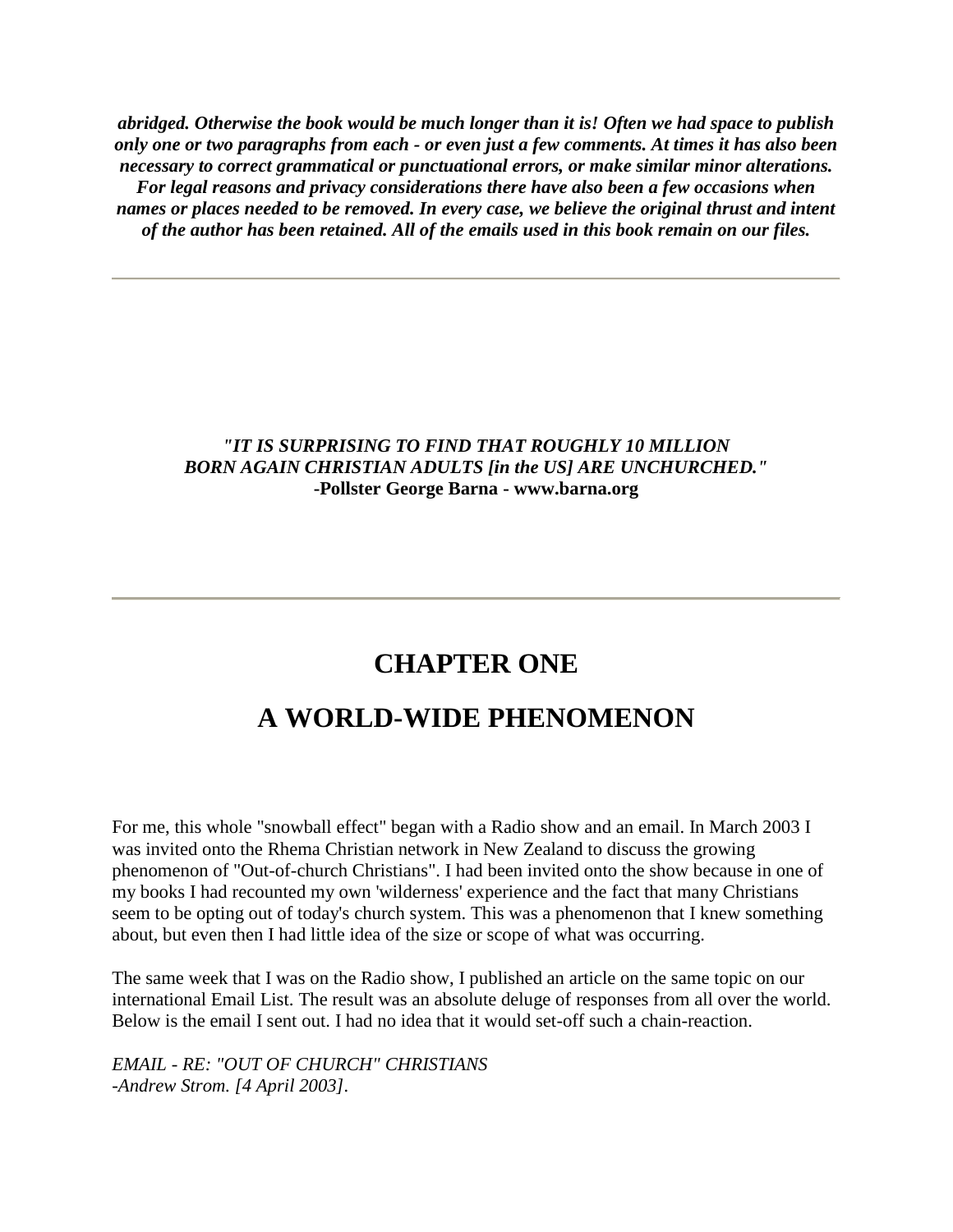*I am writing on a rather unusual topic today. On Monday night (31 March) I was invited onto a Christian Radio show in New Zealand to discuss the growing numbers of "Out-of-church" Christians in the West - people who have left the churches for various reasons but still claim a strong Christian faith. It was a very interesting night, and the phones ran hot.* 

*This "Out-of-church" phenomenon has now grown so large that books are being written about it. In fact, several years ago I heard an estimate that there are TENS OF THOUSANDS of such Christians just in our largest city (-Auckland) alone. And I believe it is the same right across the Western nations. I have personally come into contact with literally hundreds of such people. The surprising thing is that they are often the most committed kind of Christians - praying, insightful, deep-thinking. Yet they have grown tired of "playing the game" inside our church system and have opted out. Often their involvement goes back many years. In fact, they had commonly been leaders of various kinds.* 

*But now they have left. Why? The church obviously finds this a very difficult thing to explain or deal with. The usual accusations are often trotted out: "So-and-so has been hurt and has a root of bitterness". Or they are in "rebellion". Or they are "not a team player". Or they are "backsliding".* 

*But if you talk to these people you will often find that they have been sitting in church for years and years, and they simply cannot stand to sit and watch the same old game being played any more. The LACK OF GOD is what gets to them - even in our most "Spirit-filled" churches. WHERE IS GOD IN ALL OF OUR ACTIVITY? Surely this is not the way it is supposed to be?* 

*New fads and programs come and go, but the mediocrity and LACK OF GOD just seem to go on forever. And so quietly, sometimes without anyone even noticing, they slowly slip out the doors never to return. Some have even told me that they felt God "calling them out". Others simply felt they couldn't stay there anymore. The state of the church weighed upon them more than words could say.* 

*Very often they did the rounds of other churches, hoping against hope that they would find a place that felt "right" in any way. (-Though most of them are not "church-hoppers" by nature). But the places they visited never seemed any more "right" than the place they had left. And after a while it just seemed easier to stay at home with God.* 

*As I said earlier, most of these people have not given up on Christianity at all. It is today's church system that they have given up on. And we are talking about large numbers here. Thousands are already opting out. And many feel like they are "waiting" for something.* 

*Some of these people have started up home-fellowships. Or they meet with other couples on a casual basis. But many meet with nobody at all, and they consider themselves in a 'Wilderness' place - alone with God. (-Very common).* 

*I was asked several weeks ago by a pastor whether I agreed that what is happening could be a 'move of God'. That is a pretty radical thought. Many leaders would think the opposite. Because anything that leads people out of "their church" can't be of God, can it?*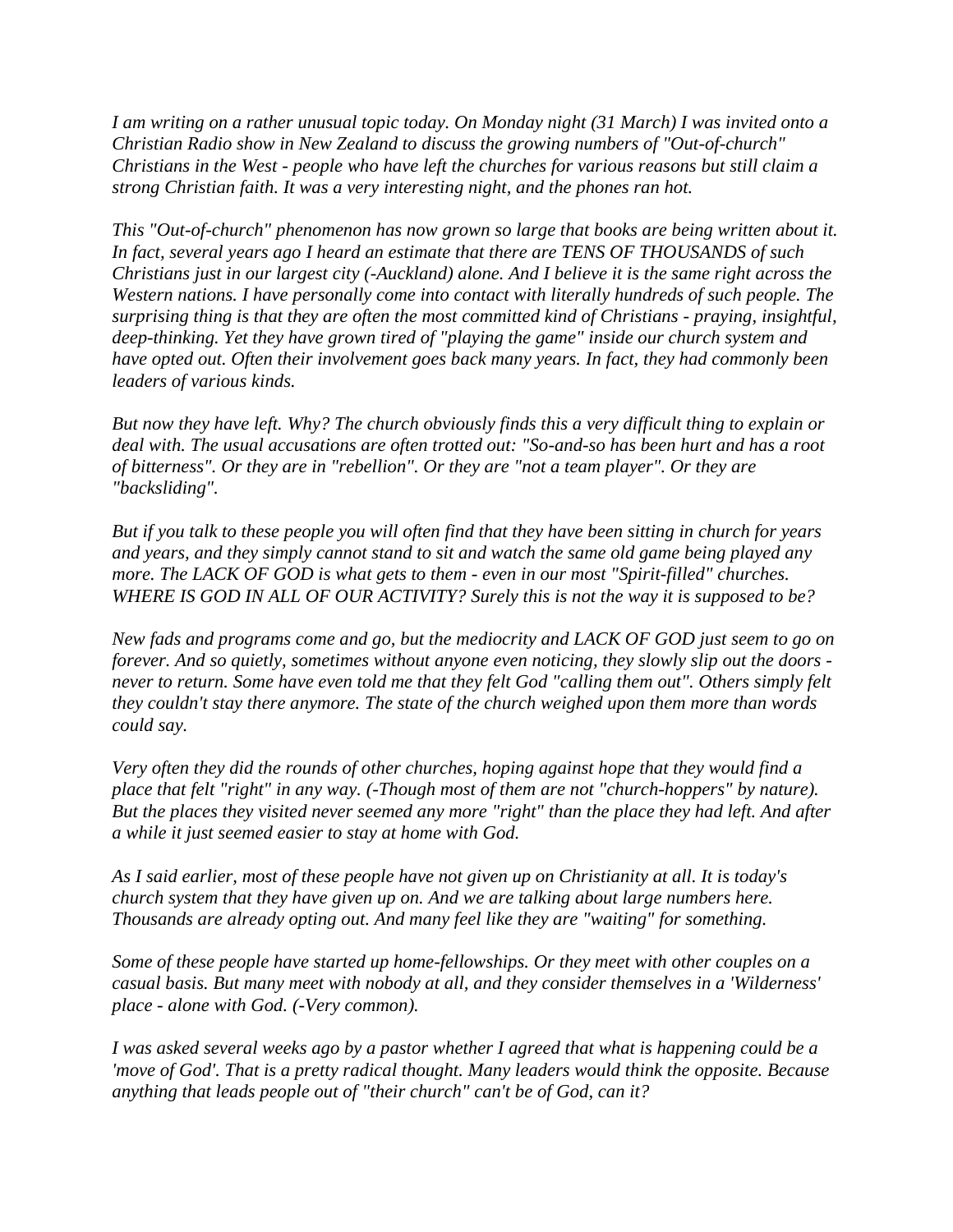*Hmmmm. All I know is this: The concept of going through a 'Wilderness' just before entering the 'Promised Land' is totally Scriptural. In fact, it is right through the Bible. Even Jesus went through such a wilderness time.* 

*But it is not possible to stay "alone" forever. Some day, if these people are going to be part of a new move of God's Spirit, they are going to have to come out of their wilderness and become part of the "BODY" that Jesus brings together - the 'new wineskin' that will come with this new move of God. Otherwise they could miss out. That is the great danger.* 

*I'm sure there are many on this List with comments or testimonies relating to this topic. I would love to hear from you. It really is becoming a significant issue in the church.* 

*God bless you, my friends.*

*\_\_\_\_\_\_\_\_\_\_\_\_\_\_\_\_\_\_\_\_\_\_\_\_\_\_\_\_\_\_\_\_* 

For weeks after I published the above article, I was inundated with emails. It seemed to be going round and round on the Internet because many responses were from people that were not even part of our own List. Such a huge number of heart-felt stories from people who still loved Jesus but had left the churches (-forever, in many cases). What an eye-opener! It confirmed to me that this issue is so much larger than many of us have realized. I don't think a lot of Christian leaders have any clue how many believers are simply opting out of "organized religion" today.

Throughout this book you will read many of these stories, sent to me from all over the world. To give you an understanding of just how "global" this phenomenon is, here is a small sampling just to get you started:

### *From: Ian (-Scotland):*

*We are a group of 4 Christians who meet in our respective homes. We were formerly leaders in our local fellowship, but for various reasons found ourselves outside of the established church. And like yourselves we have found the we are not alone. We have met with dozens of Christians around Scotland who are in the same boat. Most were leaders in their fellowships. We were with a group last night of two families with about 8 or 9 meeting in a home.* 

*Your estimate about the number of people in this position does feel about right. I have been in contact with one man in London who has a mailing list of four thousand. I have heard that estimates would put the total as being greater than those that are still in 'Church'. But due to the nature of being 'out of church', it will be very difficult to quantify.* 

*From: Pastor Jim C. (-USA):* 

*In my estimation, in regard to the numbers involved per capita, New Zealand has the sniffles and America has full blown pneumonia.*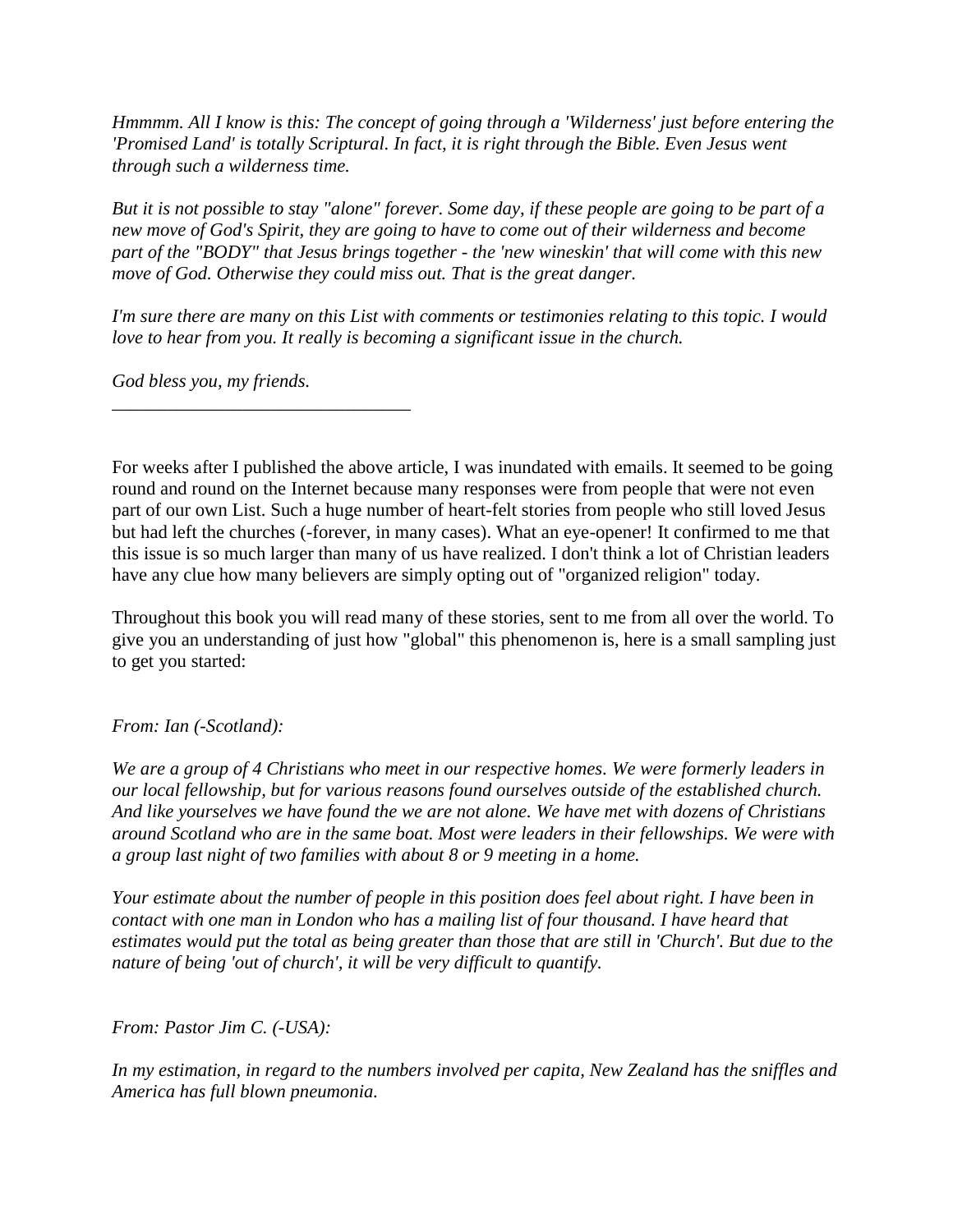### *From: Mary (-USA)*

*You would be VERY surprised at the number of VERY high-level, gifted and mature Christian leaders who are NOT attending regular church here in Southern California. My husband and I hosted a care group about 7 years ago with 15 couples. Only 3 of them still attend church.* 

### *From: Thomas (-USA):*

*I and my family are some of the, I believe, millions who have left the church system or have been called out by God into the "wilderness." As the Lord explained our calling out He said it would be a time of purging and teaching us to stand in Him alone so that we could stand properly when we are brought back with the many. We still fellowship and share the Word with others. We still, at His direction, do the works of the Church: meeting the needs of others and sharing His truth. We are just not part of the system and I don't believe we will ever be called to rejoin a religious system, but a living fruit-producing Body.* 

*From: Mike (-Vineyard Church, UK):* 

*Just read your piece on 'Out of Church Christians'. Amazing - I've been getting an increasing sense that this is what is going on around us here in the UK. So many fine Christians living effectively outside the Body... and I've always felt that anyone who amputated themselves like this would die and rot, like a severed finger - yet these guys don't, or haven't yet, anyway. The loss to the church is one thing, and the danger to them another - and yet there is this wilderness thing. Look at King David, how he had to spend all those years running in the desert before his anointing could take effect, as it were...* 

*From: Donnalea (-South Africa):* 

*This phenomenon has reached our country too. I'm sure that many out-of-church South African Christians have already contacted you. Although I am still in fellowship, I have really been going through a tough time getting myself to church every Sunday. I love the Lord with all my heart, but Christians and modern day Christianity or "churchianity" get on my nerves. I too am tired of all the programmes and never once seeing or feeling that God is in control. I desperately want to know God again and to really know His will. I am in fellowship during the week with people who have left church completely and as with this general phenomenon, are true Christians really seeking God's will.* 

*From: Tony (-South Africa):* 

*I read your article on "Out of church Christians" with much interest, and yes, it is a worldwide phenomenon. I have personally spoken to many Christians from abroad, many of them business*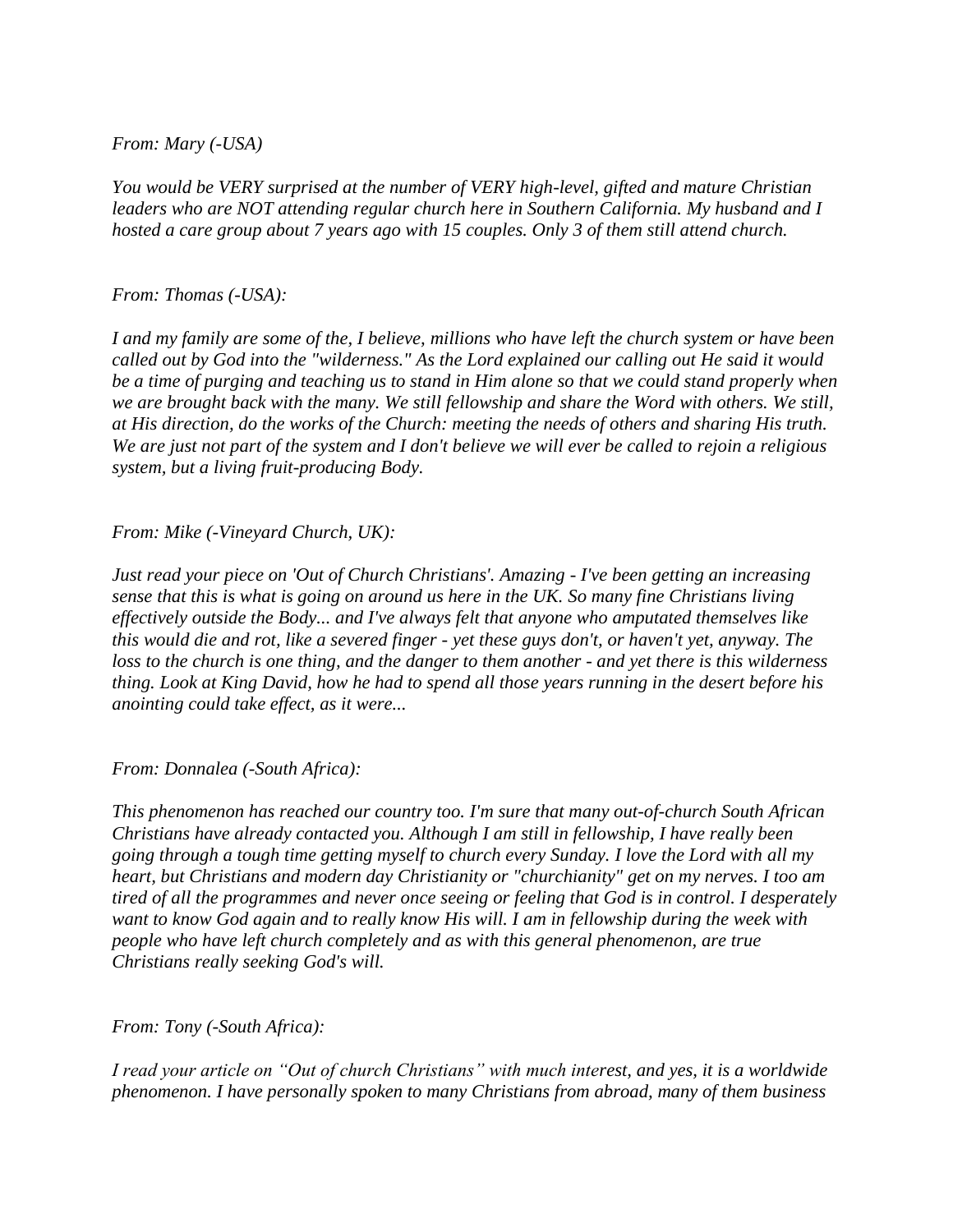*men (it seems like the business community were almost the first to identify it). And yes, what started off as a trickle, well, now the flood gates are open and many have either left, or are in the process of leaving.* 

*From: Jouko (-Finland):* 

*You just described my situation in your article "Out of church" Christians. There are many in that position in Finland, too. I don't know what will be the future solution for this dilemma.* 

*From: Liz (-Zimbabwe):* 

*Have just received your article from a friend and was most interested to discover that it is not only our country which is experiencing this "phenomenon" (if I may use that expression!) There are many of us who have felt "called out of the church" and group together for home cells where there are about 12 folks together. Then once a month we meet up with others, but have a very strong prayer network and are in contact daily with each other, as needs are great here in Zimbabwe.* 

*From: Mark (-USA):* 

*I am still in church leadership and music ministry in a traditional church setting, but many very anointed & prophetically gifted friends of mine have had their fill of "playing church" and have "opted out" of organized religion. One is running a ministry (camp/retreat) for pastors in CO, another is raising sheep in KS, a third is creating an online network for churches, but none go to the traditional 'sermon/music/prayer/pulpit & pew' places we call "churches". I feel in my heart that this mass of hungry and Christ following people is God's own way of setting the stage for a huge reformational change.* 

*From: Randy (-USA):* 

*I read an explanation of why the phenomenon is growing - the out-of-church Christians. They say that we are lone rangers, backsliders, not team players, have bitter root judgements.... This can't be further from the truth.* 

*When we have been attending church, we find- No God - No Power- No Gospel- Bad Agendas-Poor Leadership- Bad teaching- Bad programs- No Christ- No Healing- No miracles. Just a struggle for personal power and control.* 

*I can't tell you how many times I have been treated like I am not going to Heaven because I am not attending church. So, the sad part is, where do we take our gifts, our tithes, and our love but out to the streets.*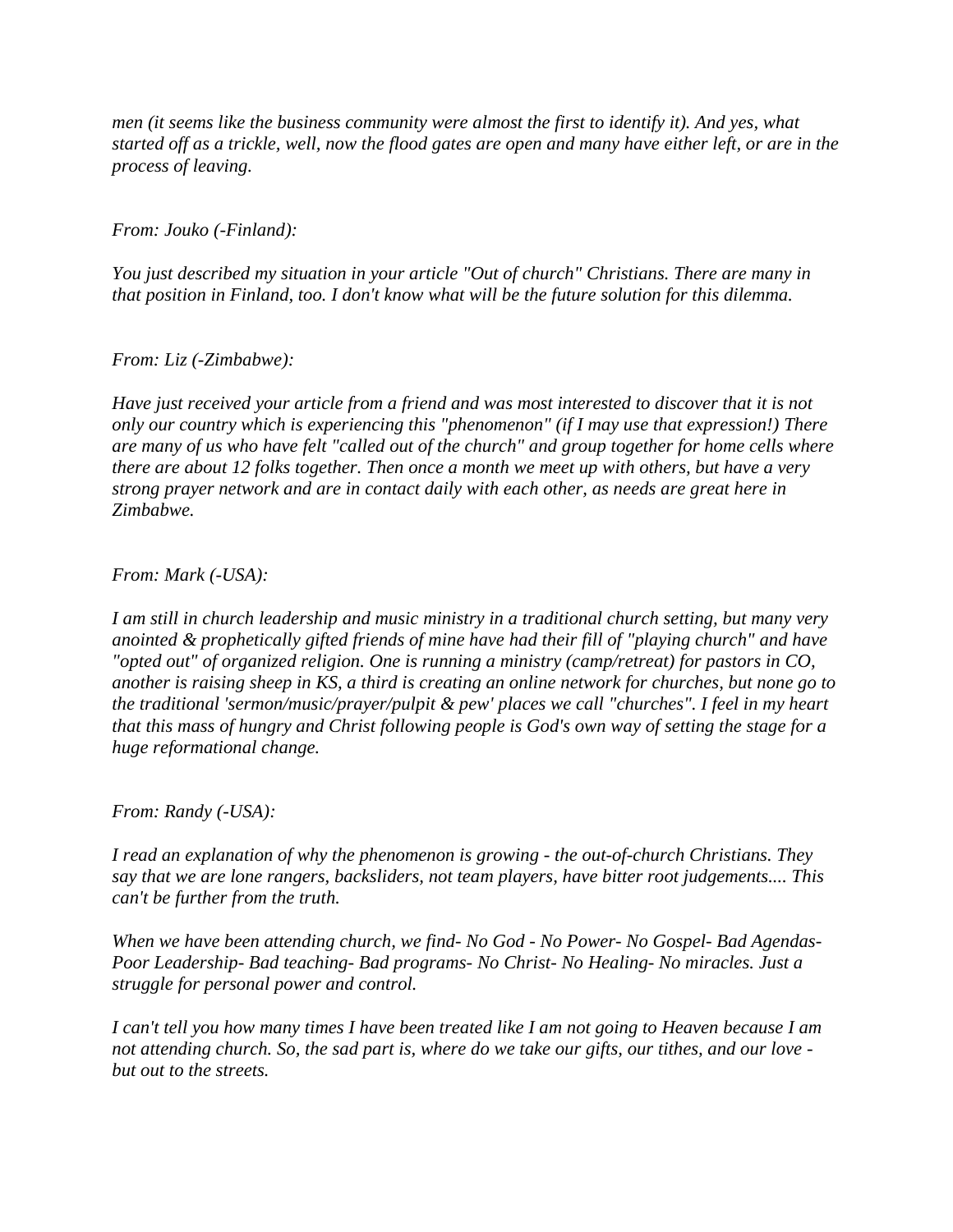*We know many who have left the church, who are committed as prayer warriors, intercessors, missionaries, and worshippers. Wanting to share their gifts from God.* 

*This movement is growing - so it will over-take the church. What you are seeing is just the tip of the iceberg.* 

### *From: Pat (-Canada):*

*I've been an out of church believer for over 7 years. I'm also a non-denominational ordained minister. I've visited a variety of churches over the years (and spoken at many of them) as the Lord led, but to be honest I frequently find it very hard to visit them. It's as if all I can hear are sobbing people and the rattling of chains all around me, yet everyone is smiling and singing of how God has freed them and filled them with joy. Often I feel like crying while believers around me are smiling and laughing with apparent joy... yet in reality they seem to touch very few with the love of God... even in their own churches. Canada has as many, if not more true believers who are also un-churched as New Zealand has.* 

*From: Sam (-ex-Vineyard pastor, Canada):* 

*I live in a community of 330,000 people and the OUT OF CHURCH Christian population has grown from 6,000 to over 10,000 since the summer of 1999...* 

*From: Sue (-Australia):* 

*I personally know a lot of strong Christian committed ex-church leaders, sold out for God, who God is using outside the local church. Some are in home groups, some just get together regularly for fellowship. As for me, most of my fellowship is with my friends in NZ and Australia by telephone and email.* 

*From: Jenny (-New Zealand):* 

*I work alongside people who have left churches as my job, under the umbrella name of Spirited Exchanges. I facilitate a couple of groups for people to process what has gone on for them in churches and to struggle with the faith and church issues...* 

*I would agree with you - the accusations of 'backslider' and others are quite inaccurate and unhelpful. From what I have seen they are actually asking the hard questions in order to deepen, continue in and better integrate their faith.* 

*I too, wonder if there is a move of God in this - people being called to something deeper, out of the game-playing and conformist faith stage...*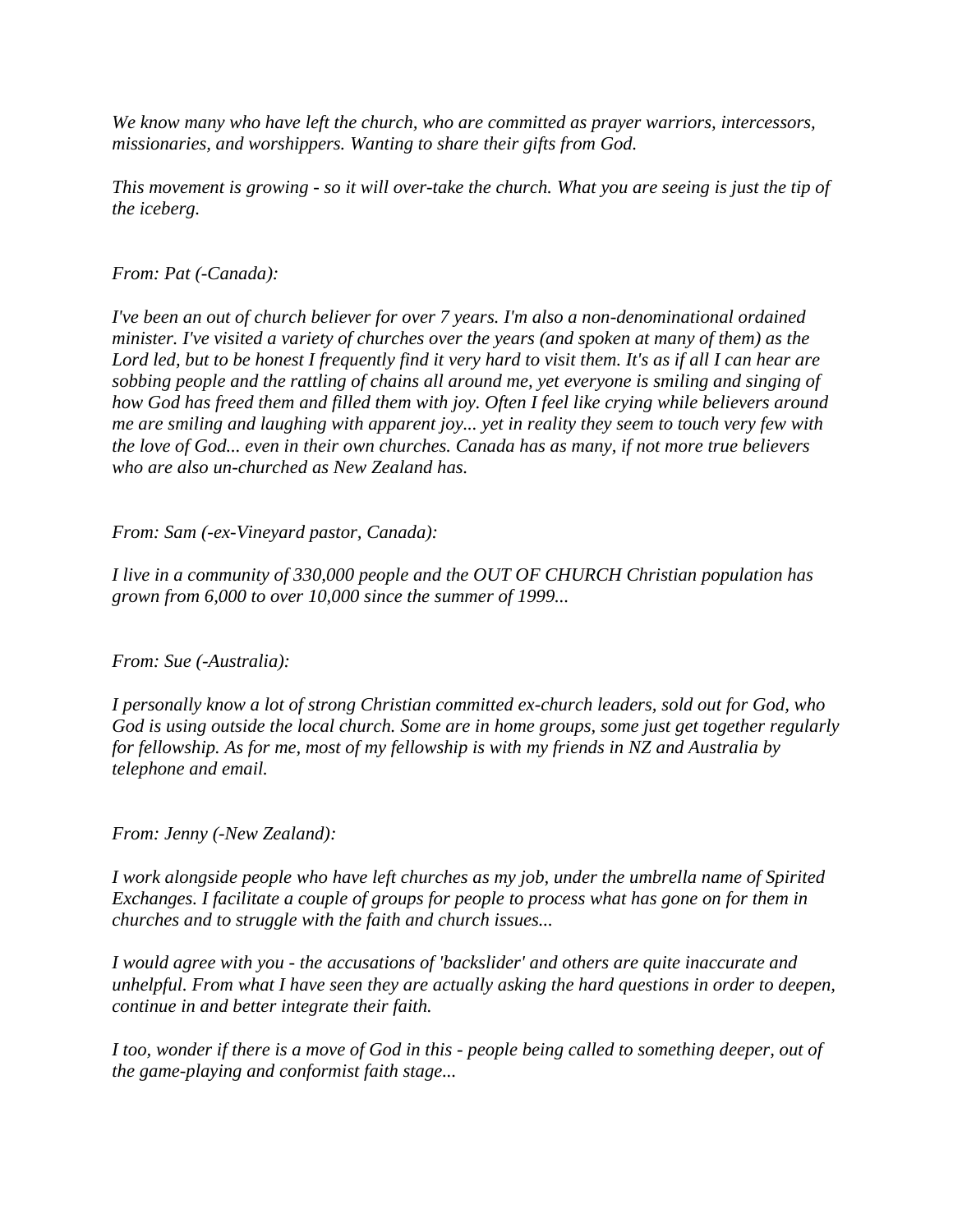*From: Scott (-Japan-based email):* 

*As a person who has been involved with ministry and with churches heavily for over 20 years (right from when I was 15), I can understand why people just leave. In the old days, we would give messages about that kind of person and say that they were lacking in commitment, and how you have to be planted in the one place, and how everything God wants to do he does through the local church, etc.* 

*So people who dropped out of church were always seen as having not much to offer.* 

*But, there are tons of them out there. I have chatted recently and am surprised that a lot of people who do want fellowship, and love God, don't go to a church regularly.* 

### *From: Anne (-USA):*

*In America, in certain cities, the out of church Christians are probably higher in number than the in-church Christians. It is a phenomenal occurrence... I feel as a missionary evangelist that there are so many church programs with little or none of the Presence of the Lord in the churches and that is the reason people leave them. There is little prayer and what prayer there is is void of passion and power and fire.* 

*From: Peggy (-USA):* 

*My husband and I have been Christians for 30 years, home group leaders for much of that time; my husband has also been a worship leader for most of that time. However, now we are among the "out of church" that your message describes, although we do continue to meet and pray with other believers who feel the same longing for something more real than we have experienced for longer than we care to remember. The cry of our hearts is \*not\* to live on our memories of incredible intimacy with God in years past, but to discover Him anew and in deeper ways than ever before. We are desperate for Him. In light of that hunger, the emptiness of our church experience, a church we'd attended for 17 years, was more than we could bear.* 

*\_\_\_\_\_\_\_\_\_\_\_\_\_\_\_\_\_\_\_\_\_\_\_\_\_\_\_\_\_\_\_\_\_\_\_\_\_\_\_\_\_\_\_\_\_\_\_\_\_\_\_\_\_* 

### The Author again:

The above are just a smattering of the hundreds of emails I received on this subject from all over the world. Several days after I published the original article a Webmaster from France wrote saying he had translated it into French and put it on a French web-site. After that I started getting all kinds of emails in French - none of which I could read! Which just goes to show that this "Out-of-church" thing is a huge issue right across the Western world. Everywhere, it seems, people are hungering and thirsting for the REALITY of God, but sadly no longer finding it in our churches. What on earth is going on?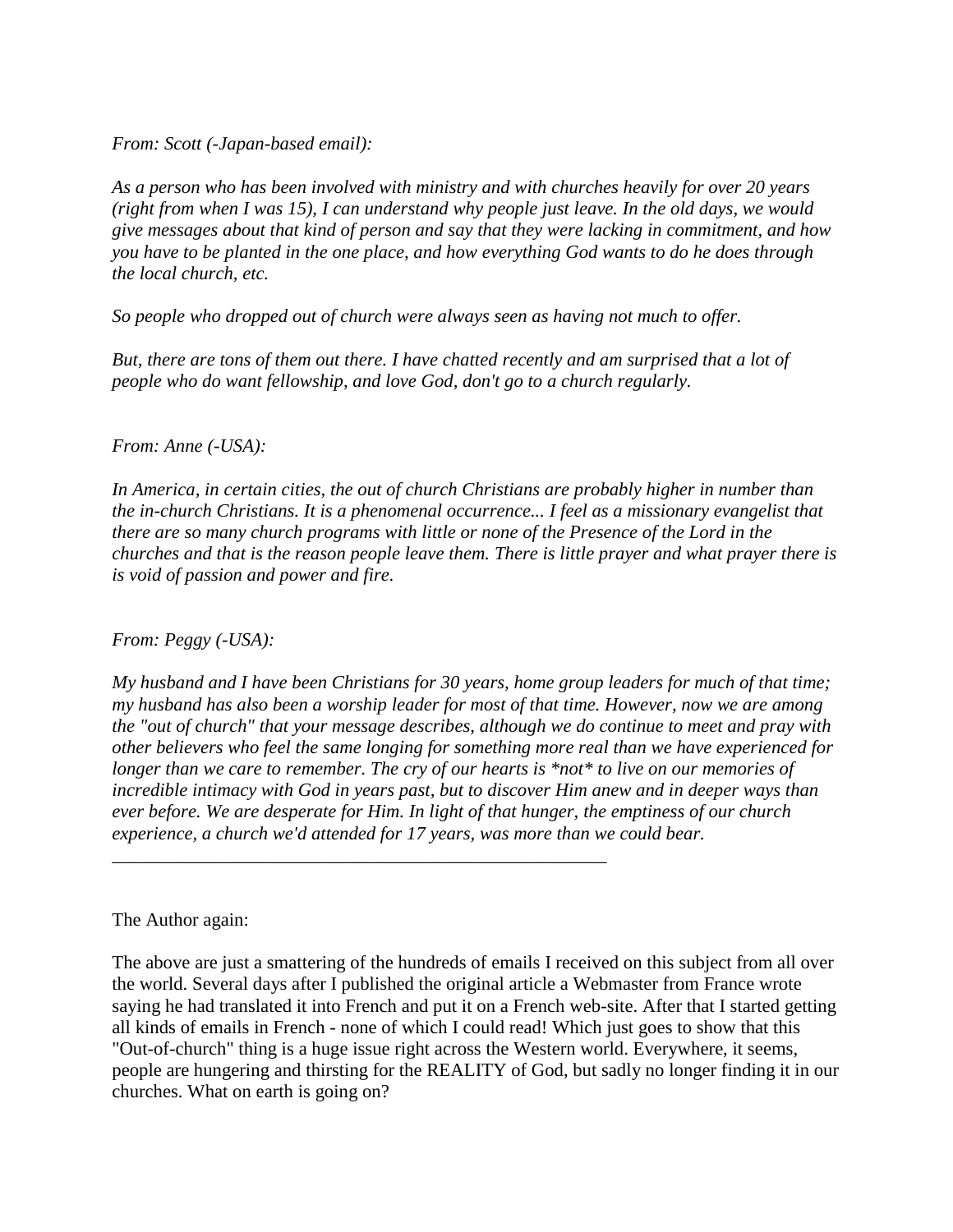## **CHAPTER TWO MY OWN "WILDERNESS" EXPERIENCE**

One of the reasons I was originally invited onto that Radio show was because in theory I was someone who could see "both sides" of this issue. I am a Christian speaker who holds meetings and speaks in churches, but I am also someone who has spent seven years completely "out of church" - in the wilderness, up until 1993. And to this day I have many friends and acquaintances who are out there still. So I understand this phenomenon well.

My own 'wilderness' experience has been a very important part of my life-story. It had an enormous impact on me. I have never been ashamed of this experience, and it has long been available for people to read about on my web-sites and in one of my books. The following version is basically lifted straight off one of our web-pages. Hopefully by reading it you will come to understand some of the 'phases' I went through during my wilderness journey. It has certainly stirred up a lot of comment over the years.

### *"MY WILDERNESS EXPERIENCE" - Andrew Strom*

*I had been brought up in a Christian environment all my life. My father was a Spirit-filled Baptist preacher before I was born, and was also a researcher and writer on Revival (-it runs in the family!) So when I myself became a Spirit-filled Christian at the age of 17, I was fascinated with Revival and prayer right from the beginning. I also came under a very powerful 'prophetic' anointing, though I had little understanding of it at the time. (What was "wrong" with me? - Why was I so distressed and devastated at the condition of the church when others seemed so comfortable with the status quo?) Fortunately I had all my Revival books which told me I was not alone, but merely one of many concerned Christians, right down through the ages. But I certainly felt very much alone a great deal of the time. (Apart from God of course - He was always there).* 

*I became involved in a couple of churches - the main one being a fairly "hard-line" Pentecostal group. And because of my very brash youthful zeal in witnessing I did alright there, though I seemed to be always in some kind of trouble with the leadership. I just couldn't shut my mouth at the crucial time - I so longed to see the church in a true Revival state, and I was pretty brazen*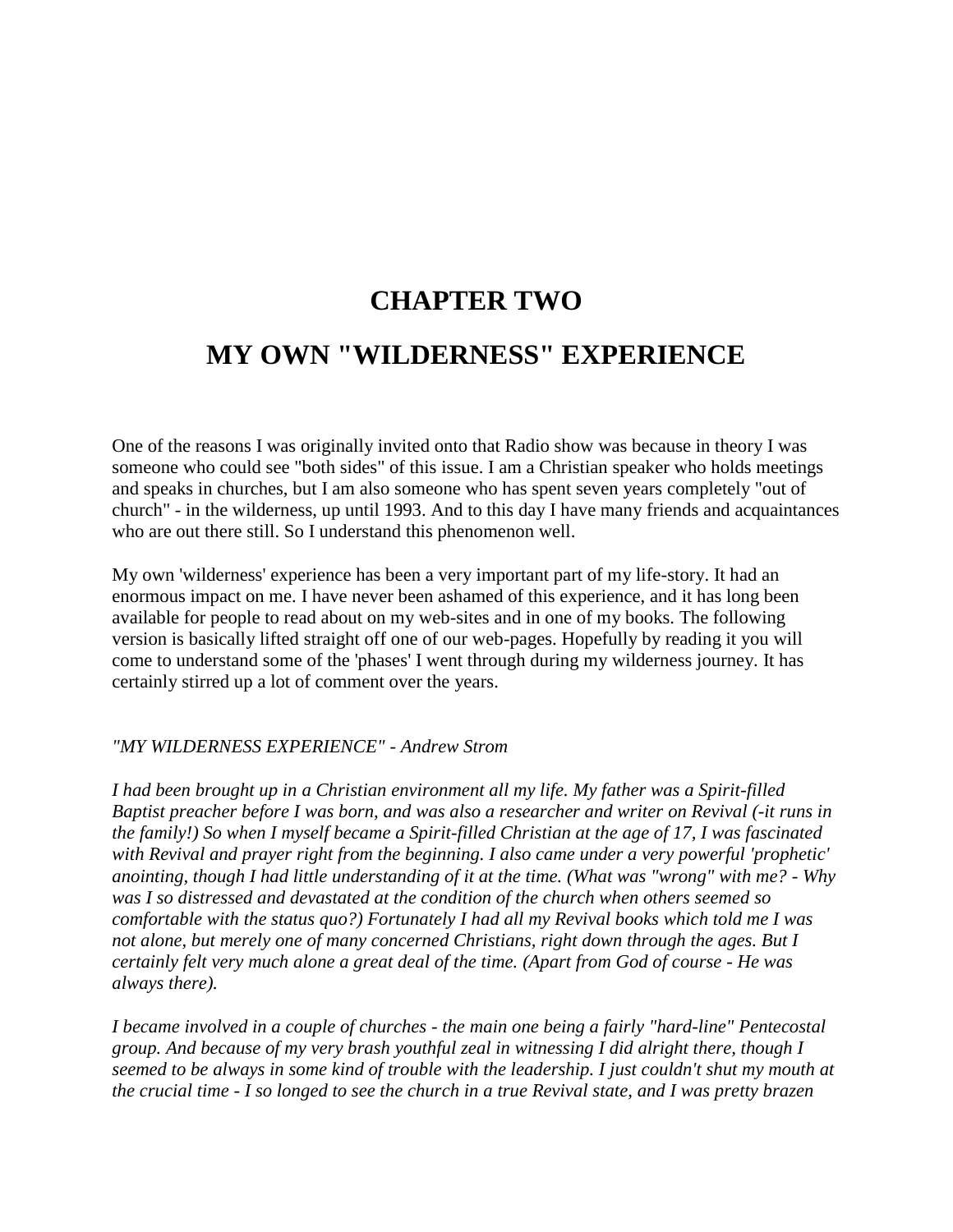*about my opinions (I certainly lacked for wisdom in those days!) I was also very "hard-line" legalistic myself in many ways. But God was training me and using me, almost in spite of myself.* 

*But then it happened. Finally, after many run-ins and minor disputes, I came across what I felt were some pretty fundamental differences in doctrine between this church and me, and I finally left for good, after chafing for quite some time. But instead of going looking for another church, my wife and I banded together with some friends and tried to start our own group. But whereas before God's blessing had been with us, now it clearly was not, and nothing much came of what we were doing. God had some BIG lessons in store.* 

*This was the beginning of a period of literally SEVEN YEARS totally outside the church system (from age twenty to twenty-seven) for myself and my family. (By this time I was married to a wonderful Christian wife and we were to have six lovely children).* 

*All through this period of wilderness, testing and spiritual trials, one thing I never gave up on was my nightly prayer-times with God. These were as blessed as ever, but often they were the only 'spiritual' thing I had going on in my life. Everything else seemed closed, empty, dead. This went on for year after year after year. I KNEW we were not to go back to church, yet nothing was happening. But if I visited a church, nothing was there for us either. All was desolation, and in the end I (who had once been the proudest, loudest, most hard-line arrogant witnessing machine) was so spiritually "crushed" that I could hardly bear to talk about spiritual things with anyone. Some may say that all of this was of the devil. Not so. GOD had led me out into the wilderness for a purpose, and He would lead me in from it in His good time. I was being humbled and broken, and every ounce of proud 'religious' life was being crushed out of me, that God might one day shine through.* 

*During this time we slowly became aware of a network of "out-of-church" Christians right through New Zealand (and no doubt in many other countries also), who had all come out of various churches (-some had even been leaders). We would occasionally visit them on a casual basis, and we found that there were almost out-of-church "doctrines" amongst this group, which we came to imbibe ourselves. Much of this "doctrine" was more negative than positive. It often involved long litanies of everything that was wrong with the church system and it's leaders (a very soft and convenient target), often involving somewhat "mocking" sarcasm, and relief that we, the 'real' Christians were now out of it all. I fully partook in all of this with great relish, having my own chip on my shoulder, and my own resentments to nurse. And of course, the great "answer" that we smugly believed in, was to leave the churches altogether. We became quite suspicious of 'churchy' Christians who were still in the system - even if they were praying people who obviously walked close to God. How arrogant we were, once again! But after awhile even this began to pall, and I became so 'crushed' eventually that even mockery of the 'system' gave me little joy any more. All was vanity, all was nothingness. When would God ever move?* 

*We got involved with Christian music (-my wife and I are both musicians), but we were just banging our head against a brick wall during this whole period. God had us in 'prison', and we were going NOWHERE until we learned what He had to teach us. I had been praying for years, "God use me, God fill me more and more with your Spirit, God bring Revival", and here I was sitting in a spiritual 'dungeon' - and there was nothing I could do about it. Spiritually speaking,*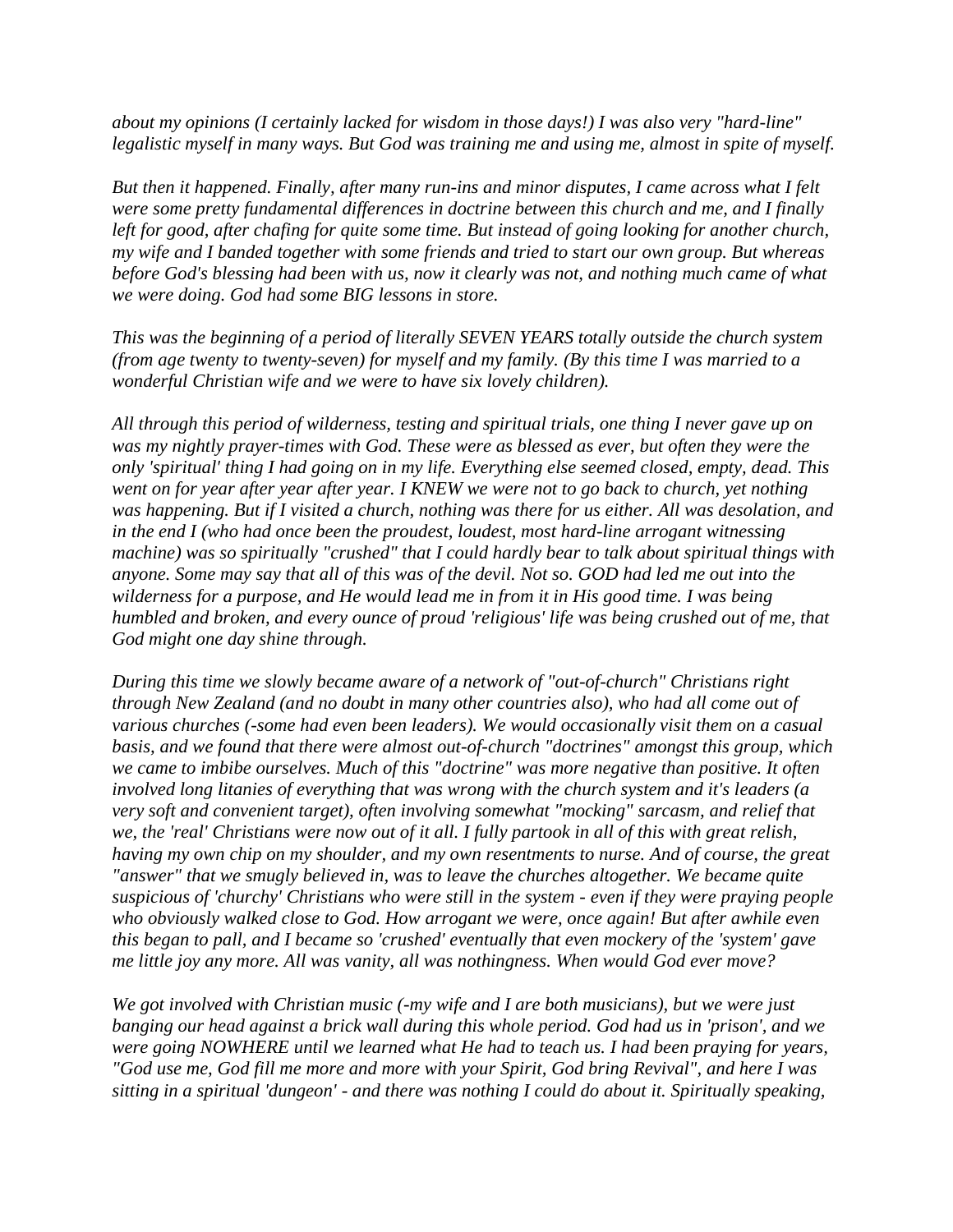*it was like being in a kind of "crushing machine". I was almost in despair at times. But this is what you will get if you ask God to 'break you and use you'. Don't be surprised if He takes you at your word!* 

*My first band had become almost an "idol" to me by this stage (I was 26 years old) - as ministries often do. But one day, something dramatic went wrong that meant we would have to cancel a concert, and suddenly I KNEW - I just KNEW that this whole thing was not of God - it was me striving, striving, striving to "MAKE IT HAPPEN". And I knew in that instant that it was all over. This was my last holdout - the only spiritual ministry I had left, and it was not of God. The band was finished. We played our last couple of concerts and that was it. THERE WAS NOTHING ELSE. NOTHING BUT GOD.* 

*And instead of striving and 'ministry-idolatry', I began to once again spend hours just basking in the presence of God, tears streaming down my face, just glorying in His presence - worshipping and communing with Him. And I began to come under a prophetic anointing the like of which I had never known, even at the beginning. I was 27 years old, and I had been in the Wilderness for seven years.* 

*Suddenly God seemed to remove the old cloak of heaviness and replace it with a garment of praise. And He kept telling me the same thing over and over again: "REVIVAL IS COMING. REVIVAL IS COMING." (Sometimes I would literally leap for joy at the reality of this word). During one intense three-day period, God showed me how I could attack and destroy in Jesus' name, many of the strongholds of pride, rebellion, religion, etc, that had had a hold in my life for many years. And this is literally what I did. Glory to God! I tell you, I was transformed.* 

*And God also began to introduce me to many praying and prophetic people (mostly 'in-church', though some were "out" - I didn't care what format or 'boxes' they fellowshipped in any more their relationship with God was what mattered). Many of these people confirmed what God had been showing me about the coming Revival. And I also heard my first 'prophetic' tapes from overseas, which were amazing confirmation. Suddenly I was not alone! All those things God had been showing me down the years - He was showing others too! Suddenly, I began to feel I needed to write it all down, so others could share in what God was saying. (I hadn't been writing for years). No longer was I crushed and despairing in the Wilderness. I was mightily free in Jesus. But something important in me (in fact, a lot of things) had changed through this Wilderness journey. I was not the same person in many ways. (In fact many people could not believe the changes). God had crushed me and brought me to life again - His way. And many of the "rough edges" were gone forever. I was now far more reliant on Him - for everything. These were very crucial changes, and indeed, I think now, how could God ever have used me the way I was??* 

*I am now 37 years old. My wife and I have been happily married now for seventeen years, and we have six wonderful children. We eventually became quite involved in a local Spirit-filled Salvation Army church, then a Baptist fellowship. But I am convinced, like many of you, that the best (and the most challenging) is yet to come, and that glorious Revival lies just around the corner.*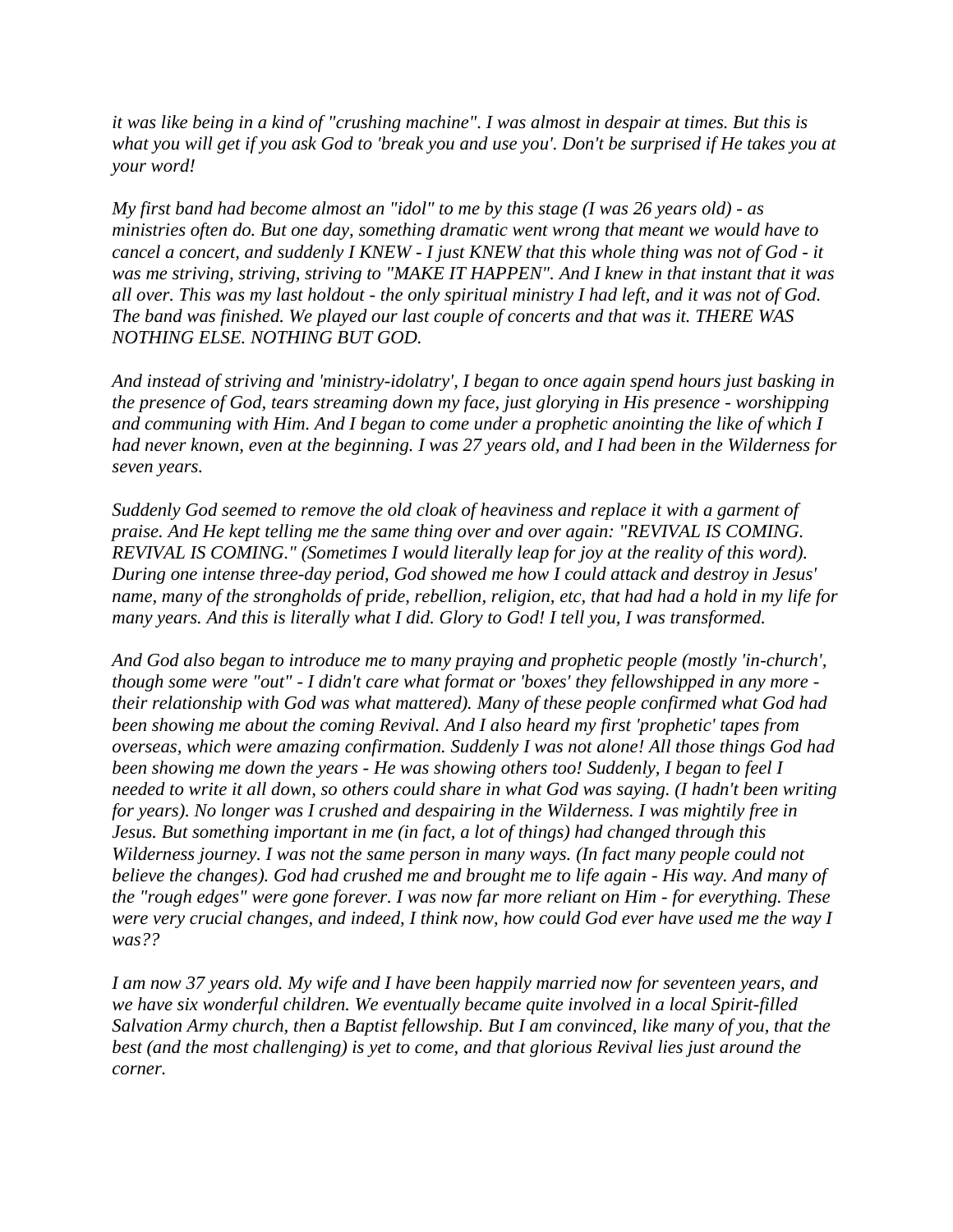*There are two points arising from all this that I would like to make. The first is that I believe God took me out of the church system mostly because of the faults in ME - more than in the church. (Though it is obvious that today's church does have serious problems, of course). He wanted to get me away into a desolate place and get rid of my arrogance, my pride, my brashness, my "hard-line" legalistic view of things. He also later dealt with my "superior", smug attitude towards 'churchy' Christians and systems, etc. He wanted to break me and humble me (at my request) because only then could He truly use me. What a devastating process! But how skilfully managed by God. He desires not to destroy us, but to save us from ourselves. How dark our hearts are, and how much we need to be broken and re-made in the image of His holy Son.* 

*I believe that many prophetic people (like myself in those days) do have problems with "rebellion". They seem to rub leaders the wrong way almost by design sometimes. And then they develop a "persecution complex" or slink off wallowing in self-pity. I have done all this and more. Rebellion is the most insidious sin, and when you begin to see how much it dominates our world, and how ingrained it is in us, it is a real eye-opener. This has been an absolute revelation to me in recent years. How deceitfully wicked is the heart of man!* 

*On the other hand, I empathise with prophets speaking an unpopular word that comes from God's own heart, and being rejected. What a devastating experience for a prophet. I have been in these situations also. But I have found that it is only when you have dealt with Rebellion that you can truly trust yourself to speak God's word to a leader. Rebellion can greatly affect the words we bring to leaders, and yet many prophets seem to hardly know they have a problem in this area. I can look back now and I wince at the influence of Rebellion over my words and actions in the past. But God does cleanse and heal.* 

*The other thing about Prophetic people and "out-of-church" types is the 'individualism' that can easily set in, and make them of little use to God in any real way, because they just cannot truly relate to a 'Body'. It is simply not possible to have a Body made up of individualists. It just does not work. A true Body has LEADERS. It has members who are "KNITTED TOGETHER". I am often amazed when I come across 'out-of-church' type material which encourages rampant individualism (ie. coming out of church and "doing your own thing in God") and then goes on to talk about the wonderful Revival that is coming. I tell you, unless you can KNIT INTO THE BODY and relate well to leaders, and all the other 'Body' things, YOU WILL NEVER HAVE A PART IN THE COMING REVIVAL. It is just a pipe-dream. Some say they will relate well to the coming leaders, though they have trouble with all of today's leaders. Let me tell you: God is dealing with Rebellion now. If you can't sit under authority today, you will be a pain in the neck to tomorrow's leaders too. Deal with your rebellion now, or miss out. It's that simple.* 

*My second point is that the Wilderness IS a valid place to be for people who are being broken, trained and molded by God. Many of God's heroes, big and small, down the ages, have been personally dealt with by God in the Wilderness. And I believe that many of those whom God has been preparing to have a part in His new move have been taken through the Wilderness by God in our day. The Wilderness is not the answer in itself. It is a waypoint. If you get stuck in the Wilderness, like the children of Israel did, you are in trouble. If you like the look of the Wilderness more than the Promised Land, you are in BIG trouble. The Wilderness swallowed most of the children of Israel whole. They did not use it as preparation, like they were supposed*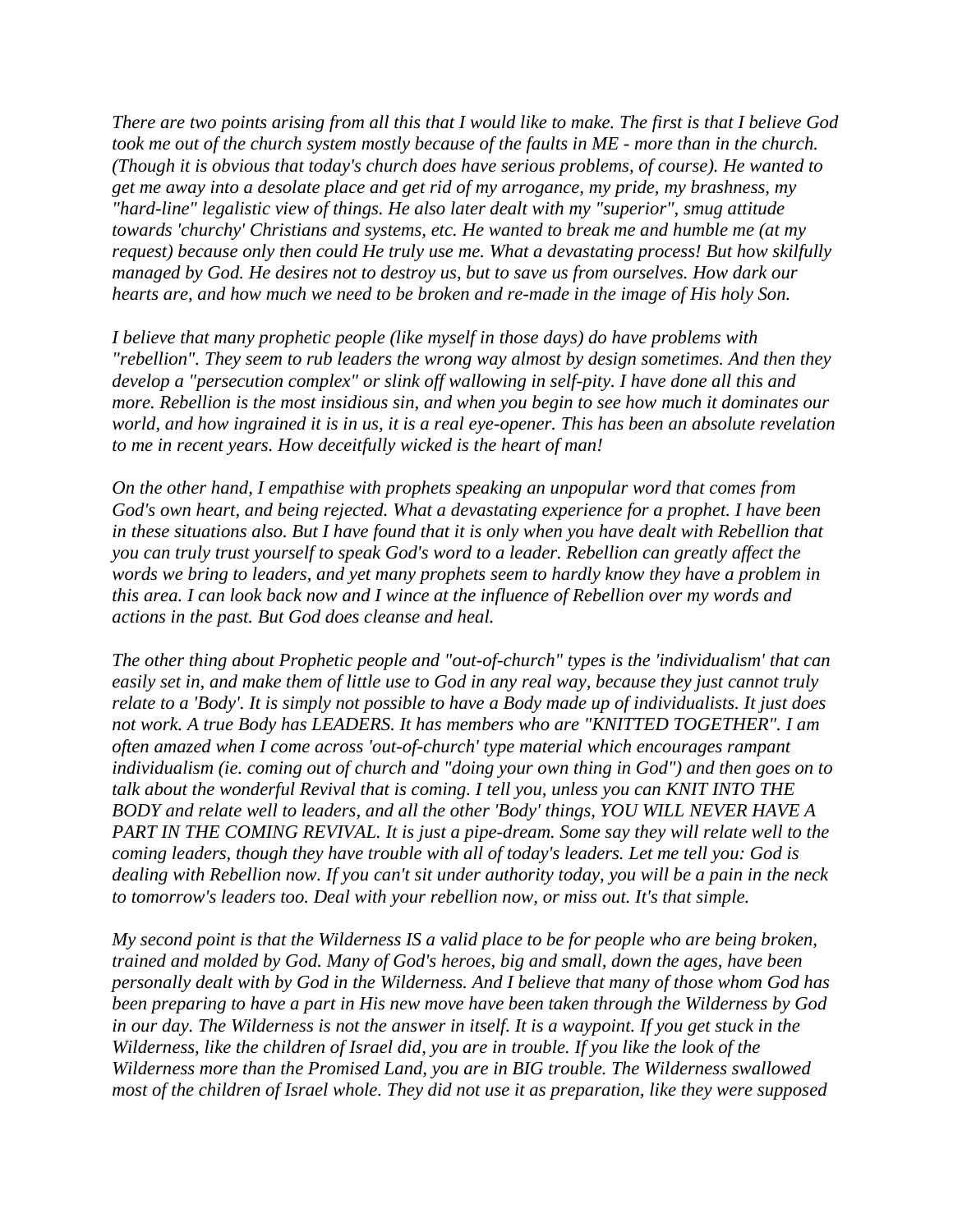*to. They went to the place of testing and failed the test. But historically, the Wilderness has been a very important place of brokenness and training, where God has prepared men and women before using them in some way.* 

*So I ask those who are "in church" not to belittle what is happening in the lives of some whom God has 'called out' for a time, just as I would ask that they not belittle you. There is much truth in the concept of God using the Wilderness not so much to get people "out of the system", but rather to "get the system out of people". We have got to un-learn many of our old 'Christendom' habits for this coming Revival, so as not to repeat them. The coming Revival cannot be caught up in conventional "churchianity" as we know it. For this would ruin it, as it has ruined many Revivals down the ages. Thus, 'un-learning' is one very important reason why I believe God has taken so many people out of Christendom for awhile, into the Wilderness. It is preparation for the coming Revival, which will be very different from now (but also very practical - just like the early church).* 

*My hope in writing this has been to challenge both groups - those within and those without the system, to prepare in whatever way God would have you, for what He is about to do. And to promote understanding of the different paths that He has been leading His people on.*

## **CHAPTER THREE**

## **WHY ARE THEY LEAVING?**

*"It is nevertheless my contention that the number of leavers from evangelical, Pentecostal and charismatic churches is much larger than previously anticipated and that the rate of leave-taking is increasing."* -Pastor Alan Jamieson, author of 'A Churchless Faith'.

There have been a number of publications that have referred to this "Out-of-church" phenomenon in recent years. As Christian pollster George Barna wrote in Re-Churching the Unchurched: "Relatively few unchurched people are atheists. Most of them call themselves Christian and have had a serious dose of church life in the past." And the author of the World Christian Encyclopedia, David Barrett, estimates that there are around 112 million "churchless Christians" worldwide - about 5 percent of all adherents. He projects that this number will double by 2025.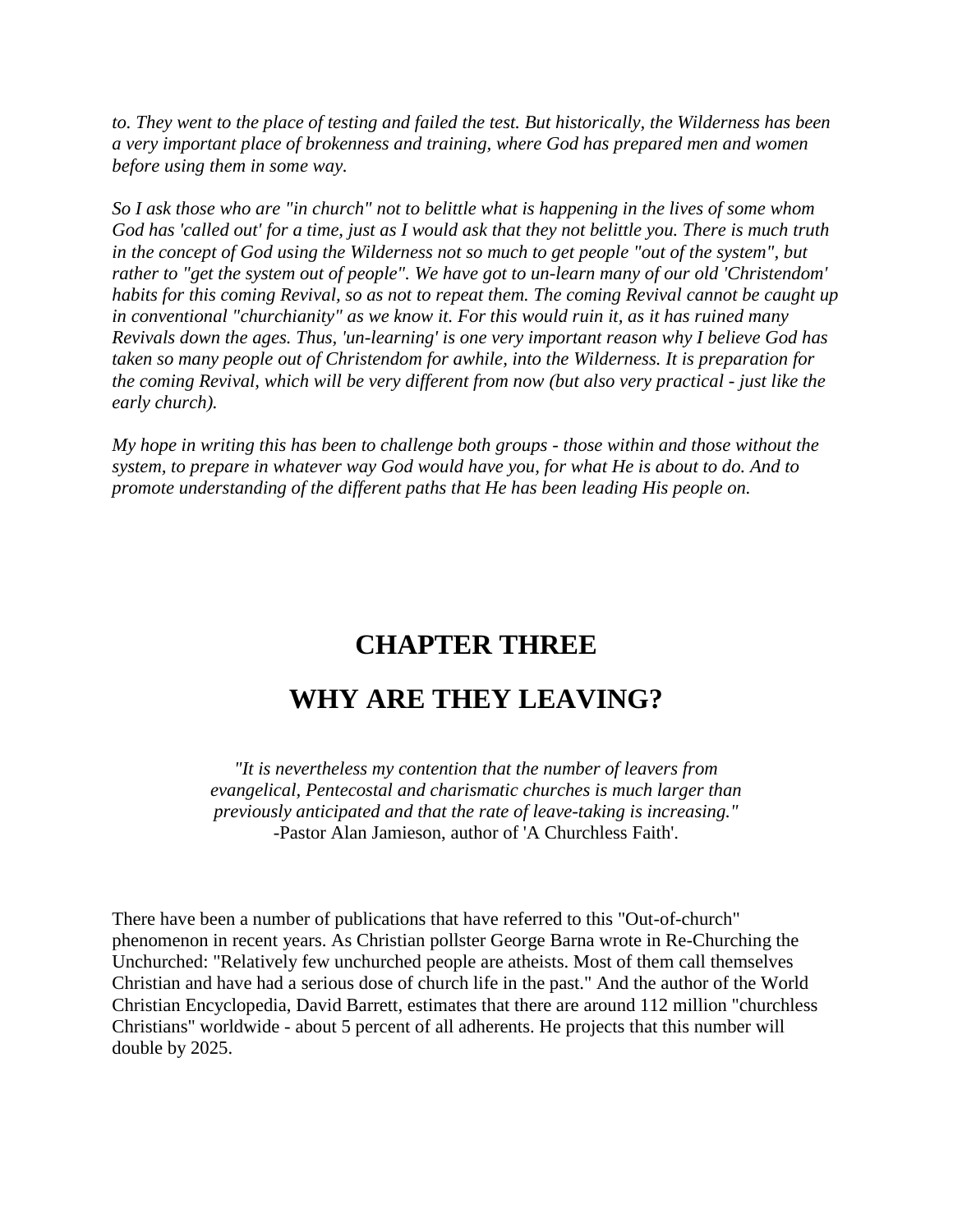New Zealand pastor Alan Jamieson, author of A Churchless Faith, has been studying this phenomenon for some years. To his surprise he found that far from being nominal churchgoers, 94% of the 'out-of-church' Christians he interviewed had been leaders of some kind - such as deacons, elders or Sunday school teachers - and 40% had been full-time Christian workers. He also found that for many the break came not because they had lost their faith, but more because they wanted to save it.

Sadly, Jamieson says that many churches seem unaware - and unconcerned - about those who have departed their ranks. The vast majority of leavers that he interviewed told him that no-one from their church had ever discussed with them why they had left.

I myself have discovered that there are a wide variety of reasons for people leaving, and a wide variety of situations that they find themselves in today. Some have joined the ranks of the new house-church or cell-church networks that are rising up all over the world. Many more, however, are opting for a more spontaneous or non-structured form of Christianity. Some have even left regular Christian fellowship altogether. For them this truly is a 'wilderness' experience - alone with God. I am sure you will recognise these various experiences in the emails below.

What I want to do in this book, is spend a number of chapters looking at the reasons why these people are leaving. After that, I want to look at the validity of what they are doing, and finally what it would take for them to become involved with the wider Body again.

Even though some of the things that these people say about the church could be classed as "negative", I believe it is absolutely vital that we hear from them at this time. Because what they are saying is representative of thousands of people who are deserting our churches in their droves right now. And we need to take urgent notice of their reasons for doing so. We might not like what they are saying, but we really do need to listen - for our own benefit as well as theirs.

Let's start by hearing from several leaders who have left behind the normal format of "church" to become involved with 'house-church' - an extremely fast-growing trend around the world right now:

### *From: Ron (-New Zealand):*

*I have been a pastor for several years and have seen and experienced many of the deficiencies in today's church. I saw many people who lived in mediocrity, trying to fit God into their lives instead of trying to fit their lives into God. While there are many good people in church and good churches, I too had been left feeling there had to be more.* 

*What God started to reveal to me was that there is not one way to have church. Since becoming a Christian 17 years ago I have only known the "community church" way of having church. What I have subsequently come to learn is something Larry Kreider, International director of Dove Ministries explains well - there are emerging different models of church.*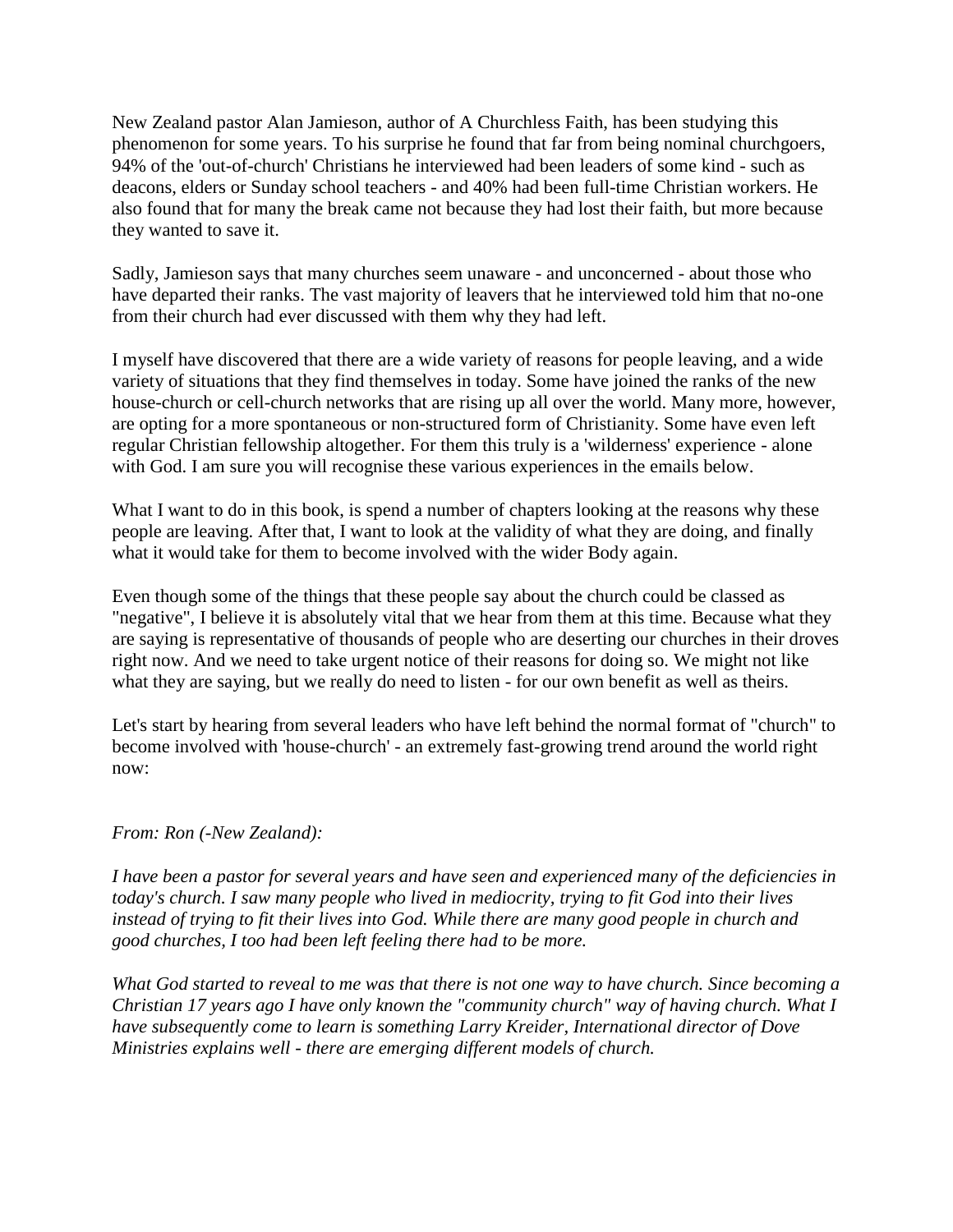*The traditional model has been the "community church" where the pastor leads the church, the church runs various programmes and meets in a community building. This is like your local 4 square or New World supermarket.* 

*Also emerging in the last 20 years is the "mega-church model". This has co-incided with the introduction of WalMart in the USA, The Warehouse in New Zealand, where people travel for miles to go to a big, impressive "one stop" shop.* 

*However, more interestingly is the emergence of micro-church networks. These are small group churches, house churches or similar, networking together for support, vision and accountability. These networks have sprung up all over the world, mostly under the direction of the Holy Spirit (not an imported model!) The small groups are more intimate, relational, real and made up of people who live counter-culturally. Outreach is relational and very effective. These groups rather than growing larger keep multiplying and planting more churches that become part of the network.* 

*This is a phenomenon that has really only come to prominence in the last 3-5 years. It appeals particularly to generation X and Y'ers because of its strong relational element.* 

*From: Sam (-Canada):* 

*I was on staff in a Vineyard church, and I resigned in 1999 after an intimate encounter with the Lord through reading the word of God and Tommy Tenney's GOD CHASERS. I resigned a week after my last sermon. I could not play the game anymore.* 

*I discovered that my mechanic, an elder at a local Pentecostal church and a friend of 17 years had opted out as well, and he was meeting with Christians in homes and their commitment to the Lord did not diminish. In fact it grew!* 

*I discovered another group of people who had walked away from the system. They had essentially become a community. Some still lived in their homes, but some had sold theirs and then pooled their resources and bought a larger house so they could all live together. And they have been together since 1968.* 

*I discovered other believers who would gather at Tim Hortons, our version of Starbucks, a coffee shop, and would talk and pray and encourage each other. I discovered too that in some of our larger malls, Christians were gathering there on Sunday mornings to walk with other people and exercise and then have a time of fellowship and share needs and what the Lord was doing in their lives.* 

*All these and more testified to opting out of the system and a desire for authentic Christianity. They and myself have given up on the religious system that is presumed to be authentic, but we see the church as the people of God, and not the trappings of ministry, buildings, tithes and offerings, and program after program. We want nothing to do with that stuff.*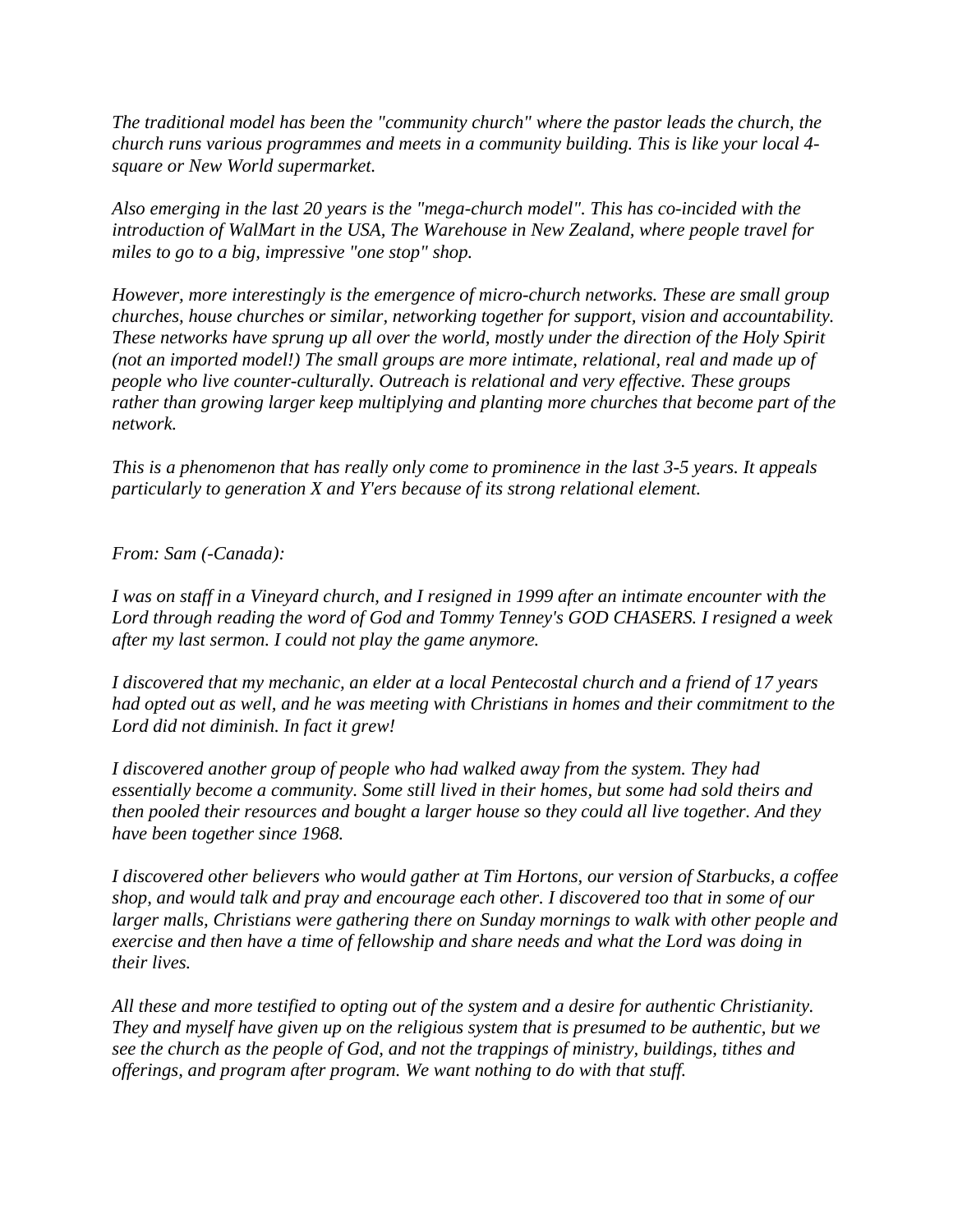*I started hanging out with others who were just as disappointed as I was. We just got together, and we ate and hung out and we fellowshipped. We brought our kids, and we played games and celebrated life. We worshipped and shared the word, we helped each other out, and cared for some obvious needs in each others lives and did some mercy ministry and outreach in the city. After a year of this, in November of 2000, I asked everybody (18 of us) that we should seek the Lord about becoming an organized church. We fasted and prayed for a month. We then gathered and talked about what we thought the Lord was saying. Oddly enough, it was this: "Keep doing what you are doing, for this is why I have called you out and gathered you together. You already are the church and you are becoming more and more the people I desire you to be."* 

*This staggered me. I was ready to plant a cell church, and here, the Lord was already telling us that we were the church He wanted us to be! Needless to say, we have pressed on and continued in this journey. We have become obsessed with the Lord and intimate with Him and we have developed much stronger relationships with the Lord and each other, and we understand more fully all the "one another" passages in the NT, and especially the "love one another" passages. I am amazed at what has happened. I would never go back to what I knew before. Never.* 

*I am now networking with others, and have found that there are over a dozen such house churches in my twin cities, and there are more springing up all the time. I have discovered fellow Vineyard pastors have now transitioned three of their churches to house church networks. There are networks who are discovering new ways of expressing the life of Jesus and His ministries in a variety of wineskins... we believe that this is a definite new paradigm of church life being unleashed in North America.* 

### *From: Kristine (-USA):*

*So how did "house church" happen for me? Well, a couple of years ago my small "prophetic group" that was meeting under a larger church stayed together and became a house church. And then much to our delight, we found out about 15 more house churches during a "house church gathering" that was at a home. Many of us have interconnected and go to each other's house church for various teachings, intercession nights, or just "get together, eat and enjoy each other night". Our house church has also connected with a house church that feeds the homeless every Sunday at a local park (which was very difficult for me to get used to since we were actually doing what Jesus said to do, "Feed the poor"). And now we do Sunday "church" in a park. It's not about "US" anymore.... it's about "THEM!"* 

### *From: Zack & Patty (-USA):*

*As for us, we could not play church any more. The church we belonged to was supposed to be a five-fold-ministry church where people were to be equipped so they could do what God was calling them to do. As it turned out, it became a works church with programs, liturgy and control. Our former Pastor micro-managed all aspects of the church. From worship to retreats.*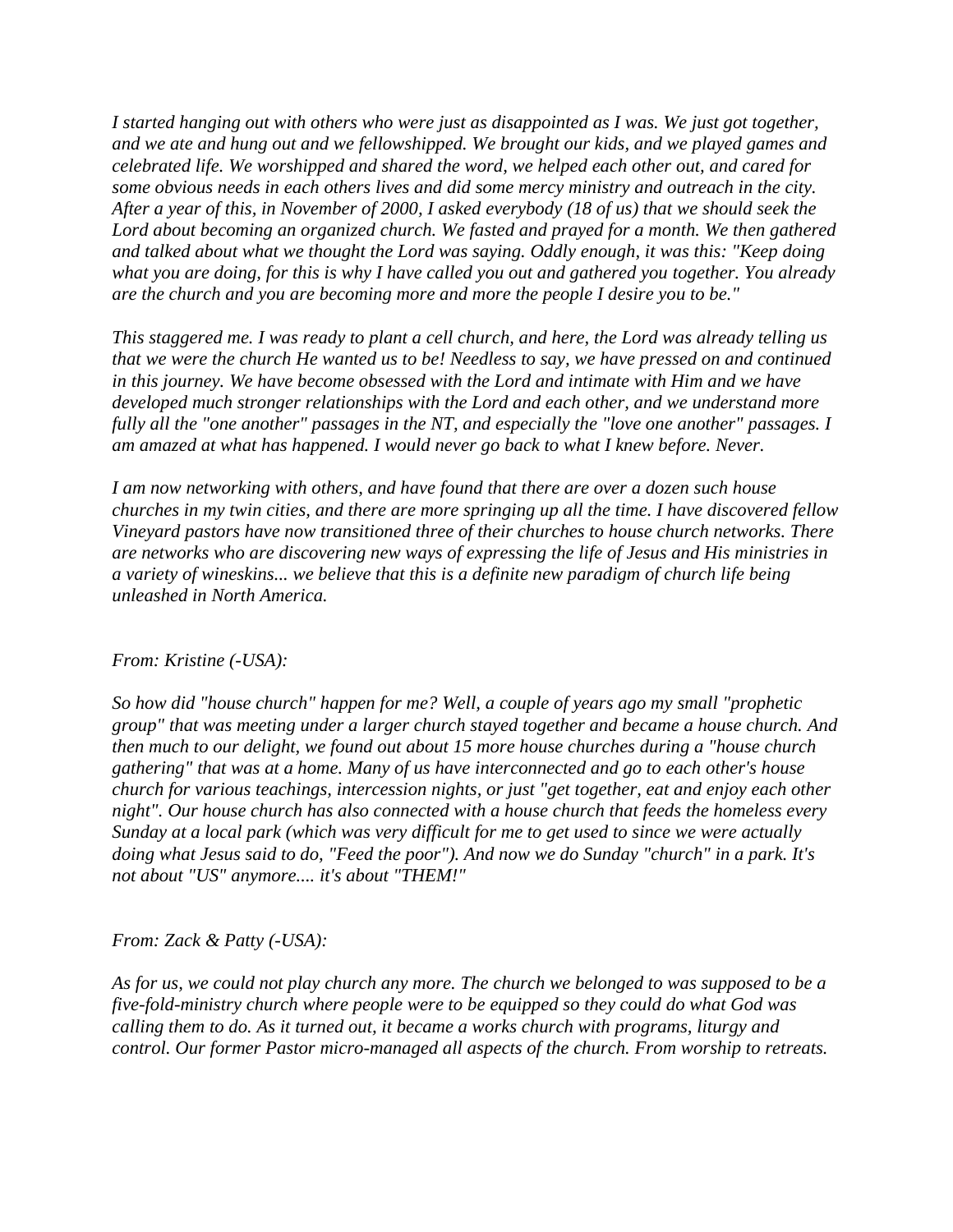*My husband was the worship leader. The micro-managing got so bad that he was told how to do worship. God and the leading of the Holy Spirit were totally removed from the picture. He finally couldn't handle it any longer. He had to choose God!! He had to quit... and do what God was calling him to do... worship Him in freedom! As for me, I was a church leader in women's ministry and a deaconess.* 

*Since we have quit the church we have been called rebellious, dead wood, and we have been accused of having the spirit of Jezebel. Sad, isn't it... All we wanted was Jesus and for Him to be lifted up!* 

*After we quit the church we had people who wanted to worship and enjoy God's presence through the gift God has given my husband. So God has developed a home worship and praise group which I have nick-named The Acts II Gang. Each time we meet, someone gets healed or is ministered to by God and the power of His Holy Spirit. We currently have had 10 to 15 people attending.* 

*This is what God has called my husband to do... Lead Worship to the place where people come to a greater understanding of God's love and to experience God's marvelous touch. So sad to think that if this had been allowed, this same kind of ministry could have happened in our former church.* 

*We want to be part of God's movement... We want to lift up His church... not man's agenda church... We want to see Jesus lifted up and people coming to know Him in a real way...* 

*\_\_\_\_\_\_\_\_\_\_\_\_\_\_\_\_\_\_\_\_\_\_\_\_\_\_\_\_\_\_\_\_\_\_\_\_\_\_\_\_\_\_\_\_\_\_\_\_\_* 

Quite aside from those who are departing from conventional churches to hold meetings in their homes, there are large numbers of Christians who are simply opting out altogether. For some it is because of one particularly bad experience in church - or sometimes a whole series of bad experiences:

*From: Bob (-USA):* 

*The church across the street, a Church of Christ, is holding revival meetings through the weekend. Our front porch sets up high overlooking the street. Kay and I sat watching as they gathered. Some might look up, few, if any will speak, though we have tried.* 

*It's been a while for us, so long since "going to church". This evening, as we sat out there remembering those days, it may have been, say, at least fifteen years from the last one, beginning from the mid 70's in a Nazarene Church. We wondered about those we knew back then, wondering how they might be today, successful remembering some names, associating others with certain events, memories fading or lost. We were involved heavily in their activities, though never "card carrying" members. They brought us in and truly loved us, I believe. Both Kay and I agreed that we missed those friendships with three or four couples who took to us, visiting in*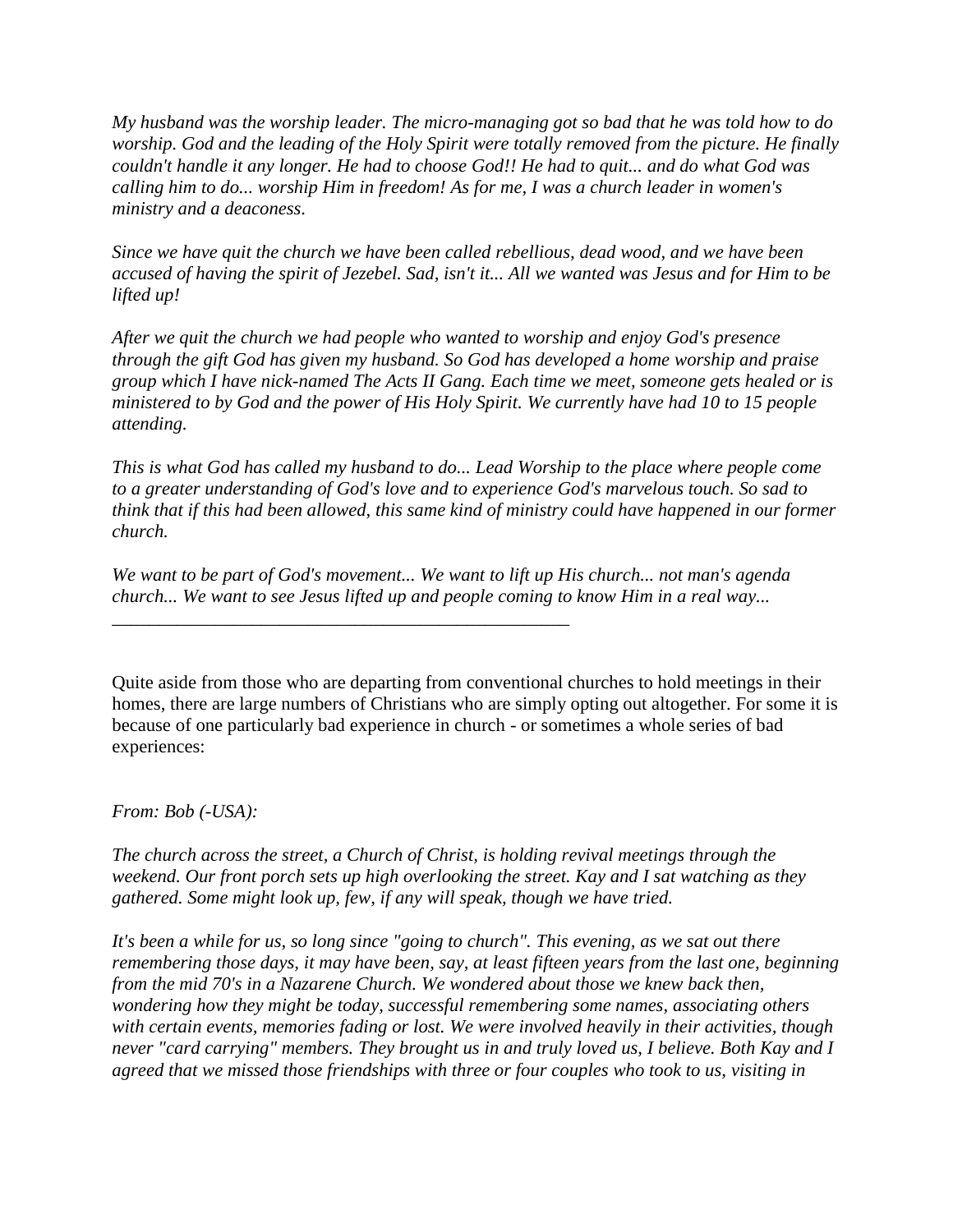*each others homes, events planned to include many numbers of church folks. It all seemed good to me, these social relationships.* 

*Our second summer, they appointed me to represent the softball team in the local church league. It was my job to manage the team. I settled my expectations, thinking it would be a cake walk. After all, I was dealing with mostly all Christian men, in it for the exercise and fellowship.... no fierce competitors to face, no nasty attitudes or dispositions. I had seen it all before, participating in city leagues, in army leagues, that win-at-all-cost pressure cooker that sometimes creates hard feelings, and in the extreme, even physical confrontations. Never in a church league!* 

*Phil was a tag-along, always eager to help, to do something. If we were designated as "hometeam", it was also my job to see that the field was prepared for playing. Grass cut, base lines chalked, ready to go. None to help me, yet Phil was always there. Back then, he would have been about 19, and somewhat "slow", both physically and mentally challenged, yet, only slightly. Though in the eyes of a few, he might have been "in the way", I knew Phil just wanted a friend and to be one.... and I also knew he wanted to play softball. Boy, my illusions would start to crumble, big time. Phil was no ball player, but what the hey.... it was a church league, folks with big hearts and charitable natures. I would let him play.* 

*Right field would be the place for him. It would be rare that Phil would have to catch anything. Knowing that this particular team had no lefties... I watched as one smart aleck stepped to the plate on the wrong side. His intentions were obvious, knowing Phil's ability to catch anything was about 1 chance in 100 or so. I would kinda hold my breath. It wouldn't help.... Phil missed a routine fly ball, and just a couple of the guys were really mad at me. "Get him out of there!"* 

*"Awww.... come on guys, it's just for fun, it's just a game, let's let him play." One in particular got in my face, threw a bat to the ground.... "I'm here to win, if you're not, then I'm wasting my time".... and off he went, got in his car and drove home. I stood there in shock, hurt, puzzled, confused.... Only Phil came to me. "It's ok Bob, I don't want you to get in trouble, I'll sit down." It broke my heart, it truly did.* 

*Now, I will tell you, this thing happened so many years ago, yet so fresh still because of it's impact, I cannot forget. The "best" is yet to tell. So much at a loss as to what to do and how to handle it, I sought out the "associate pastor", who was there at the game to witness the spectacle..... "Bob, don't worry. If he should quit coming to church, it will be no great loss. He doesn't tithe that much anyway." In an instant, many of my images came tumbling down. How clearly I understood the value of a man. A new building was going up, and my thoughts went back to the previous Sunday morning as the pastor's sermon was on tithing. "I've been looking over the books back there, and some of you are either not making anything or you are robbing God." Now here was the other "preacher" making it very clear..... money.* 

*We watched them this evening going to church.... obvious their kinship, their friendship, their conversation. We sat in silence for a time..... then Kay sadly said, "I miss that." I know her heart, and what she really meant...... and I said, "I do too, babe, I do too."*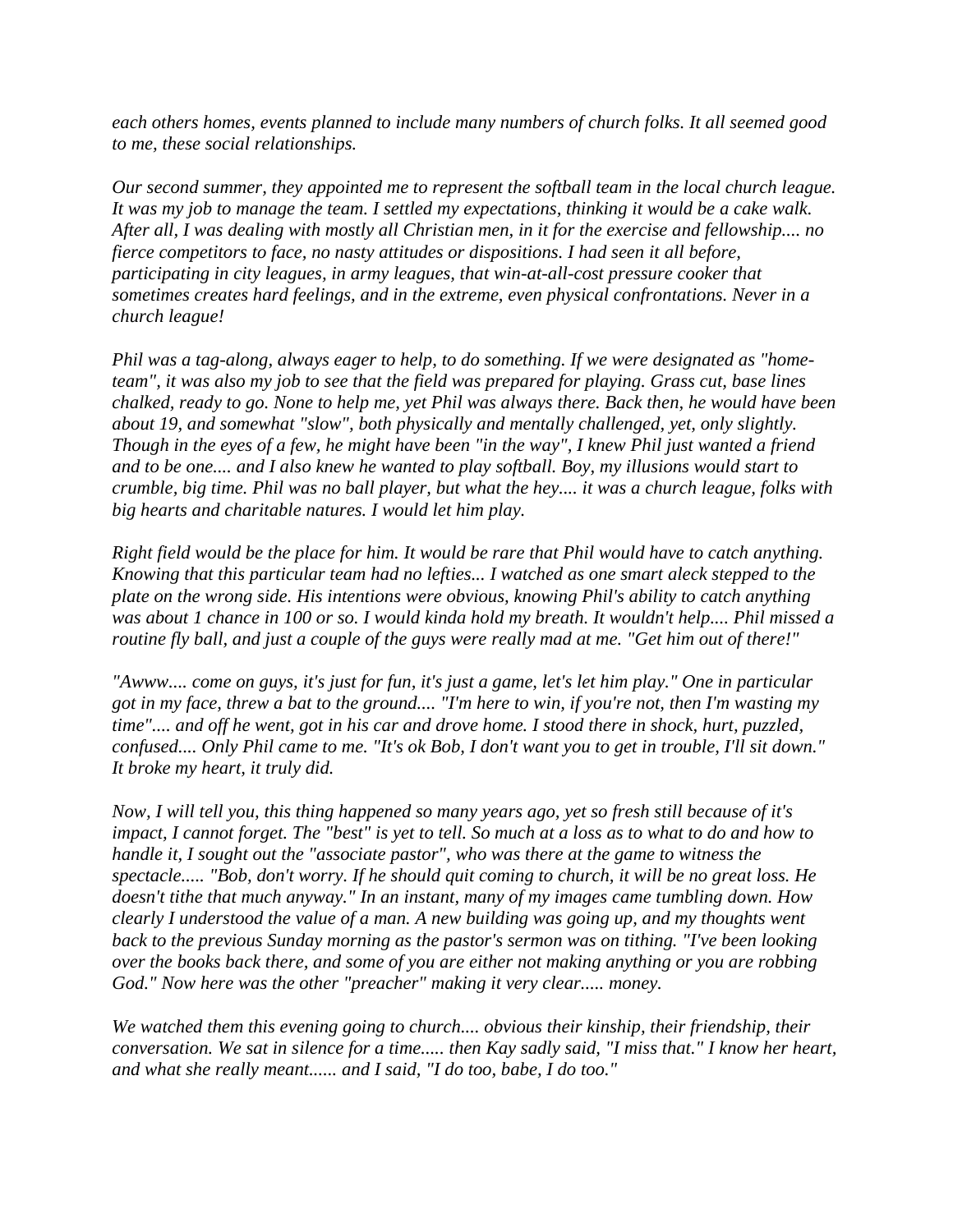### *From: Terrie (-USA):*

*Several years ago, I also left my own church, weeping uncontrollably because of the grief in my spirit. While the minister stood to preach, women (mostly) wandered up and down the aisles, and across the front, jerking and making chicken-like movements. The ministers evidently thought it was God. I have never spoken against them, or against anything they were engaged in, as I am just a sheep. But I did not and will not participate. Since then, church splits have taken place and it appears that the leadership has gained at least some discernment. It appears to me that wellmeaning, but undiscerning and ignorant sheep are drawn into these things. The Holy Spirit can do some really strange things. I've seen and done some myself while under His influence. But some of this was not God.* 

Others who have left say they just could not stomach the predictability of the same old "routine" any more. Where was the life? Where was the vitality of Christ? To them, even many of the socalled 'Spirit-filled' churches seemed to be quite dull and predictable. It became harder and harder to force themselves to go along each week:

*From: Shawn Marie (-Cayman Islands):* 

*\_\_\_\_\_\_\_\_\_\_\_\_\_\_\_\_\_\_\_\_\_\_\_\_\_\_\_\_\_\_\_\_\_\_\_\_\_\_\_\_\_\_\_\_\_* 

*I also am a believer that has been hiding out at home intimately with the Lord, because of so much emptiness, boredom, and frustration in the churches, and I'm talking about Holy Spirit-Filled Churches. I am in the Cayman Islands and I fellowship with believers around the world on the internet. So many are hurting and left hurting by the wayside for lack of spritual food - "starvation"! I do believe that we are on the brink of a whole new spiritual outbursting and explosion and rising up of a whole new strong army of the Lord.* 

*From: Chris & Rick (-USA):* 

*We're NOT "rebellious" or "mavericks" or baby Christians.... We've been saved 20+ years, have a grown son who LOVES Jesus and is a Worship Pastor, were previous "church leaders", and have had a Prison Ministry for 7 years.... We just cannot seem to be able to stomach the "routine" of weekly going to hear the same guy come up with ANOTHER message....* 

*From: Bill & Bonnie (-Canada):* 

*We have been so frustrated with the church for several years. The word is no longer preached, and what is said is the "Spirit of God moving" many times certainly is not. I have prayed and asked the Lord to show us where we can find other believers who are hungry for Jesus too. We have been accused of backsliding and church hopping. We have gone to several churches but*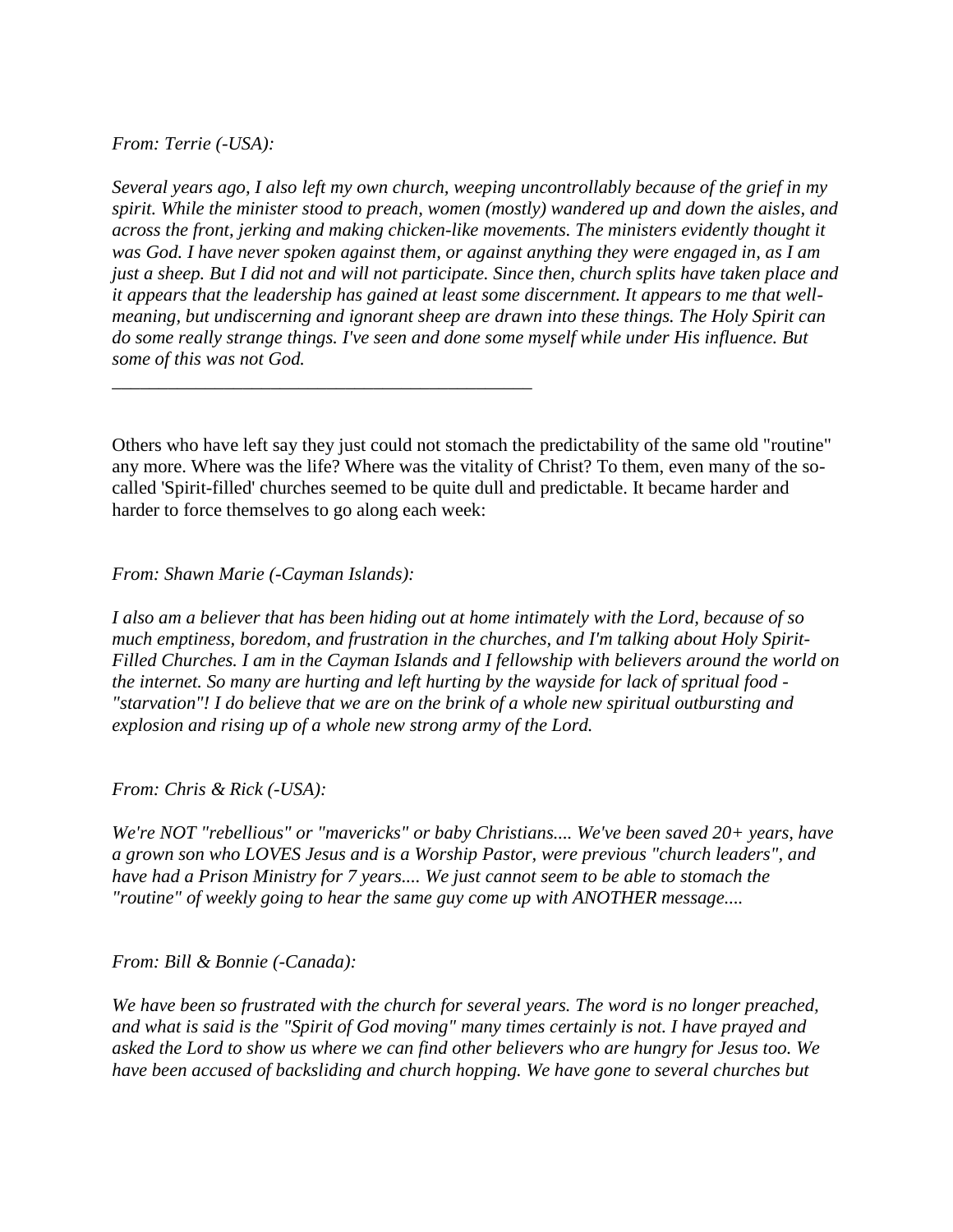*\_\_\_\_\_\_\_\_\_\_\_\_\_\_\_\_\_\_\_\_\_\_\_\_\_\_\_\_\_\_\_\_\_\_\_\_\_\_\_\_\_\_\_\_\_\_* 

Quite a number of those who wrote had seen too many double-standards in the church preaching one thing and doing another. After awhile it had affected their very desire to be there. They did not want to leave but over time it all got too much:

### *From: Geralyn (-USA):*

*I am one of those Christians that is having a hard time finding a church that is acting like the church, in the book of Acts - in the Bible. I am so tired of many Christian Churches being controlled by one person (-Pastor, Priest, Rev., etc). God's idea of the church (ecclesia) is not what is going on in most churches. He wanted all to be equal in importance and using different spiritual gifts to make the Church prosper. He had elders in the church, He had teachers, disciples and apostles. We need to get out of the mindset of going to church and to realize we are to BE the church. We should be a body of believers with specific jobs to bring the gospel to a lost world.* 

*Teaching in churches is important. But, there comes a time when we have to do what we are taught. Live what we are taught to do. So many Christians are looking too much like this world and not like children of God. We need to live a life different than everyone else, so non-Christians become hungry for what we have.* 

### *From: Douglas (-USA):*

*Its better to be real with the Lord than go to church and play the holier-than-thou church game everyone seems to play there.... until you meet them out of church in their everyday life and you see how those holier-than-thou's are really living... That is where God wants us... in our real lives not the pretend ones most people feel they must behave like at church... He loves us how we really are.* 

### *From: D.D. (-USA):*

*We were church leaders, pillars of the faith, and prayer warriors and intercessors with 20-30 years of faithfully working within the church... But men seem to be cursed by some kind of turfwar mentality and more concerned with their own empire building of personal ministry than with building the kingdom of God... We came to the sad conclusion after many years that the 'powers that be' at the top of church structure didn't really want a 'church' built after the pattern that God laid out in the Bible at all... but rather something built after the pattern of the business world... Think about it: What if Noah hadn't built the Ark according to the pattern God gave him?... What if Solomon hadn't built the temple according to the pattern God gave David?... Until the 'church' that Jesus died to birth is built according to His pattern, you're going to see*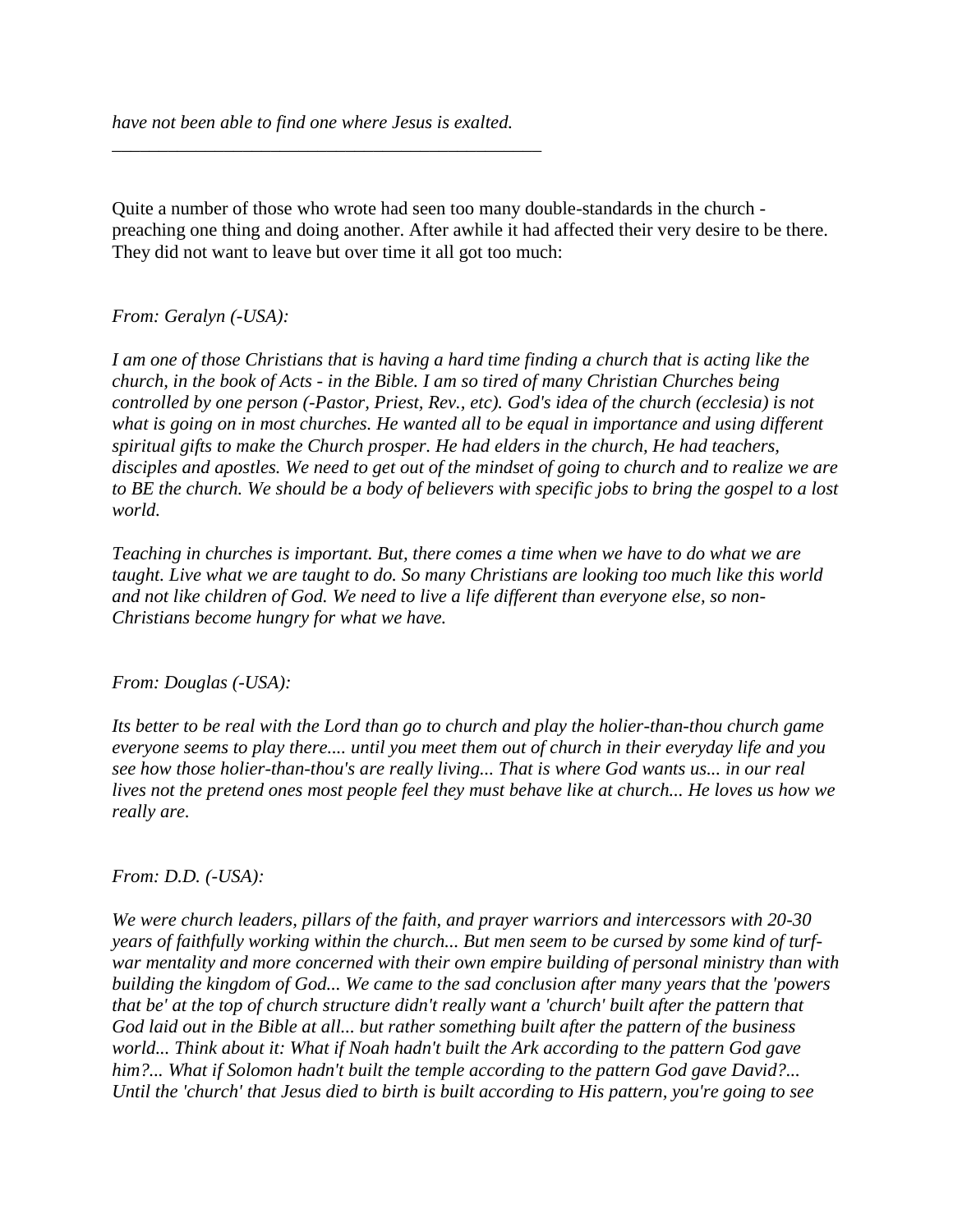*more and more sickened and leave a church that is all program-oriented with no 'true' move of God.* 

*From: Mary Jean (-USA):* 

*We have seen it all. From dead, compromising churches to hyped-up phoney churches, telling us that if we just do this or that, the next level will come. And of course, the biggest doctrine of our generation, if you just give more money, all your problems will be solved, or worse, He will heal you, fix your marriage, flood you with lots of money, etc.* 

### *From: Michelle (-USA):*

*I wandered away from the Lord for many years, and just recently found my way back to Him. Or more accurately, He said "Enough!" and I obeyed. I've tried to go back. The last time I went, the pastor was preaching and he had such a spirit of disillusionment that I could hardly stand it. It's as if he couldn't make himself believe it anymore. That's my feeling in general. Church is social time. Time to dress-up and participate in "holy" gossip. The gifts are denied, there's no concern for the true needs of the brethren, and sin is candy-coated...* 

*From: Vicki (-USA):* 

*I left my home church (charismatic, multicultural, North American) eight months ago. I have visited other churches and begged the Holy Spirit to give me guidance as to what to do. I miss the fellowship, the security, and the guidance that a congregation can give to the individual.* 

*Recently, I visited my old congregation. I thought perhaps I was to return and nothing but my silly pride was keeping me from doing what G-d wanted me to do. I am tired of being alone and without a spiritual family for emotional support. But I came away with the same old impressions. Leadership wants my tithes, my presence and unquestioning obedience. And most of the Christians want a 'warm and light-hearted' Christianity...* 

*From: Marlene (-New Zealand):* 

*I am one of those 'wilderness' christians you talk about in your email. For me, I am totally convinced that what I am feeling and experiencing is 'of God'. The way it all started for me was: I was asked to join the leadership of a new church a couple of years ago now. I found that I was deeply burdened for the state of the churches at that time. Often in the middle of worship I would be overcome with a spirit of intercession and would weep almost uncontrollably. The feeling was of great sorrow and grief. When asking the Lord for some understanding, the only thing I got was that his presence was grieved. I felt that he had left the church and that we were doing business as usual without really acknowledging him. I believe the church corporately has lost its way. God is saying enough is enough. I have moved recently to another city, and there is more*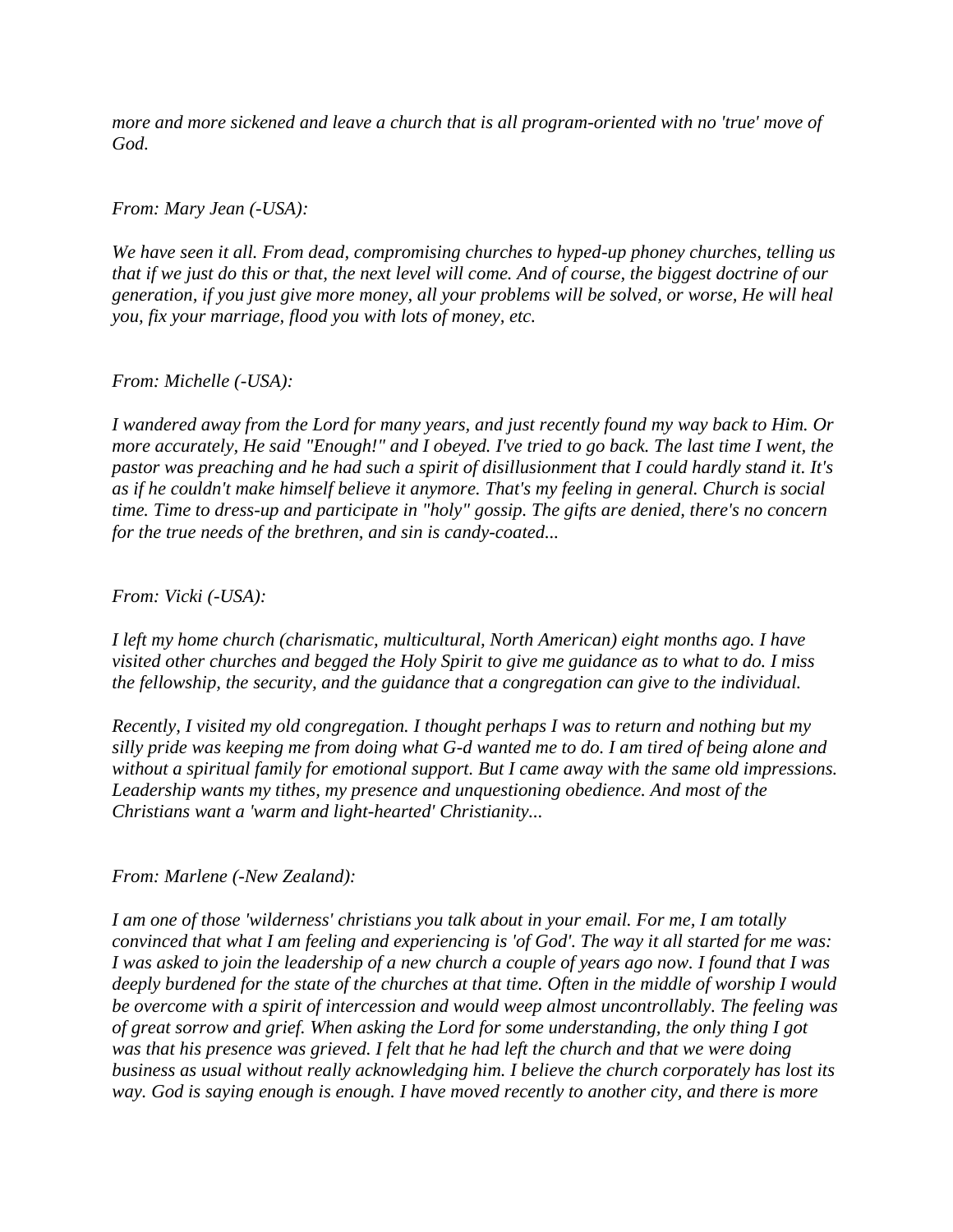*life in one of the churches I have attended, but I think overall the games and familiarity have become so ingrained in many lives that many people wouldn't know if God was there or not. I am loathe to support something that is not functioning effectively. Where is his presence in our corporate gatherings? It's time to cry out to God and say, I will not give up until you come! Many people I talk to feel exactly the same. I am a deeply committed Christian of some 20 years. I did not leave church because of bitterness or hurt. -Simply because it is not doing the works of God!* 

Others had a lot to say about the way church is set-up today, and the fact that it does not seem to be particularly biblical or Christlike in their view. These people often had some very interesting things to say:

*\_\_\_\_\_\_\_\_\_\_\_\_\_\_\_\_\_\_\_\_\_\_\_\_\_\_\_\_\_\_\_\_\_\_\_\_\_\_\_\_\_\_\_\_\_\_* 

### *From: Orlando (-USA):*

*Clearly this "system" of Church that has been developed, recognized and accepted among many who are a part of what is considered "mainline Christianity" is not functioning according to the New Testament Church example that is given in the Scriptures. Instead of an actively living, growing, reproducing, unified and boundless organism (the Body of Christ), what has been formed is just an incorporated organization, private social club for the elite...* 

*The very evidence that supports the fact that today's church system is not set up according to the New Testament Church standard are such phrases as "church hoppers", "my church/ your church" or even the question "who's church are you a member of?" These very phrases have become a very common and accepted part of the vast majority of Christians' vocabulary.* 

### *From: Richard (-USA):*

*My friend, Church is not, and I say again NOT, some place that you go. Church is something that you ARE. If you are not the Church, then going to some building in a pretext is not going to make you Church. You can put a horse in the garage, but that doesn't make him a car.* 

*From: Marcia (-New Zealand):* 

*In the Christian world it is very much like the secular world - ie." What do you do?" Occupation determines who you are. With Christians- "What church do you attend?" determines who you are in Christ. So wrong - but it happens regularly. I hope one day people will stop doing this. I have not been attached to a church for 2 years now. I am very comfortable with my God who is really the delight of my soul. He understands me like no other.* 

*From: Betty (-USA):*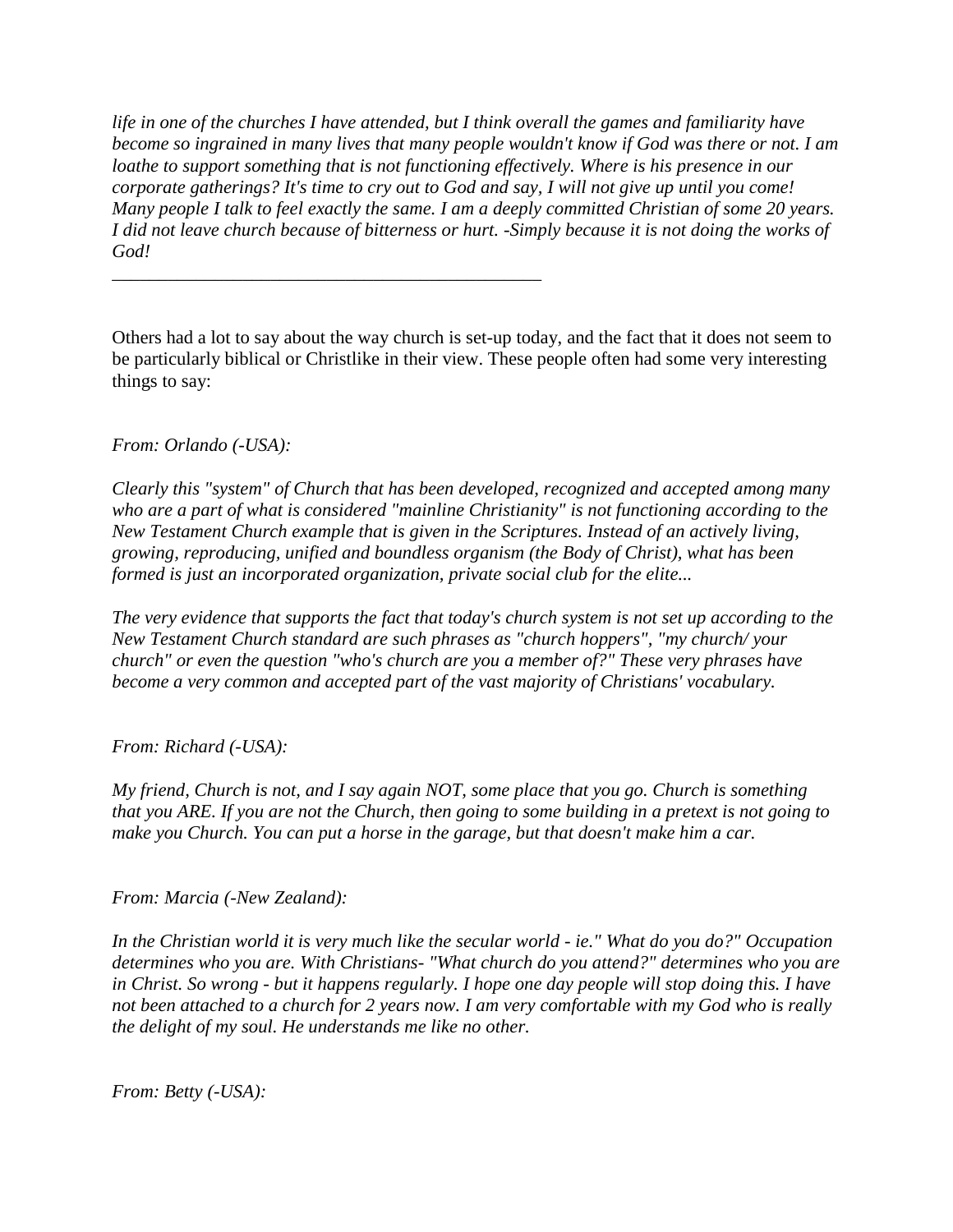*I found Jesus as my Savior when I was six years old, in a Foursquare church. I am now 57. I spent most of those years in the church system. And I was involved in the "ministry" of the church. I taught Sunday School, led the choir, played the piano, was two Pastor's secretary. But my heart always longed for more. So I found Aglow, Full Gospel Business Men's, home meetings. Always searching. About 10 years ago I remember asking Jesus, "Jesus, is this the church You said You would build?" By this time I was heart sick with the church and all its man's programs and lack of the presence and moving of God. About the same time someone gave me a book that opened my eyes and heart to see the truth of the five-fold in Eph 4. And I could see how that would never fit into the current church governmental structure.* 

*I went from church to church for quite awhile, always hoping that I would find one with the truth. But no. It is such a hard place to be, a wilderness. I long for corporate worship. I worship the Lord alone at home but without a doubt there is a dynamic to corporate worship that I am missing. You are right, we cannot stay out here in the wilderness, eventually we must come together. But.... we cannot bring about this "coming together" of Jesus's Church. Only He can.* 

*\_\_\_\_\_\_\_\_\_\_\_\_\_\_\_\_\_\_\_\_\_\_\_\_\_\_\_\_\_\_\_\_\_\_\_\_\_\_\_\_\_\_\_\_\_\_\_\_* 

Some of the emails I received were from people who had found it extremely liberating to be free of all the activities and restrictions of "church as we know it". They were now able to achieve far more for God than they ever had before. One delightful email came from a group of four elderly women who are now getting an astonishing amount done:

### *From: Pat (-USA):*

*Our little group has been free to do all sorts of ministry that we probably would never have done or even known about had we been busy with church activities. We've done 3 Alpha courses (2 of the young people who came to the Lord in our first Alpha are now ministering in drama at a huge church), we organized and participate in a group that works with the incarcerated young people in the local bootcamp. We've worked with the local youth. Three of us serve on the board of a ministry which is an outreach to the community... We support, both financially and spiritually, a local missionary to Mozambique. We sponsored a women's retreat... I teach a Bible class weekly at a local assisted living facility while another of our group is the CWA regional chairperson. One has become a licensed drug counselor and is doing Christian drug counseling. Another has a retreat center as her business.* 

*We are doing what we could not do if we were in a traditional church. If four older women can have this much ministry, just think what could happen if people stopped looking at the back of each other's heads and started taking the great commission seriously... Here we are, a small group of women but empowered by a mighty God! What would happen if all who are anointed for ministry were free to move as the Spirit leads?* 

It is important to remember that the emails published in this book are representative of many thousands of Christians who are opting out of our churches in record numbers right now. I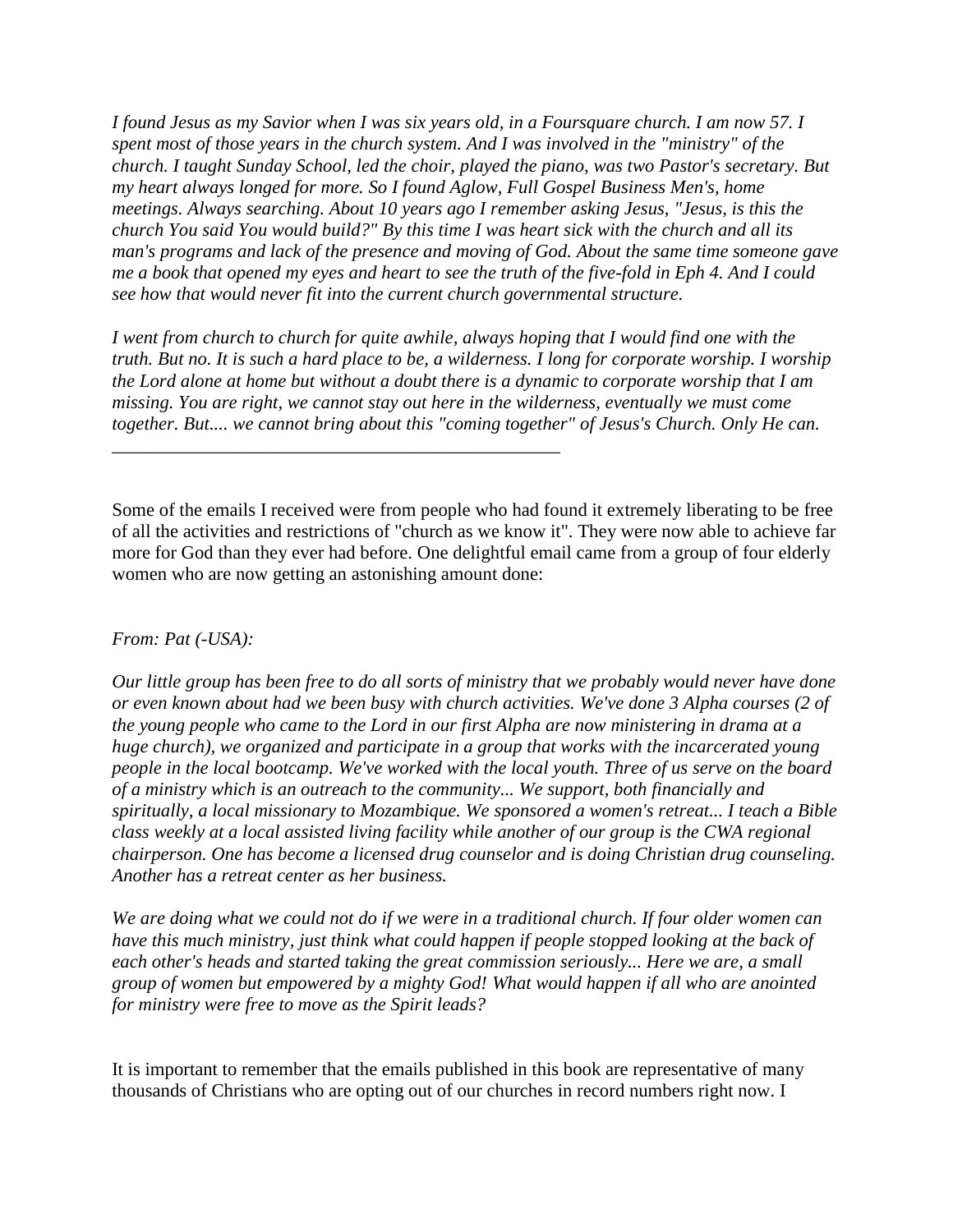myself received hundreds and hundreds of replies to my original article - but it is only possible to publish a fraction of them here. This movement is huge. It is happening on a global scale and anecdotal evidence suggests that it is growing at a phenomenal rate. For every email published in this book, there were many others sent to me expressing similar concerns. We have to face the facts:- Thousands of devoted, praying Christians are leaving our churches - many never to return. Pollster George Barna has collected data that shows there are now ten million of them in America alone. And we desperately need to listen to their reasons as to why they leave.

## **CHAPTER FOUR "CALLED OUT"?**

A significant portion of the people who wrote to me were adamant that the major reason they had left the churches was because they felt "called out" by God. It was not because they were "hurt" or offended or any other reason. They insisted that they had received a call from God to "come aside" and so that is what they did. In this chapter we will take a look at what these particular Christians said about their reasons for leaving:

*From: Anne (-New Zealand):* 

*I do not come from a background of hurt. I have been out of the structure of the Church for 3.5 years after I very clearly heard the Lord call me out. I am not sure I am going through a wilderness experience as such, but more of a time of growth in learning and total dependence upon my very faithful, closest friend. I am open to going back into the 'system', but not until God calls me in, as clearly as He called me out.* 

### *From: Sue (-Australia):*

*I too sensed that God was "calling me out" - and even though I had the usual Scripture verses quoted at me, and had it insinuated that I too was being "rebellious", "not willing to be under authority" etc, etc. But the sense of God's calling was so strong that I just had to heed it.* 

*I didn't leave my church without telling my pastors why I was doing so. This was a church that was so "seeker-friendly" that what it was serving up was even less than spiritual milk. I informed*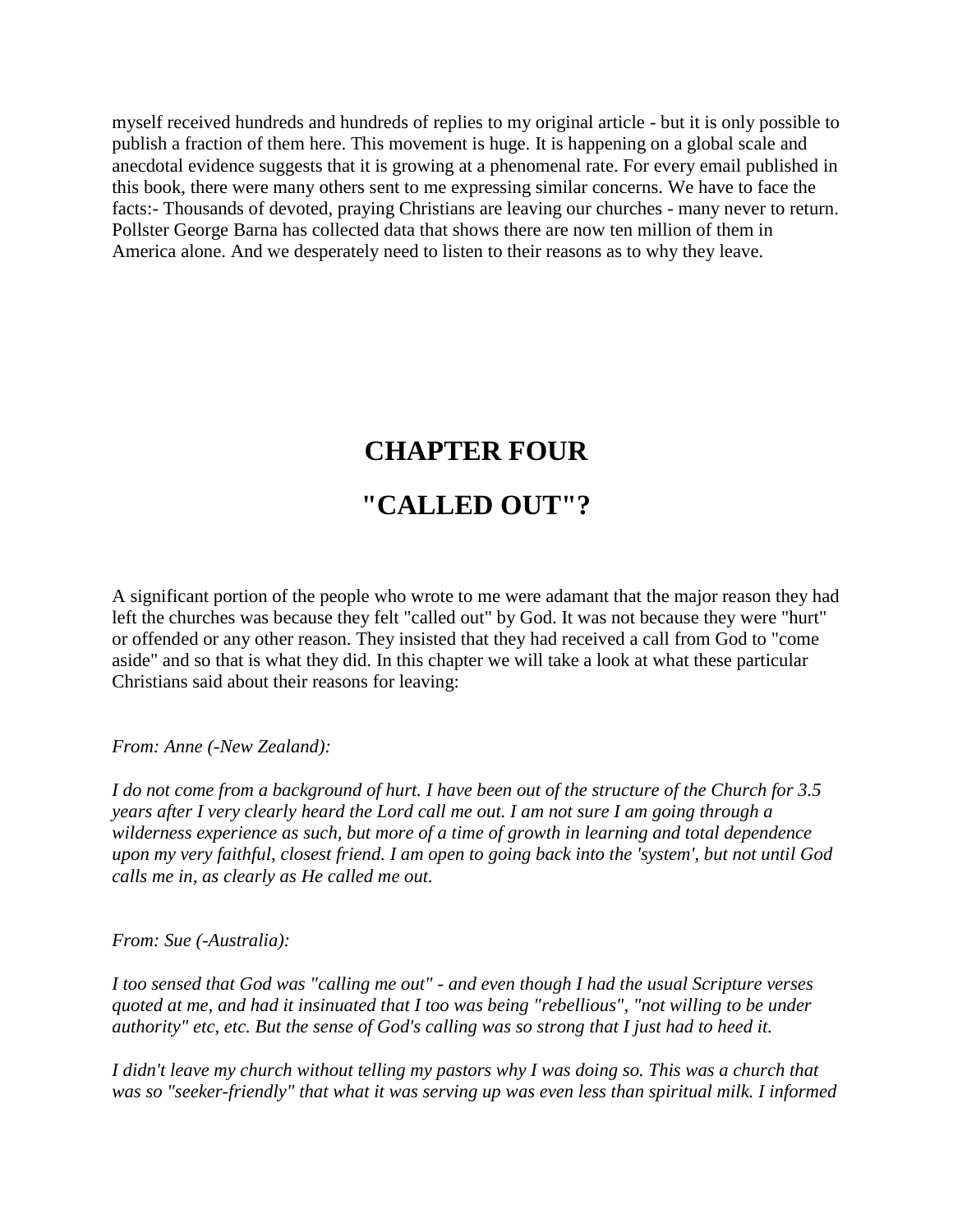*my pastors that I needed spiritual meat. They seemed quite happy with the idea of one of their flock leaving because she needed meat; I'm sure they are continuing on with their "You can have a happy life" series of meetings, with a few references to God thrown in here and there.* 

*Funnily enough, I have grown stronger in the Lord and learnt more in the two years I have been out of the church than the eight years I was in it...* 

*From: Pete (-New Zealand):* 

*I felt 'called out' a year ago and went through a very difficult and trying time both within myself and from the Christian community. I have spent long hours in prayer and in seeking God for answers to something that quite frankly broke my heart. While the persecution continues somewhat I have come to know God and my Lord Jesus Christ in a much deeper and more personal way than I ever though possible within 'the church'.* 

*I realise now that God wanted me to come to rely on Him and Him alone for my growth and sustenance and while I was well into leadership roles within the denominational system it was not where God wanted me. We have started our own home fellowship called "Reaching Out" Christian fellowship and we have now a number of others attending regular Sunday fellowship and Friday night prayer groups. We are ministering in the community to those who are less fortunate and to folk who just need help and we are reaching people that the churches seem to be unable to reach. We feel strongly that this is just the beginning and that God is building a foundation among His people.* 

### *From: Darcy (-USA):*

*\_\_\_\_\_\_\_\_\_\_\_\_\_\_\_\_\_\_\_\_\_\_\_\_\_\_\_\_\_\_\_\_\_\_\_\_\_\_\_\_\_* 

*Since the Lord "called me out" of the church that my family was a member of, I/we have suffered great condemnation, misunderstanding and criticism for our decision to follow the Lord rather than man. It has been difficult and there have been many times when I just wanted to walk away from "fellow believers" who keep asking me, "Where are you going to church now?" When I tell them that I am not going to any church at this time, they are quick to either invite me to their church (I have tried them all) or they judge me and tell me that I am forsaking the assembling of ourselves together. For a long period of time I was in a state of being numb from it all. Then, the*  Lord kept bringing people into my life who were in the same boat. What a gift it was to know that *I was not alone.* 

There were also many Out-of-church people who spoke of a far greater 'intimacy' with Jesus now that they had left all the activity and bustle of church life behind. The Bible tells us that the greatest commandment is to "Love the Lord your God with all your heart, and all your mind, and all your soul, and all your strength." Such an overwhelming love for God can only be developed through "seeking Him with all our heart". I have noticed that there is a very strong emphasis on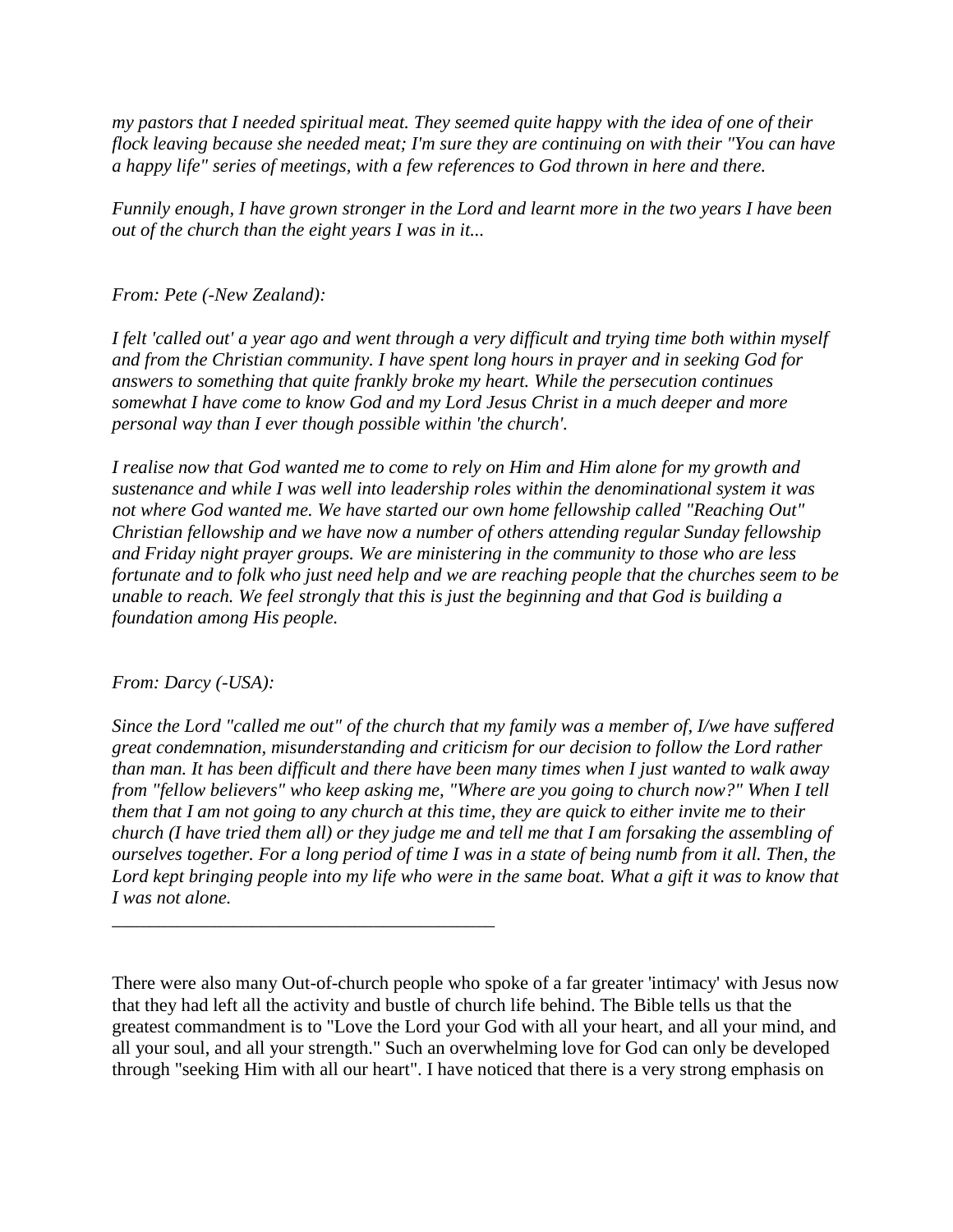this kind of close personal relationship with Jesus amongst many Out-of-church people. It really is a dominant theme of many of the emails I received, as you will see below:

### *From: Robin (-USA):*

*I am no longer hungry for Jesus, I am Starving for Him and He isn't in my local churches! I obeyed His calling to just rest in Him and I have been doing this for almost 4 years now. When the Lord calls me back in, I will run for I know what His voice sounds like for my ear has been pressed upon His chest for a long time now. I am not full of rebellion against the churches for I cry out for their eyes to be open so that they too will learn to go deeper into Papa, an intimacy that nothing in this world could ever fulfill!* 

*We are the church, not the four walls that have been built! These walls must come down and embrace the lost with His love, embrace one another with His hunger, His Fire, and we will never be the same again! I do believe the time is coming very soon when all who have been called out and have been resting and waiting upon the Lord will be called back in, but with them will be His torch that will set the hearts on fire!* 

### *From: Louise (-Australia):*

*I have been out of mainline "church" for 2 years now and the Lord has led me on a much deeper and intimate journey in that time. I have found new fresh freedom in our relationship and consequently find the "church" systems only that... systems which are ultimately man made and man centred. It has been a time where I have learned to go directly to the throne for all wisdom and He has been faithful. The Scripture, "Draw near to the throne of God and He will draw near to you" has been a daily drink.* 

### *From: Cindi (-USA):*

*I have seen this for quite some time as like a mass EXODUS of God's disciples who truly hunger and thirst for God's REAL life and intimacy and a REAL daily walk with our Father... Did you know Webster's defines religion as "back to bondage"? The majority of so-called denominations of every NAME have been so involved in their own "agendas" for so long they have either forgotten or have never known total dependency on Christ and His Holy Spirit... And many of us who have left have discovered God personally in a way that is indescribably powerful and intimate and radically different from the ways we were taught through church services.* 

### *From: David (-Canada):*

*I have been an "elder" and involved in more than one denomination. Eventually I came to the place where I had to stop everything. It was a very real encounter and the result was a "Woe is me" much like Isaiah as I caught a glimpse of what my sinful nature is really like and how so*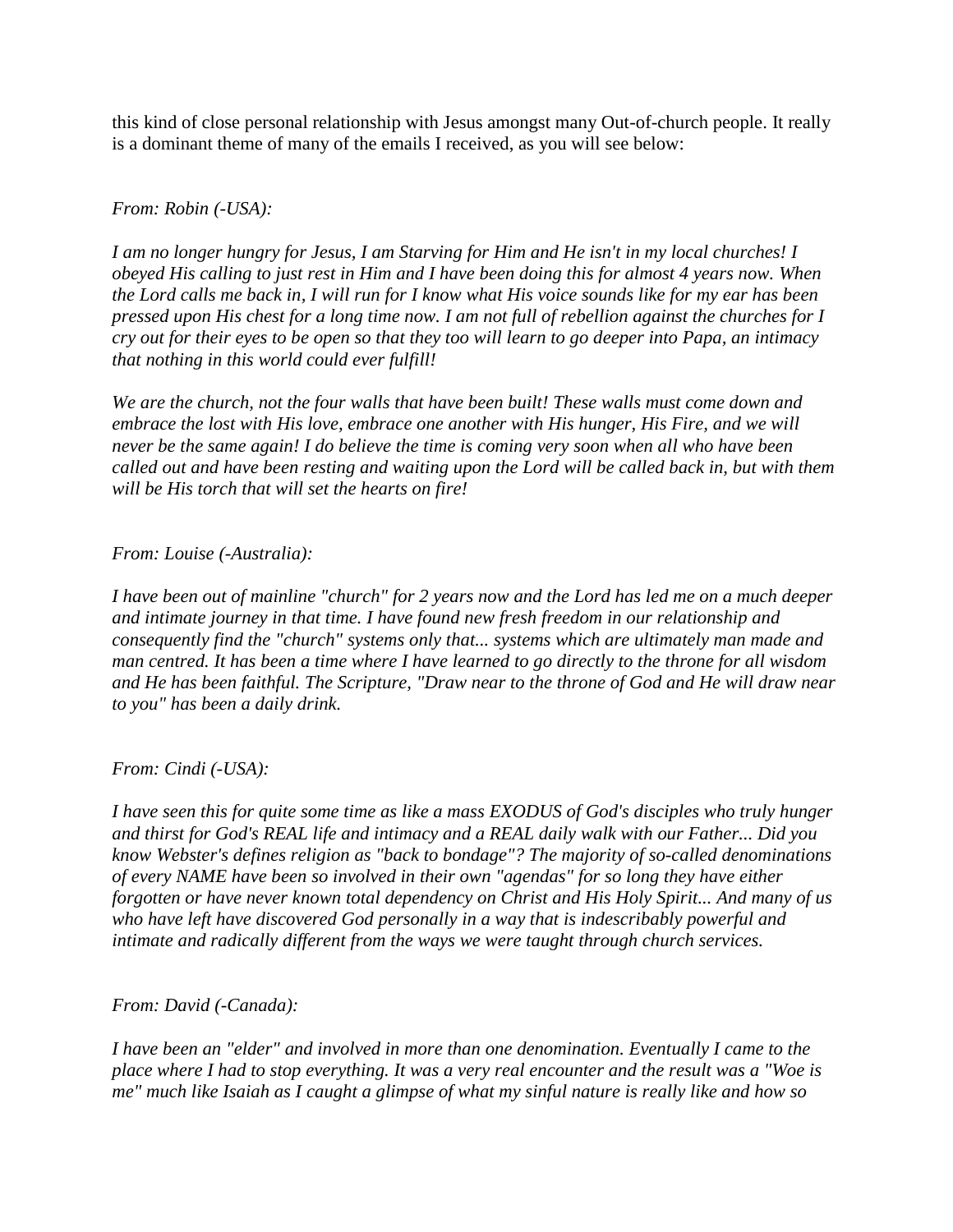*very much of all that I had ever done was for me in His Name. A hired hand, not a friend. I had prayed for revival, for His Presence in the church, you name it. The answer was to begin to see Him and abhor myself. I could not go on. Not one step. No-one understood what had happened to me, least of all me.* 

*The fellowship that I enjoy is freer and deeper and more marvellous than it has ever been. None of it occurs within traditional boundaries. None. He has led us into the desert to speak tenderly to us. Its a place where there is only wilderness and Him. No distractions. He then makes the wilderness into a fruitful garden.* 

### *From: Lorraine (-Location unknown):*

*I am one of the 'some' who you mentioned as having heard the Lord call them to 'come out' of the system and get alone with Him. From experiencing this one on one with Him for the past 3 1/2 years I can honestly tell you that nothing can compare to how wonderful it is to grow closer and closer to Him in intimacy every day. My relationship with the Lord has deepened in every way through this experience. It is impossible to describe how real He has become in my life. Everything I do and say revolves around what He is telling me to do or say. In this place of aloneness with Him, He has proven Himself to be enough!* 

*Many think in their minds that 'aloneness' with Him, means outside of the Body. They think that this means that those outside the system do not fellowship with other believers. I don't know about others, but I have more fellowship with other believers now than I did when I was still in the system. The fellowship with others that flows from this intimacy with the Lord is so much more honest, open, and fulfilling than the fellowship that I had with others when I was in the system. It is real, heartfelt, communing with other believers. It is completely a Spirit to Spirit connection, rather than a natural gesture of being friendly towards others because they go to the same church as you. I feel more a part of the Body now than I ever did when I was sitting in a natural building full of people.* 

*The one thing the system can't offer to believers is intimate relationship with their God. The system can offer us numerous fleshly activities, but has no power to affect the inward heart of mankind. Outside the system I have encountered the Living God, who is in the process of renewing me to right relationship with Himself. I am getting to know Him personally in a way that I have not known Him before. In the system, I had only known about Him... now I am actually getting to know Him intimately every day.* 

*Natural thinking tells us that those outside the system are disconnected from the Body, but this is not the Truth. Those who are learning to know Him intimately are finally becoming the Body that He created us to be. Whether one is a part of the Body does not depend on where one naturally is, but on knowing the One who is the Head. If one is intimately connected with the Head, then they are connected with His Body wherever they are naturally.* 

*I will never give Him up and return to the emptiness of religion. This is hard to understand for those who have not yet known Him outside of their religion. Those of us who are experiencing*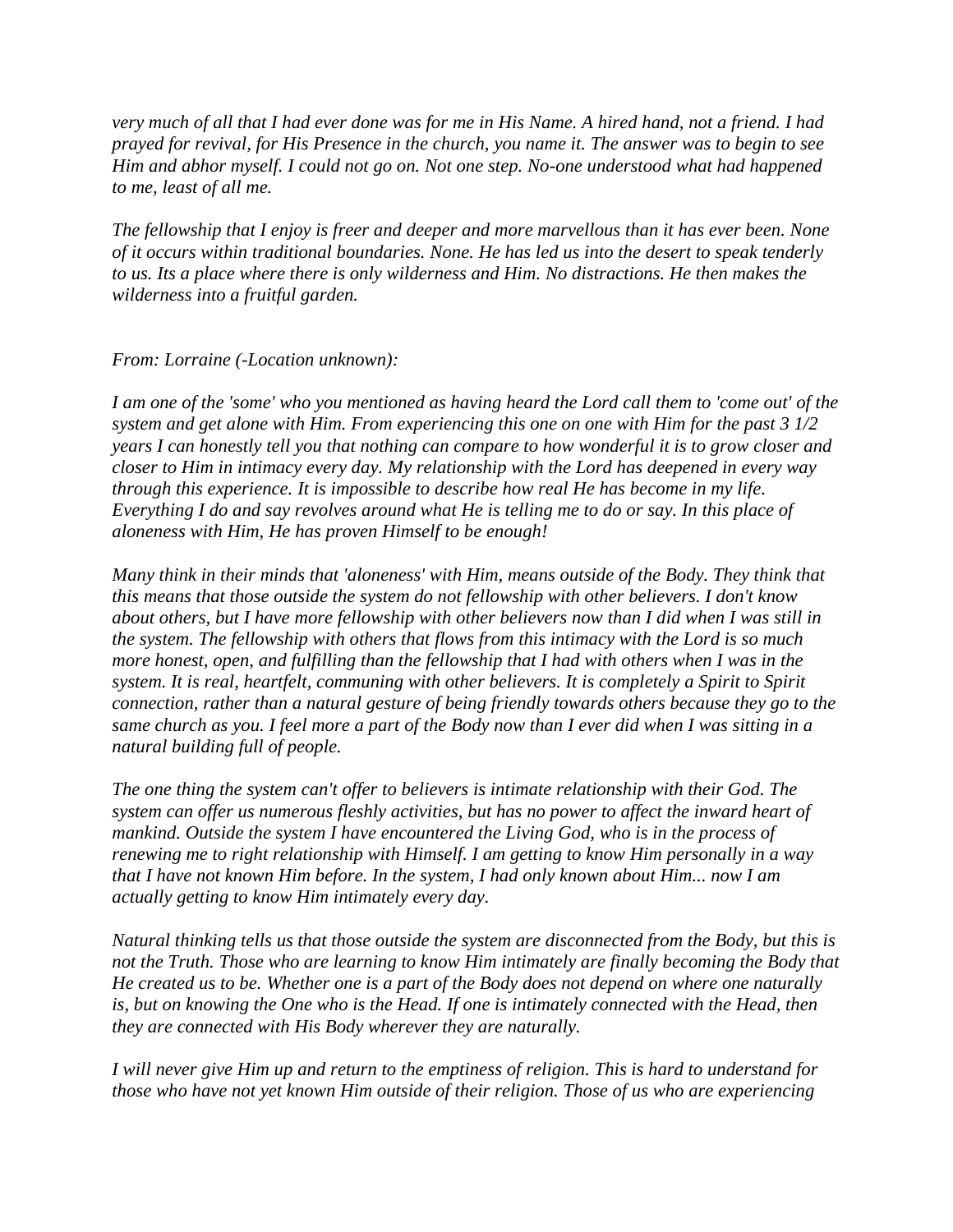*the reality of Him in our lives outside of our religion cannot help but desire for all to know Him in this wonderful Way.* 

## **CHAPTER FIVE CONTROL AND SPIRITUAL ABUSE**

Many people assume that the main reasons for people leaving the churches must be that they have had a run-in with leadership. They have been "hurt" or wounded in some way, and that is why they leave. This is one of the few reasons that church people can understand - so they assume (often wrongly) that ALL leavers are bitter or "hurt".

But this is often NOT THE CASE AT ALL. As we have seen, there are a whole raft of much deeper reasons for people leaving churches than just "problems with the leadership". However it is a factor for some leavers, especially those who have come from more "controlling" environments. Sadly, particularly amongst Pentecostals in recent years, control and spiritual abuse seem to have become more and more prevalent. It is the mis-use of terms like covering, submission and authority that have often led to these problems.

A number of Out-of-church people who wrote to me highlighted the fact that leadership in the Bible often seemed quite different to much of what we see today. They also noted that some of the teachings found in today's churches were making the problem worse. Below are several emails relating to this:

### *From: Alistair (-New Zealand):*

*I have many sincere, clear thinking and effective friends, who just do not want to be a part of the system which is called church and in most cases it is the issue of leadership. When "authoritarianism" which is not of, or from God becomes evident, the discerning know and move out. They do not leave God, they just leave a system. Human imposition never did have Biblical authority...*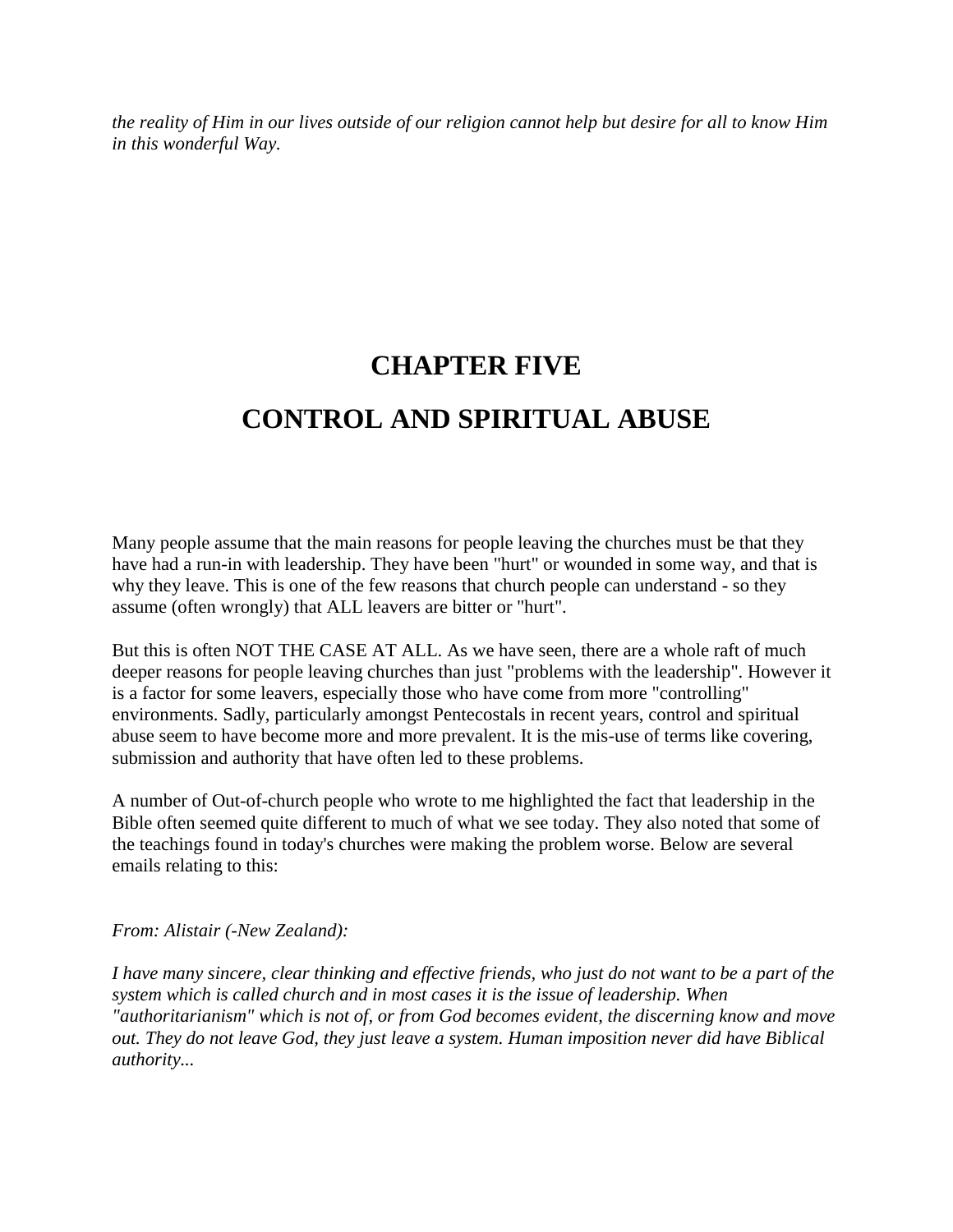#### *From: Jeff (-New Zealand):*

*I believe that many Pastors require the congregation to make "them" first, i.e. to put "them" on a pedestal and if you don't then you are "in rebellion" or "can't come under authority" or have "a spirit of witchcraft" or something. I have challenged leaders that they are meant to be shepherds of the sheep God has sent them, not to Lord it over them and treat them like slaves. Many Pastors are of the opinion that the sheep are there to serve them and not the way Jesus designed it in Scripture, "feed my lambs".* 

*In Revelation 2 verse 6, Jesus talks about the Nicolaitans and that He hated them. I understand that is the only time that Jesus said he hated anything and it's mentioned twice in Revelation 2, again in verse 15. This speaks of the control the leaders had over their people and the abuse they used. A very interesting and enlightening chapter and a warning for today. It's being exposed as the same Nicolaitan spirit right here and now.* 

*I have spoken to many Christians over the last 6 months or so, who have left churches and I have asked them the reason why. Some of the answers follow: 1) There was so much spiritual abuse/ control over us. If we did not conform to the Pastors & leaders' wishes (even if they were contrary to Scripture) then we were ignored or ostracised. We dared not question anything. 2) If we didn't tithe according to their perception of our income then again we were ignored or ostracised. They were only interested in our money. 3) It was all about the Pastors. They tried to be "superstars" and if you ran around pleasing them and agreeing with them, then you were promoted or used in ministry. They only seemed to use the ones that crawled up to them. We treated them nicely but didn't go out of our way to suck up to them or allow ourselves to be controlled by them. That meant we just sat in the pews and kept them warm and were never used in ministry at all. After a while we left. We wanted to be used by God - not just sitting in the pews. The Pastors played favourites. (-Quote from a close friend who left a church after 10 years faithful service). 4) The churches speak about getting out and being active in the community (being Jesus to the world) but it ended up being a "bless me" club. Lots of talk about taking the gospel to the community in practical ways but nothing ever happened. 5) Our needs were never met. We were expected to be available to work for the church whenever they required us. But we never felt that they cared about our needs. 6) Each week was just like a performance. The Pastor up there performing to keep us coming back and keep taking our 10% income so he could keep his job. No Spirit of God anywhere.* 

*-I will finish there, I have a book full of them...* 

### *From: John (-USA):*

*I have been in churches that emphasize "God's man of the hour" and the expected awe that was supposed to be accorded "the anointed". I heard one sermon of a renowned prophetic minister who preached that if someone served and attended to "the man of God" then the anointing of the man of God would eventually fall on the servant as in Elisha-Elijah. And there was a lot of reference to this anointed and that anointed minister, where they were held in superman status.*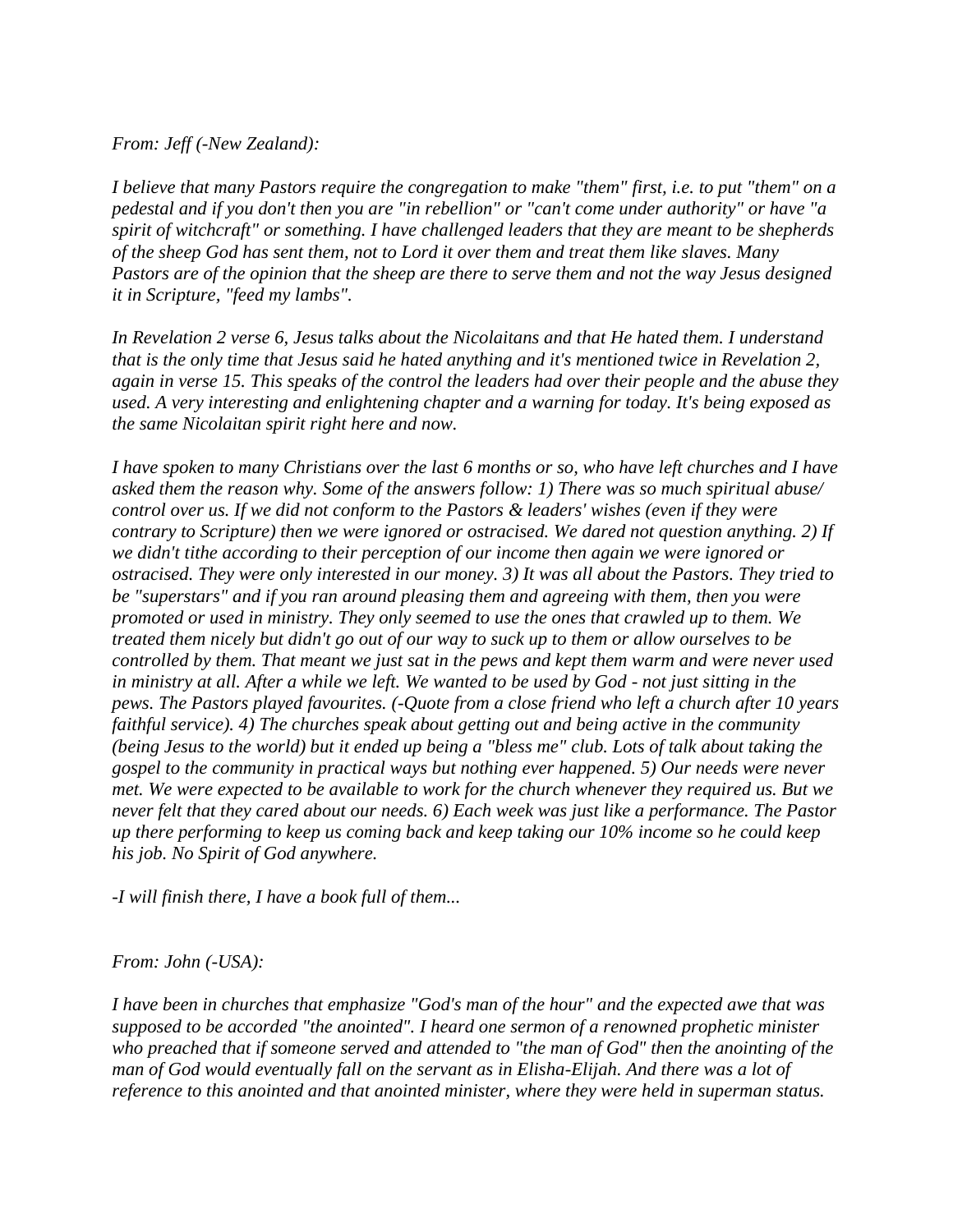*I'm not being irreverent here because I agree with Paul on giving due respect to those who have*  Labored in the Lord. However some things began to stand out.... I was sensing pride, *boastfulness and self glorification and not a sense of God's awe and presence.* 

*I have heard ministers use the Scripture "Touch not the Lord's anointed" to mean that "common" Christians as well as the world had better watch the way they treat the minister. God most certainly does watch out over his own- I have seen it personally. But Christianity is not "treat me right - or else!" That is witchcraft.* 

*God wants power and purity. If you were to have only one, purity would be it! Power without love and purity produces tyrants and despots intoxicated with power.* 

*From: Mike (-USA):* 

*\_\_\_\_\_\_\_\_\_\_\_\_\_\_\_\_\_\_\_\_\_\_\_\_\_\_\_\_\_\_\_\_\_\_\_\_\_\_\_\_\_\_\_\_* 

*I have recently read several books concerning the early church and what Jesus left for us, in comparision to what we call "church" today. There doesn't seem to be any Scripture supporting a pastor driven, pastor run, pastor supported Church in the New Testament. Paul suggested a 5 fold ministry, also mentioning something about "every joint supplying..." The pastor was never intended to do "it all"!!* 

Others who wrote to me told of the bad experiences they had personally had with church leaders. Sadly, this is somewhat common amongst Out-of-church people. One cannot help but wonder how many Christians are being virtually driven out of churches because of terrible experiences such as these:

*From: Tina (-USA):* 

*As a new believer in 1979, without any prior church background, I was led to a charismatic church with a new pastor starting out (with a Pastor's heart) and was part of that fellowship for 15 years. It was a family. I was taught the Bible. There was love... there was God in the midst of us. In 1997, without going into details... this Pastor resigned his position and moved on. A Word of Faith pastor came and took over the church and has been building a 'big ministry'... a lot of hype replaced what we had. We received a lot of teaching about honoring the 'man of God', being an Armour-Bearer, etc, etc.* 

*My husband and I resigned our positions there and left without 'taking anyone with us'. Today, almost all of the original group is gone and not attending 'church' anywhere. Won't go into all that transpired over the three years we stayed there, but to sum it up, as I was driving down the street trying to figure out what happened, the Lord said: "You were spiritually raped."* 

*We have tried to find different places to attend but can't seem to plug in... just can't/won't 'play the game anymore'. It gets lonely at times... you know, the Body being a many-members type of*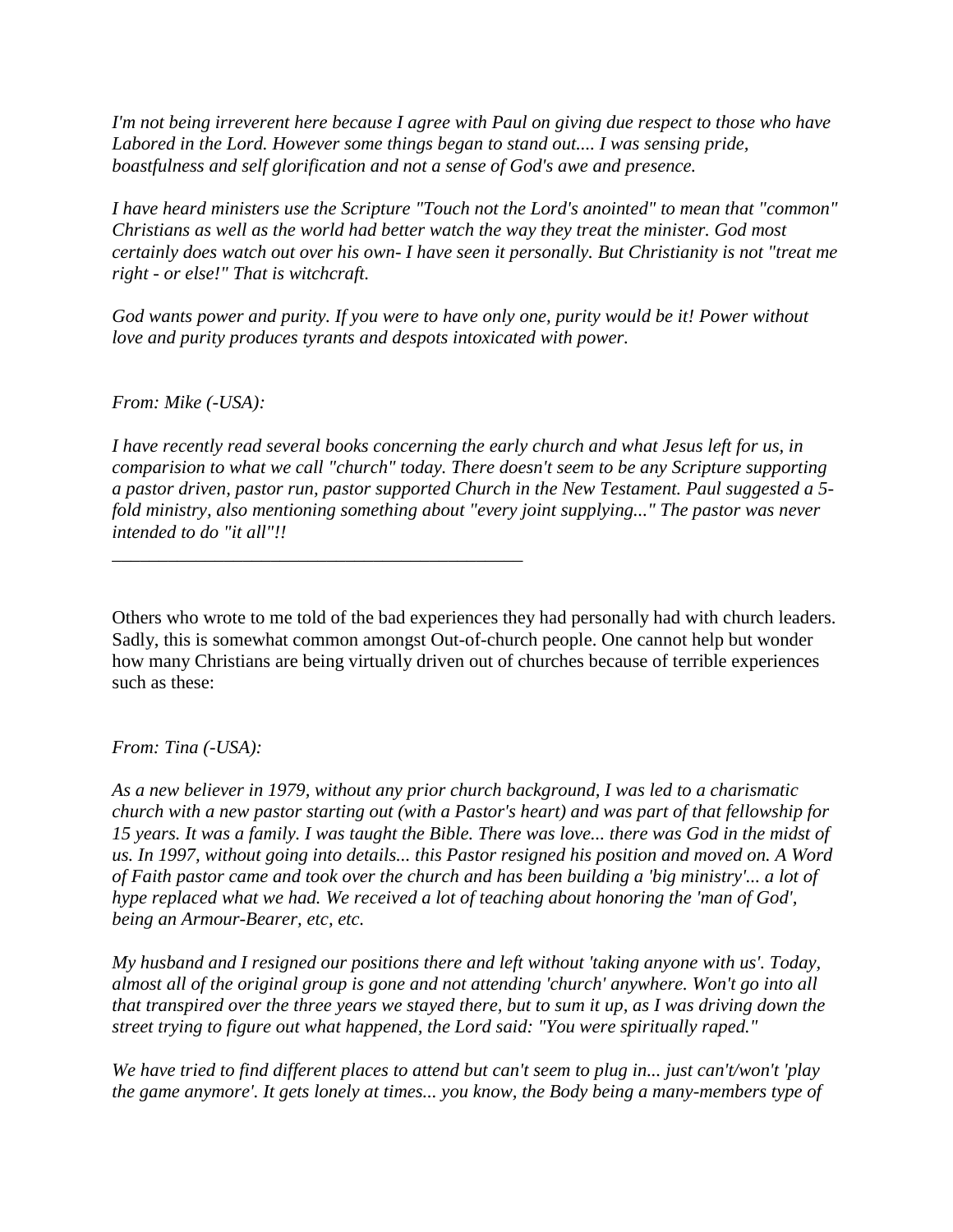*reality. No unforgiveness, resentments or bitterness in my heart... pretty sure all that has been dealt with... just a longing for pure fellowship with a community of Believers without agendas and with Jesus as the only King.* 

### *From: Larry (-USA):*

*I came out of such a church as described in your article, very authoritative, almost dictatorial. I was in this environment for 15 years. I ended up getting excommunicated for leaving this church and nearly had a nervous breakdown in the process. In the church's view, I did not leave them, I left God, and they made that plain to me. Overcoming this, and the years of mental abuse that I received was very difficult. This took me years, so I can understand why people are conscious over a strong church authority in their lives. How many churches are Christ-like anyway? I see more of sin and the world in the church than I do of Christ. I guess I feel more comfortable guiding my own life than to have a bunch of busybodies, who are on a power trip, try and tell me what to do and how to live life. I hope you can understand that. Sometimes I think only a person who has gone through something like this can understand what it's like to be under the authority of an abusive pastor for a long time.* 

### *From: April (-USA):*

*I am an "out-of-church" Christian; part of a charismatic fellowship for 13 years that was heavily into "reconstructionist theology" including worship of leadership as "God's anointed" and required "discipleship/submission to authority" (which amounted to slave-labor for all authority figures and things like having to ask permission to visit my parents or friends outside the church).* 

*I finally left that church in 1987 and, believe it or not, came away with a few good things: scholarly inductive Bible study habits, spiritual warfare skills, intercessory prayer and body ministry practice, and contemplative worship.* 

*I didn't join another fellowship until about 1990, when my husband and I joined an Episcopal church whose priest was charismatic... Eventually, church politics (people being motivated by greed and selfish ambition rather than by the Spirit) led me and my husband to leave this fellowship in about 1995. I no longer attend a church, though my husband now attends a Vineyard Christian Fellowship.* 

*For the first few years "out of church" I felt like I was doing something wrong, but every time I asked the Lord if I should be attending somewhere else, He said no. So, for the past 8 years I have been cultivating relationships with my neighbors and loving and praying for them. I have had many opportunities to share the love of Jesus with them.* 

*When I feel safe enough, I want to resume fellowship with a local body of believers.*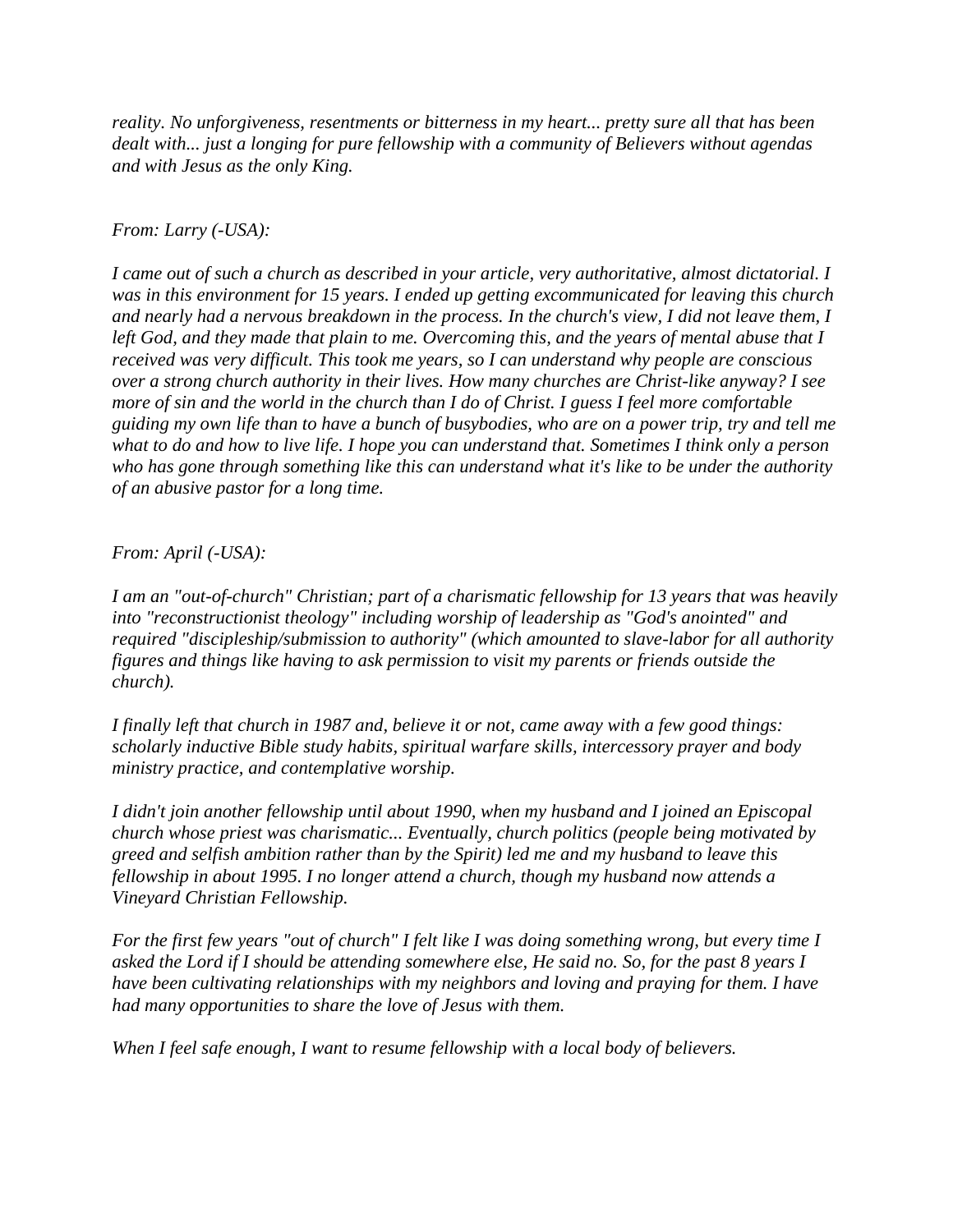### *From: Sherril (-South Africa):*

*I love the Body of Christ but I have become so disillusioned with leaders. I am praying for God to place me in a Body where the leaders have integrity.* 

*My recent experiences have been with men who are not interested in the "sheep" at all. They have been left to fend for themselves. The pastoring has been left to lay people like myself. Three pastors that I know have been involved with dishonest money dealings.* 

*I cannot tell you how this has distressed me. These men are all still in the ministry and I just see more brokenness and scattering of the sheep. I have even considered starting my own church. I have a Bachelors Degree in Theology and will start work on my Masters shortly. I know that I would have to have very clear leading by the Holy Spirit, but that is how desperate I have become.* 

### *From: Dennie (-USA):*

*I worked in a Christian store and what I saw there broke my heart. I tried really hard to remember that Christians are still works in progress but my heart became so heavy I had to quit or be consumed with brokenness. My church is wonderful but it is filled with factions with different visions who want their way. For 5 months I have withdrawn from contact with church and Christians and my heart hurts.* 

### *From: Nate (-Australia):*

*My wife and I were in the band and leadership of a 200-strong Pentecostal church. My thoughts at the time and afterward are that the pastors were very controlling. We were encouraged to play and speak in a way which appealed to people's emotions - this was interpreted as being Spirit-led. I (personally) felt that I was being manipulative, and manipulated. My wife and I felt rather disillusioned by the fact that the pastor's focus seemed resolutely on increasing numbers, and finding the "perfect" building. Time and again the preaching centred around this topic. Other things were preached, but the sole purpose of the Sunday service seemed to be (in my eyes) to manipulate people into becoming "passionate" about the "building" and whatever the latest "move" was.* 

*My wife and I felt so compromised and time-deprived, so we finally went to the pastors and said we wanted to take a break from the band and leadership. This wasn't taken as we'd hoped, and we got into a big fight where words such as "deceived" and "divisive" were thrown at us.* 

*I think at this stage I became dispensable. The pastors concentrated their efforts on my wife, trying to "win" her back. They told her that I was just rebelling and other things - that they'd had dreams, etc. - which made me even more angry when she told me. I was resolute in my decision, which made my wife feel like she was being pulled in two directions. (At this stage we were still*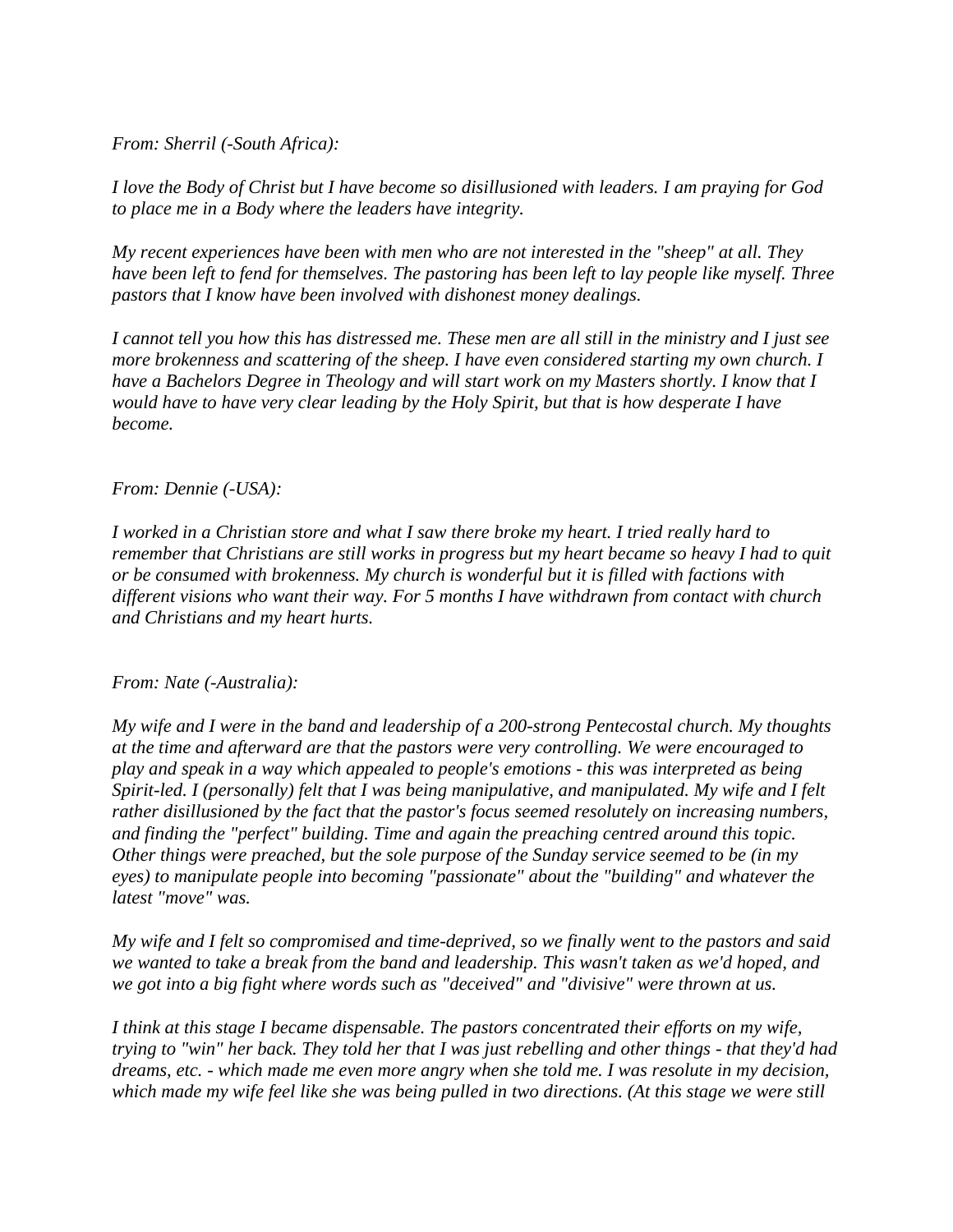*going to the church, and everyone was pretending that nothing had happened). Finally we moved town - which cut our ties with the pastors...* 

### *From: G.F. (-Location unknown):*

*I long for discipleship, accountability, loving correction, and meeting together more than just Sundays... But my ability to trust my leaders also was so maimed by my vulnerability over issues in my personal life and resultant rejection, not once but repeatedly... then severely taken advantage of by another highly visible "Man of God". So I have opted out of the system... I desire to know the Lord, but I don't know if I will ever be willing to risk the BIG Church again. Fortunately, I have friends in the same boat and we gather to love The Lord and each other.* 

### *From: Lynda (-USA):*

*Our story.... We helped build and pay for a church building. Laid our lives down for over 20 years, serving in every way.... Led with a team for a while (though not papered). After 20+ years we brought in a pastor and his wife from a local "denomination" - they annihilated us - slander railing - spiritual abuse... Almost everyone that was there when they took over was forced out one man tried to commit suicide over the horridness of their actions toward us all.... long story short - took 2 years - in a cave - to heal. We thought the Lord was finished with us.... and I personally was afraid to ever see another "Christian" - they had slandered me so badly.... Then the Lord started over... and we realized it was HIM all along... He drop-kicked us over the goal post of the religious system - we died and then we were resurrected.... NOW we are living really living in FREEDOM - no abuse or religious programs and control - no hierarchical / political garbage... Being Jesus on the earth... loving, honoring people.... not building for the glory of man.... But to glorify Jesus. We are a safe place!!* 

*Our new ministry... We started in our home - outgrew it and now meet in a conference center for worship.... We are so thankful that the Lord got us out of that system - men building kingdoms for their own name and glory, etc... And just in case you are wondering - we have forgiven and rejoice in our beloved enemies that were used by God to bring us deliverance.* 

One woman who wrote to me put it very eloquently when she posed a series of questions aimed at the very heart of the modern church:

*From: Lynnette (-USA):* 

*\_\_\_\_\_\_\_\_\_\_\_\_\_\_\_\_\_\_\_\_\_\_\_\_\_\_\_\_\_\_\_\_\_\_\_\_\_\_\_\_\_\_\_\_\_\_* 

*When did we stop being a hospital for sinners? When did we become a sanctuary for saints? When did the spirit of control become the head of the church? Where did the Spirit of the Lord go?*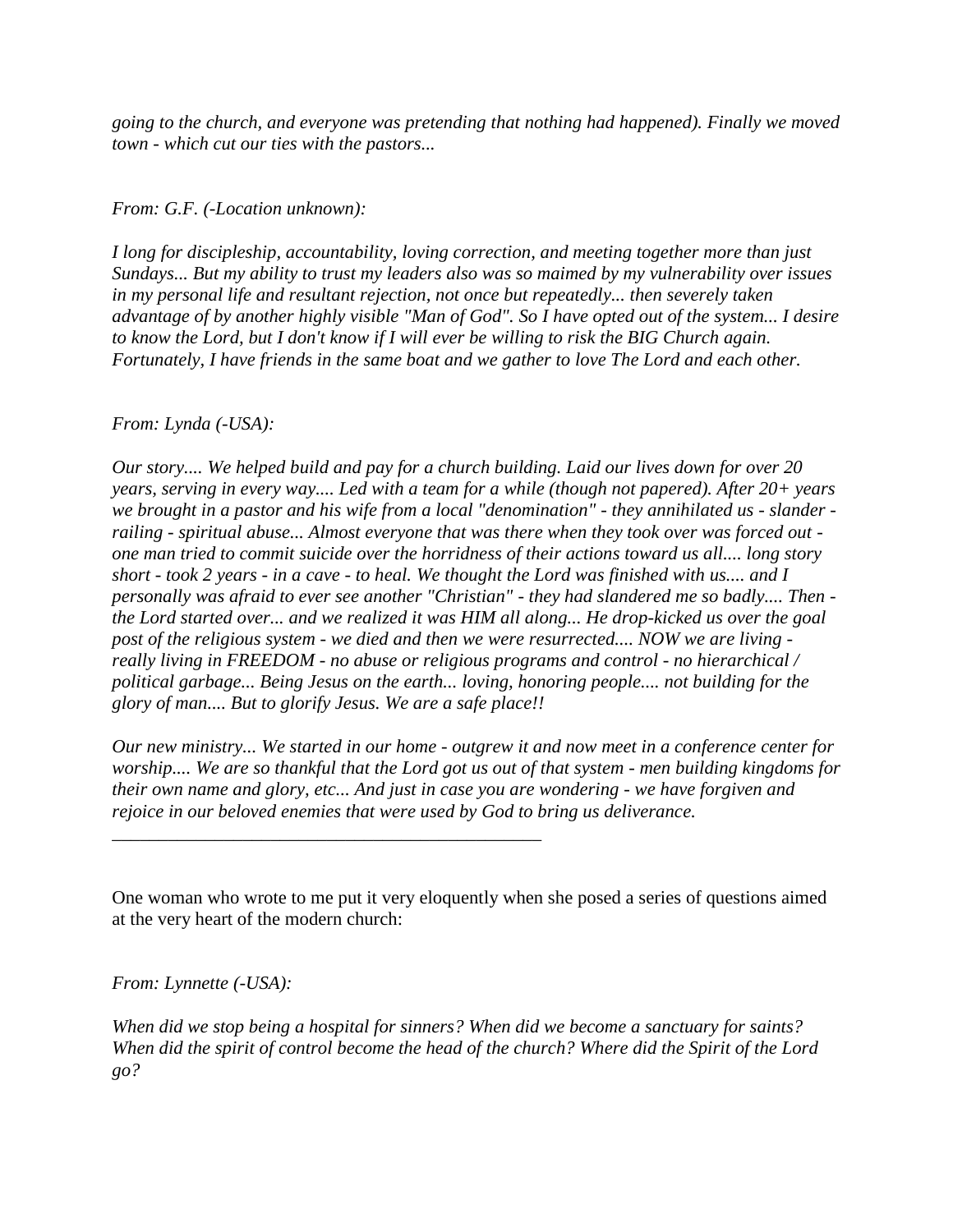*How long Oh Lord must this go on? A fire burns deep within those that are wandering outside the church. When God? When?* 

*I am wandering in this place like an outcast, but I remember, Oh dear Lord I remember when You moved. I pray for the day when I can see You move again in the places that are Yours. Church as usual has become a very cold, dead, dry place no matter what the title of the church is. When do we stop playing church and start being the Body and Bride?* 

## **CHAPTER SIX**

## **THE MACHINE**

A large number of the people who wrote to me mentioned how tired they had become of all the programs, church-growth techniques, building-funds and systems found in today's churches. "Where is God in all of this?" was a common cry. To them, it is almost as though the church has become a kind of 'machine' that grinds on and on, whether God is present or not. For many, this was a significant factor in their decision to pull out of the churches.

In fact, quite a few of those who wrote had been former leaders who had fully participated in this "machine" themselves:

*From: D.O. (-USA):* 

*Your "Out of Church Christians" article really grabbed me. I also read the other testimonies of people who were tired of the church "game." I wonder how many testimonies you will hear from Pastors like myself who also got tired of the church game, didn't know what to do about it, and when I prayed, there was great silence in Heaven (as well as on my part of the earth) so I quit!!* 

*I pastored Foursquare churches fifteen years and an Assembly of God for eight. I finally got tired of pouring my heart out to people who just didn't seem to "get It." Oh, there were some with a good degree of zeal, but they went right off to Bible school and became ministers in their own right. This is not bad, but it left me with no one to help me. We had "glorious song services", exciting prophecies, messages in tongues, testimonies, special singers and all the rest - but it didn't seem to have any lasting effect on anybody. If we should have a rather dull service following one of the "glorious" ones, people were ready to leave.*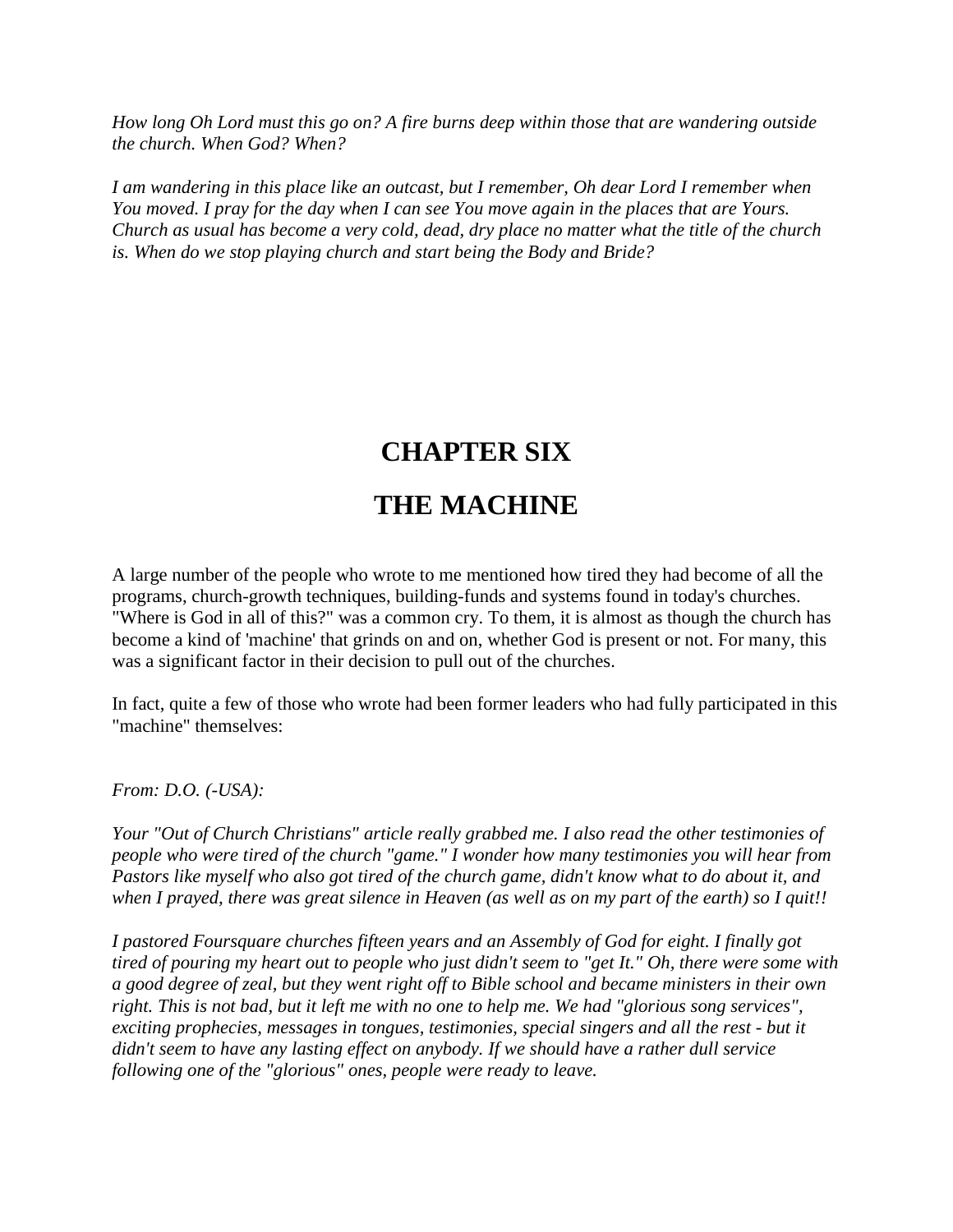*I just got tired! Tired of trying to get people "fired-up" for Jesus. Tired of trying to help them get out of sinful and self-destructive practices. Tired of crying my eyes out when people, in spite of my efforts would go off into fornication, adultery, drugs or whatever. I even got tired of not having my prayers answered regarding these people.* 

*I also got tired of taking care of old church buildings in need of repairs. Air-conditioning and/or furnaces breaking down. Tired of my wife having to spend hours doing the janitor work. I was also tired of her having to drive all the church "poor" folk all over town to get their chores done.* 

*I got tired of paying the bills and keeping the Tax-man happy by obeying all the IRS rules for churches that in reality "hamstring" a church. I got tired of a denomination that charges its ordained clergy per month to retain their credentials.... I got so tired I quit my church and my denomination. I was frustrated, angry and hurt - and a little disappointed in God Himself for not doing something to keep his churches from being so lax spiritually, and so materially-minded.* 

*I didn't go to church anywhere for over a year. Finally at my wife's persistant urging we started "checking-out" churches in the area. I don't need to go into details to talk about what was going on there. Other writers have elequently described the endless preocupation with the various "activities" to keep everyone busy and/or happy.* 

*Recently the Lord has been nudging my heart to get ready to minister again. I don't think that the Lord wants me to be a "pastor of a church" as we know it now. It may be a home Bible study - I just don't know....* 

### *From: Phil (-Australia):*

*As an ex-Pastor of a Pentecostal assembly (in NZ) I saw first hand the inside workings of a large movement, and left disappointed, rejected, disturbed, dismayed and many other "dis" words. Now many years later I am free and healed of all that, but as far as Churches themselves and those that run them is concerned, not much has changed.* 

*Most churches and Pastors (not all) are primarily interested in their "success". This success is of course measured by the size of the congregation and they feel the need to validate their existence as the "head of the team". Big church = big success syndrome.* 

*That in itself has problems enough, but even more disturbing is the imperative to be constantly "flag waving" as extolling the virtues of their particular movement. Often they see themselves as having something unique, exclusive or some other special call or revelation of God that the others don't - thus setting themselves up as proud, and sometimes boastful. "Hey, we're special, we're doing what others aren't or can't" (even thought they may not actually be doing anything out of the ordinary).* 

*As a nationwide body of believers we've done precious little over the last few decades other than keep the doors open. Many Churches by and large are predictable, often irrelevant, frequently boring even. I get so sick of preachers and Pastors raving on about the awesome presence of*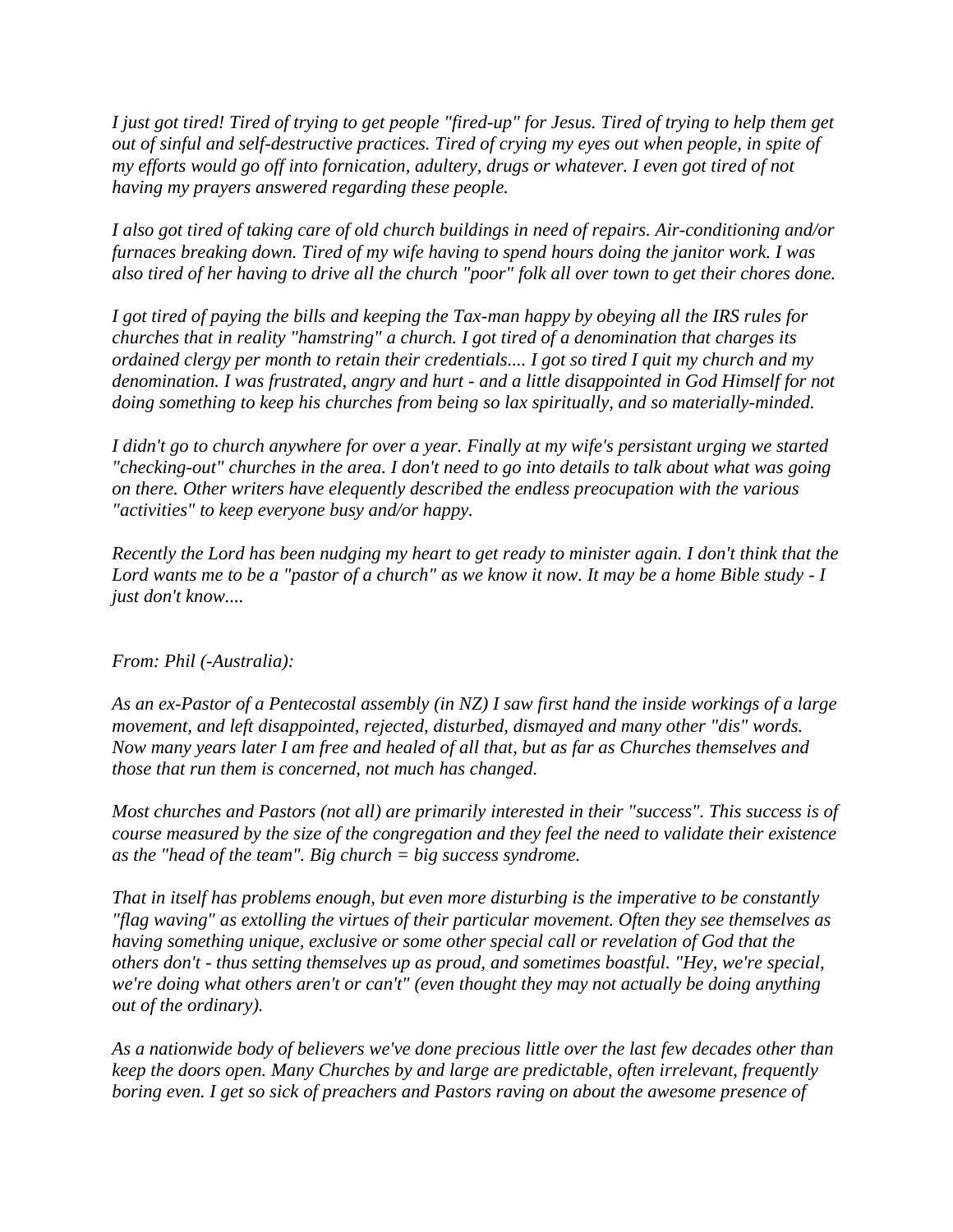*God in the place, the strong anointing that's here, when in reality, there's little more than a lot of hot air coming from the front....* 

*From: Anthony (-USA):* 

*I eventually found myself in what some call a Holiness Pentecostal church. We spent many years there trying to do what was right. I even got a degree from one of the organization's Bible Colleges.* 

As time passed we left this organization to work with other churches, some independent, some *parts of other organizations (Assemblies of God, Vineyard, etc.) We saw some good and bad in each but overall we were never satisfied... it was as though the depth we wanted in God was not really there, so much of what we found in the churches was really superficial. Many churches proclaimed they did not believe in "programs" but their very non-program was a program in itself from which they could not deviate. As much as it pains me to say it, what we observed was Jesus being pushed out of the churches and plans and programs of man being placed IN the churches. It seemed as though church was not about the Lord at all but about "church" and the pastor or his ministry...* 

*From: Teresa (-USA):* 

*We were strong Church leaders. Between my husband and I we taught teens, kids ministry, worship, poor ministry, jail ministry, lay counseling, intercession, prophetic groups, small group ministries, and my favorite which was women's ministry.* 

*We were involved in this Church from late 1990 until late 1999 so we certainly would not be considered "Church hoppers" but dedicated to the things of the kingdom. Why we left you might ask? As the Church grew, programs became more important than people. People began to be declined ministry positions if they didn't dress a certain way, talk a certain way, or jump through all of the "hoops" that they desired. I began to be a thorn because I went to battle for multiple people that were not "allowed" to do ministry. They had no scriptural reasons or integrity issues to keep them from doing tasks in the Church. I tried to respect their decisions and be under the authority God has placed there, but it got more difficult as time went...* 

*I had a scrapbooking party a few days ago and realized that except for one Church attender, I had a room of 15 additional women who had been hurt by the Church and bailed. These are good women who instead of continuing in their search of Jesus, they stopped because the Church has told them that they are no longer "good enough" because they also do not buy the stuff that is being taught...* 

*From: Mario (-Canada):*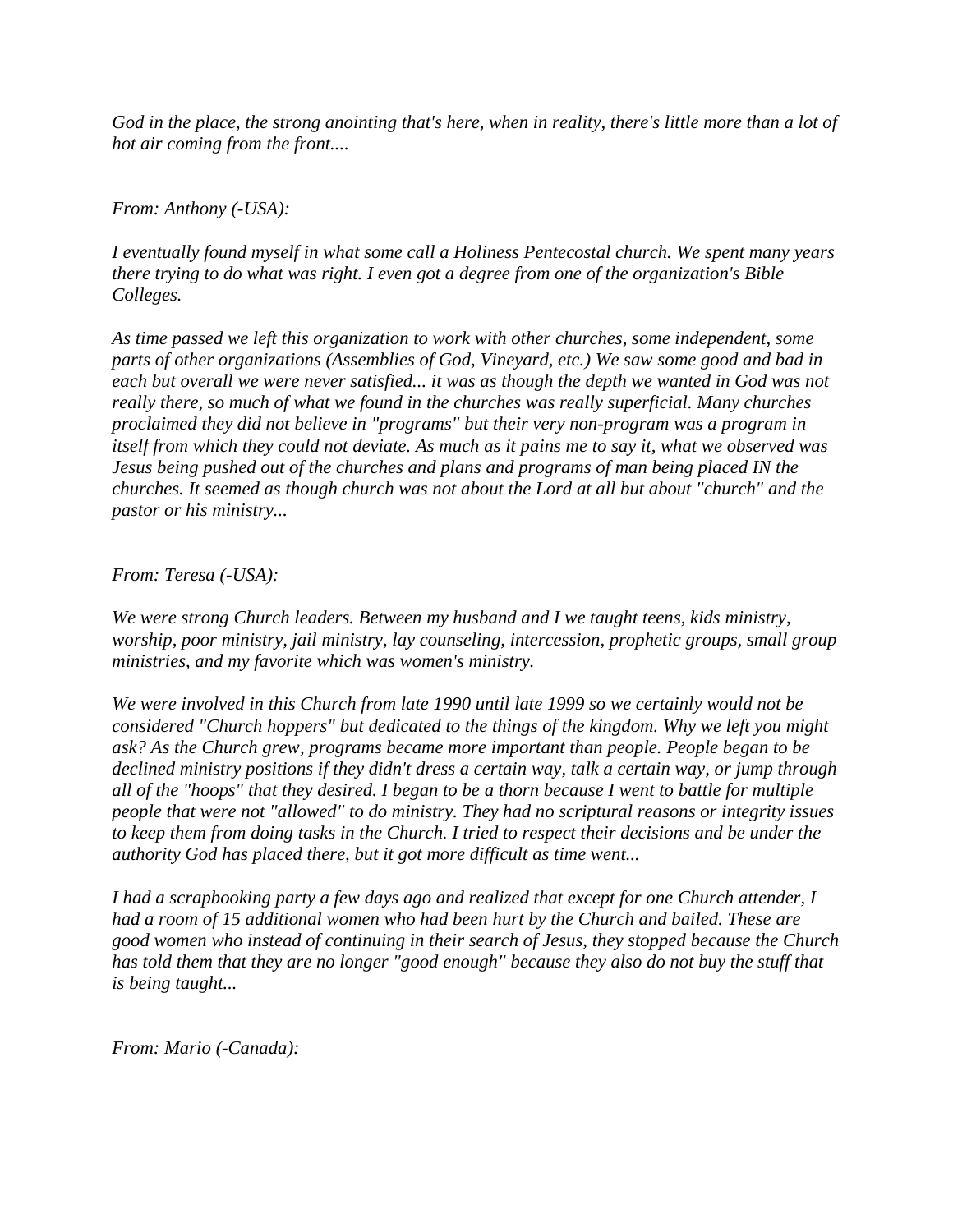*The fact that there is such a large and growing number of true Christians who share a deep rooted frustration about the established "Church System" could be viewed as an indication that God Himself is the Author of that frustration.* 

*The following is my own, personal experience... It was in 1993 when I was asked to take part in a church plant. After about five years I found myself burdened with an ever increasing frustration concerning church stuff. While the congregation kept rapidly growing, our progressive church leaders began to implement more and more strategies and programs to ensure the continued success of the ministry.* 

*As a member of the worship team I had to spend hours at seminars and in meetings. The objective was to develop a most efficient, cutting-edge ministry. We had to learn all about the meta church system and how to create a comfortable atmosphere in a user-friendly environment. And, while strategically focusing on peoples needs, to be "seeker sensitive" was seen as the key for church growth and success.* 

*It was during that time that I became convinced that "seeker sensitive" really means being a people pleaser. Soon I found myself wrestling with a spirit of guilt and condemnation. Maybe I was just too critical or judgemental in my attitude. But, no matter how hard I tried to calm my convictions, the frustration that I felt was only increasing. Trying to talk about it wasn't going anywhere, and praying for the church leadership didn't seem to help either.* 

*Finally, after the Lord had given me a vision regarding the root of the problems in our church, I decided that I could no longer play this game. In the vision that led to my decision I saw a picture of a boardroom. God had called for a meeting where He told the pastors of our church that He was giving them a ministry, and that they would be meeting together on a regular basis. The Lord wanted to help and equip them with everything they needed. So they kept meeting until one day our pastors told Him that they don't want to bother Him with these meetings any longer. They felt confident that they had now learned how to successfully run the church, and that, with all of the acquired study materials, the seminars and courses, they would be able to do just fine.* 

*Although the church continued to grow in numbers, many quality people have left in their quest to find His glorious presence rather than another program or tradition. In their wilderness, they have developed an unquenchable thirst for His water of life.* 

*\_\_\_\_\_\_\_\_\_\_\_\_\_\_\_\_\_\_\_\_\_\_\_\_\_\_\_\_\_\_\_\_\_\_\_\_\_\_\_\_\_\_\_\_\_* 

Others who wrote to me declared their frustration at having seen man-made methods and programs take over something that is supposed to be a haven of spiritual refreshing - with a focus on GOD moving and not MAN. Many of them had seen so much of this kind of thing that they had almost despaired of finding a place where God was truly free to move:

*From: Connie (-USA):*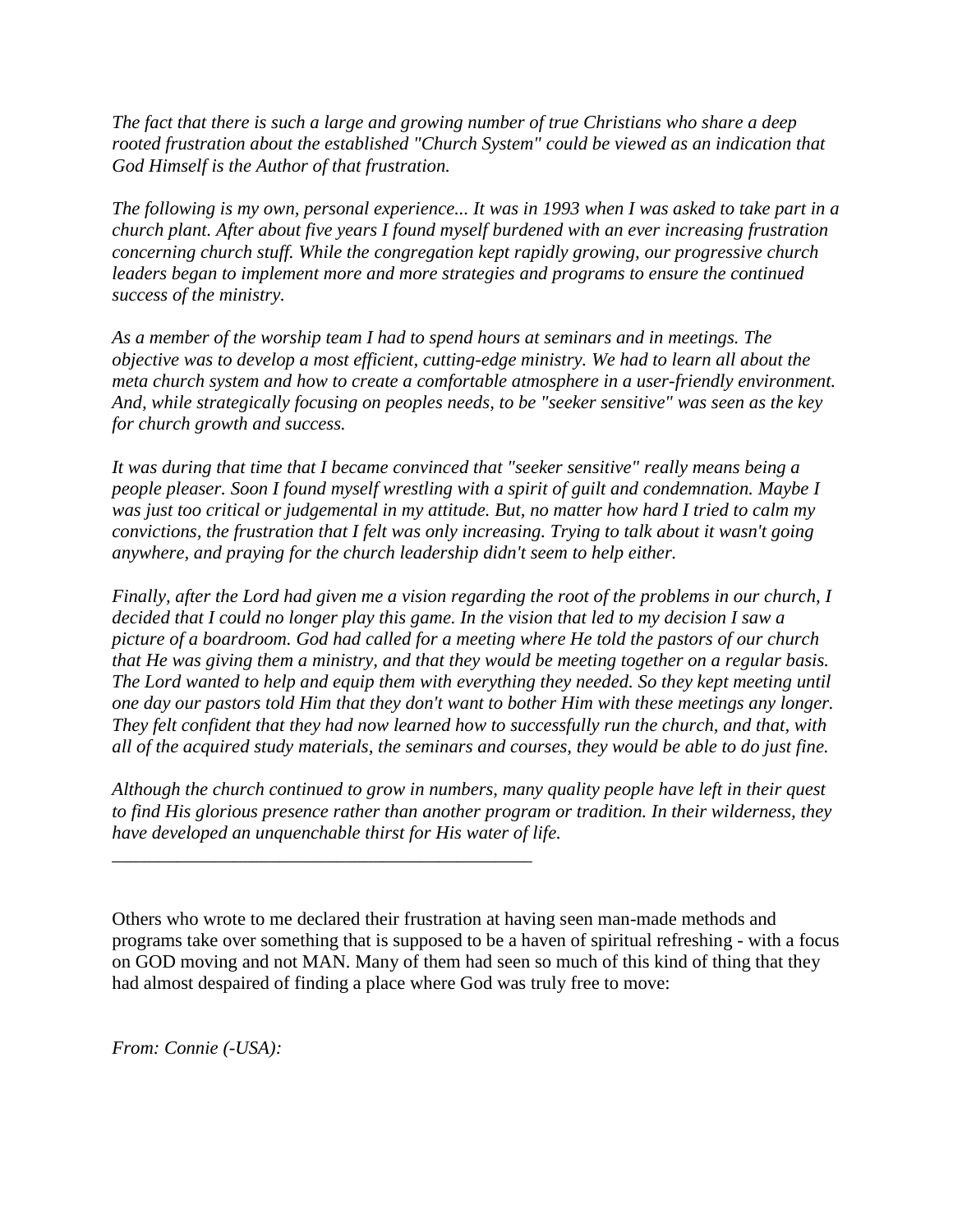*It is hard to sit in an institution that professes to be serving the Father, when all around you watch and "see" the things of man on the rise more and more. I couldn't stay in that place anymore. I would find myself warring in the spirit before I even got to the building and praying for answers from the Lord. There are so many programs being brought in. I heard prayers like, "Father, I pray that everyone here will come up under these new programs and be a team player, and if they don't then get them out of my church." That one broke something in me that I can't explain. My spirit was in sorrow and pain. I cried out, Oh God, Oh God, Oh God.* 

*It is very sad when you see how the "church" has become a thing, an "it". It has a bank account and people are sought to become members to take care of all the bank loans. Then they want to make the building bigger so we can house the new members they are out to bring in. IF it was for the Lord, that would be great. But I find it hard to find God anywhere involved or seen. Your article was right when you stated, WHERE IS GOD IN TODAY'S CHURCH?* 

#### *From: Robin (-USA):*

*I have not found a church. I have attended churches in a 30 mile radius and have not found one who has the heart of God. For the most part, they are about money. One does not allow you to minister in any way unless you prove that you tithe 10% (not just say, but PROVE). What happens to the ones who cannot tithe because to do so would make their family starve?* 

#### *From: Lisa (-New Zealand):*

*Oh, how one could go on forever, about why so many truly Born-again Christians have and are continuing to leave the physical church... When one really takes a cold hard look at the institution of church in the West this is precisely the problem, ITS an INSTITUTION. The problem for me is, it is no different to the strict Italian Catholic upbringing I received as a child. How embarrassing it was to realize that they are all the same, they all run the same.* 

#### *From: Tony (-South Africa):*

*In the early 90's the era of the mega church started here in South Africa. Even the local mainstream denominational churches were swept up and many adapted the cell church system with the many trappings and promises of success that the system offered. A few of the charismatic leaders in the nation had in fact applied the systems with great success and built mega churches, which these churches amplified as being the blessing of God, which even made worldly peoples' mouths hang open at the extravagance of the churches in their buildings, etc. And the extravagant lifestyle of the leaders, but this was all toted as "Blessing from God" and the show goes on.* 

*"Excellence" was the buzzword and everybody was striving to achieve this with bigger worship bands and glossier pamphlets. Enough just never being enough, some leaders even had more than one church and so became self-appointed apostles with titles like founder and President of*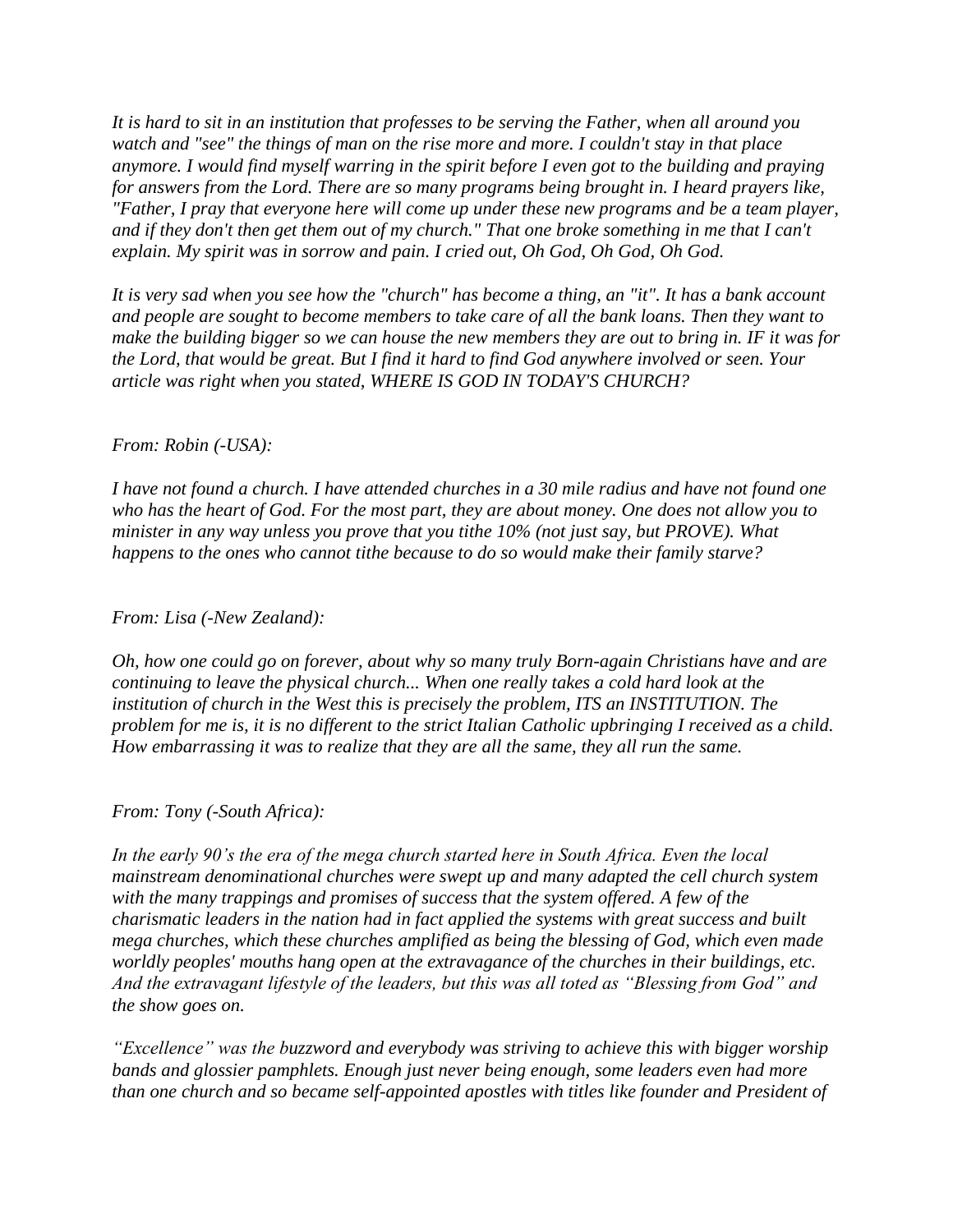*whatever ministries. These Apostles gaining this newfound importance which needed to be propped up even more and security guards were now employed to protect "The man of God", while he arrogantly strutted around like a peacock with little or no touch of reality, never mind even being in touch with God.* 

*These churches were the breeding ground for the performance-driven and they flourished in this newfound environment. At the end of the 90's the buzzword was VISION and DESTINY, with these churches having huge Visions to take their cities and their nations for God. These visions, however large, were just man's attempt to reach heaven by his own means and striving efforts. These visions, like the original Tower of Babel, have that same "come let us build for ourselves" stamp on them and sadly they have the same end result - The confusion and scattering of God's people.* 

*This problem is as old as the church itself. It is common for man to leave the voyage of faith in grace and charter a course based on works and sadly the end is always the same. You are left with a bunch of burned out and hurt Christians, and a leader that ends up falling to the very laws he practiced and preached every Sunday. We've seen countless numbers of leaders fall to sin in mainly two categories, women and money. You see, the one thing works cannot suppress is the flesh. It is only the Son that can set us free and grace is His ability operating in our lives, not our own ability.* 

*The thing that got my attention was the lack of God in all this activity. People never got healed, set free and had no change in their lives. They became sin conscious and spent their lives walking in guilt and condemnation. Trying the latest strategy or buying the latest book or going to seminars to try and straighten out their lives. Divorce and other social problems were as common in the church as in the world. With some of the top leaders falling in this category....* 

Many who wrote to me disagreed with the entire mindset of today's organized church and the way it is run. They simply do not believe it is Scriptural or right:

*\_\_\_\_\_\_\_\_\_\_\_\_\_\_\_\_\_\_\_\_\_\_\_\_\_\_\_\_\_\_\_\_\_\_\_\_\_\_\_\_\_\_\_\_\_\_\_* 

#### *From: Richard (-USA):*

*The Church of the Lord Jesus Christ is not a man made organization or institution. It never has been and it will never be so. That man attempts to organize and put his approval on God is comical at best, it is extremely tragic at worst. In the process of doing so God is eventually just pushed out of the whole picture.* 

#### *From: Tom (-USA):*

*The mainstream religious Christian today is so often caught up in doing "christian" things that they have lost sight in BEING Christian. Performing obligations imposed by religious systems does not make you a Christian - just religious and often tired and discouraged - ask the many*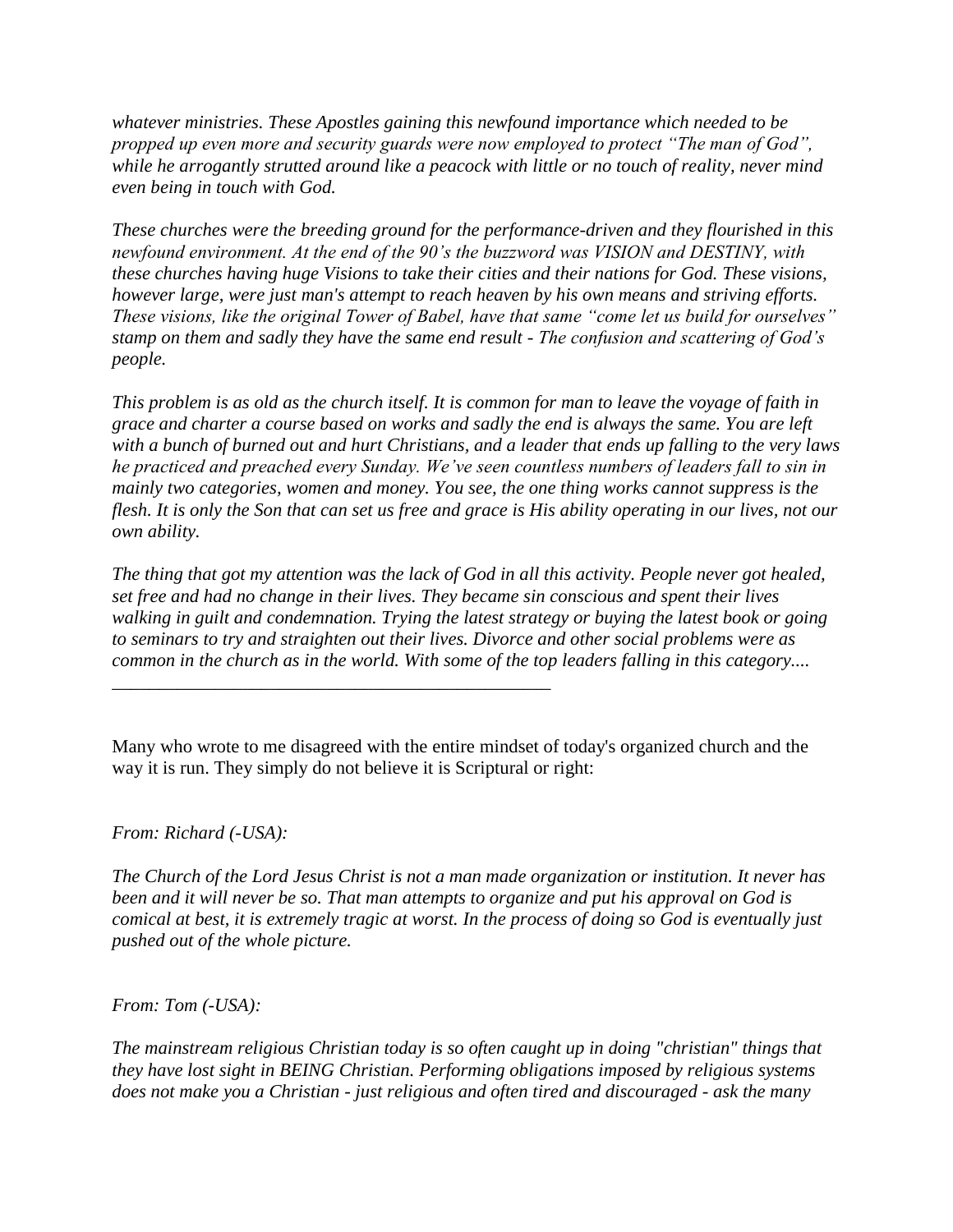*pastors who today fit that description. The world sees this and consequently doesn't see any redeeming value in the church that attracts them.* 

*The church systems today are so busy seeking that one formula that will bring in the masses of lost souls. They're even resorting to entertainment, complete with coffee and capuccino in the services to keep people "happy" and wanting to come back. Where's the call to repentance and humility and the call to walk without compromise? The reason is that we are more concerned about making someone feel good than we are about making someone "good" (redeemed).* 

*I am from America, but I have a friend who lives in Australia. He shared with me a brochure handed out by a local church to the neighborhoods to attract people to their church. Nowhere in the brochure was Jesus even mentioned and all through the brochure there were pictures of kids, clowns, and people helping and being nice to people. That's all well and good as kids like having fun and people should be helping each other, but the question still stands, Where is Jesus? None of these "good" works in the community can save the soul.* 

*"What does it profit the church to gain a church full of people, but lose every soul?"* 

*From: Roberta (-USA):* 

*It seems to me that many of those who are "out of-church" have not only gotten tired of programs but also of church-as-a-spectator-sport. If all one is allowed to do in church is watch, they might as well stay home and watch from a distance. Even if one is "allowed to participate" in the programs, it is still a program and not God.* 

*My heart cries and I weep with God sometimes over the spectator spirit in the church. I want so badly to be in a place where the people want God so much that they will consecrate themselves and prepare themselves for a real visitation from God and not just a good show. He will not tolerate the idolatry in the church that gives the glory to the performers.* 

Some had come up with an entirely different solution to the "machine" - and that was to start something themselves with a whole different flavor:

*\_\_\_\_\_\_\_\_\_\_\_\_\_\_\_\_\_\_\_\_\_\_\_\_\_\_\_\_\_\_\_\_\_\_\_\_\_\_\_\_\_\_\_\_\_\_\_* 

*From: Bob & Jan (-USA):* 

*The Lord led us to a huge park in our area which is quite a gathering place for people and said to go be a presence there. Well, to make a long story short, we have been meeting with a group of people there for many months now. Since we live in Florida it is easier to meet outside. We meet under a pavillion and just recently we were offered the use of a building free to use when weather is bad, but we all enjoy the freedom of being out in His creation. It's wonderful worshipping looking up at the sky! We do not consider ourselves a church. We are the "church." We have no format or overhead. We just go and wait on God. It's so refreshing. He shows up*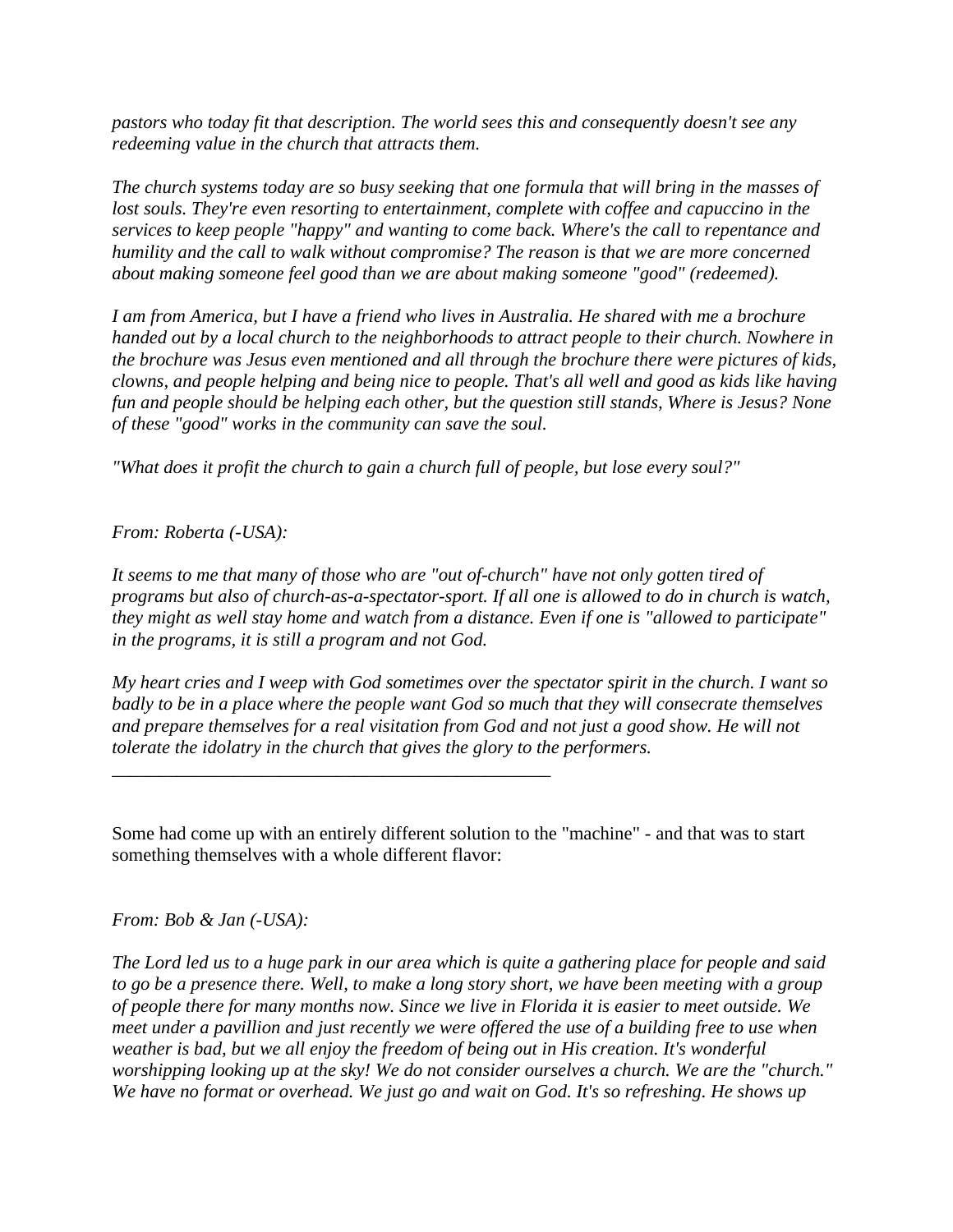*every time. We are still growing and learning and only hope we don't get too big or start planning an agenda and end up right back where we were. We enjoy the simplicity of it. Also, part of our being there is for outreach. We hope to draw people in and also we are reaching out to people who live in the campground located on the park grounds....* 

It is clear to me that this "machine" thing is a major issue to many Out-of-church believers (and rightly so). Until they see a Body that is more of an 'organism' rather than an "organization" they will simply not be interested. The programs, the activities, the fund-raising and so on - all have the smell of "MAN" about them. But what these people are desperate for is "MORE OF GOD". And until they see this in the churches, they simply won't be coming back.

## **CHAPTER SEVEN**

## **WHY THE 'WILDERNESS'?**

The 'wilderness' is not a concept that is understood too well in Christendom, despite the fact that it is all the way through the Bible. From the book of Genesis right through Revelation there are clear references to the 'wilderness' as being something God often employs in His dealings with men. The pattern is undeniable.

But why does God use it so often? And why is a spiritual wilderness so necessary? What is its purpose and how does it change us?

When we look through the Scriptures we see that the wilderness is often a place of spiritual "crisis" and also preparation. It is the place God sends us before the "real action" begins - before we enter into the full purposes of God in our lives. There must be 'death' before there can be resurrection. There must be a desert place before the "promised land".

The wilderness is a place of trial and testing, of brokenness and full surrender to God. The props and activities that have kept us continually striving to "make things happen" are stripped away. Our self-reliance is shattered and replaced with a total reliance on God alone. Every "idol" in our lives (often including our own ministry) is brought under the piercing searchlight of God. Our selfish motives and ambitions are shown for what they are. This process may take years. Finally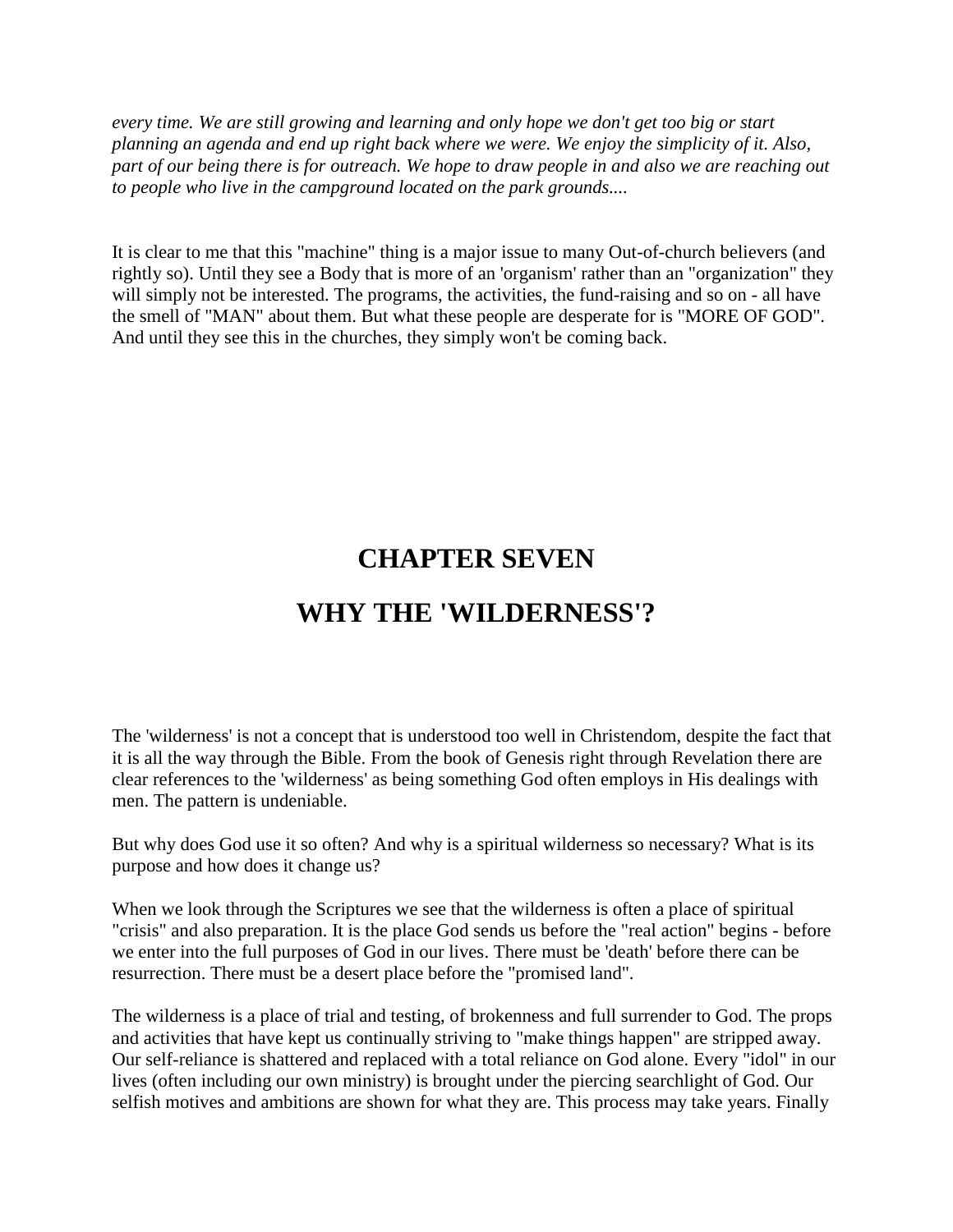we emerge broken, chastened and purified. The process has matured and cleansed us in so many ways. We are now ready for the fulfillment of all that God originally called us to do. But our heart-motives are vastly different from what they were before.

We see this pattern all the way through Scripture. Many lessons can be learned from what we read there. Let's take a look at some examples:

From what we can tell, the original patriarch Abraham went through at least two major 'wilderness' experiences during his walk with God. The first was when he and his family set out from their homeland, "not knowing where" - on the long journey to Canaan. The second instance was a major spiritual crisis in Abraham's life - where his future and everything he believed in was at stake.

God had promised Abraham a son - that he would be the "father of many nations". Yet when Isaac, the son of promise arrived, God commanded Abraham to journey to Mt Moriah and sacrifice Isaac to Him! All of Abraham's hopes and dreams were represented in that little boy, and yet here was God commanding him to kill the son of promise! This is very similar to what many people find in their own wilderness times. It is almost as if they have to put to death their own dreams and even the callings of God on their lives. Yet at the very last minute, God stayed Abraham's hand and gave him a ram to sacrifice in Isaac's place. It was Abraham's faith and total trust in God that was demonstrated that day. His willingness to sacrifice all of his dreams and hopes to God was exactly the heart-attitude that God required.

Another example from Genesis is that of Joseph - a story that has 'wilderness' written all over it. Joseph was the favoured son in his family, and had been given dreams by God of his destiny as a great leader amongst his people. Yet little did he realize that the path to this destiny was one of betrayal, pain, rejection and imprisonment. In fact, an essential factor in this story was the jealousy of Joseph's brothers, who sold him into slavery in Egypt. If they had not done this, then it is doubtful that his God-given dreams would ever have come to pass. Even after Joseph got to Egypt the nightmare continued. He was thrown into jail for years, for a crime he did not commit. All this time, God was breaking him and molding him to be the great leader that he was to become. For it is only in the desolate places that God is able to do this deep preparation work.

Then all of a sudden after years and years, in one day Joseph went from prison to palace! Because of his God-given wisdom in interpreting the dreams of Pharaoh, Joseph was made Prime Minister over all Egypt - second only to the king. His years of waiting in the wilderness were over. A new season had begun. A season in which he would see every promise that God had given him fulfilled.

Probably the best-known instance of a 'wilderness experience' in the Old Testament is the story of Moses and the children of Israel. There are some important lessons in this one as well. We all know the story. Moses had been raised and trained all his life in the palaces of Egypt. But when he came face-to-face with his heritage as an Israelite, he rose up "in his own strength" and killed an Egyptian slave-driver. He was then forced to flee into the desert, where he was to spend 40 YEARS as a simple shepherd in the wilderness. What an enormous length of time! Imagine if every Christian leader had to spend that long in the wilderness before God would allow them to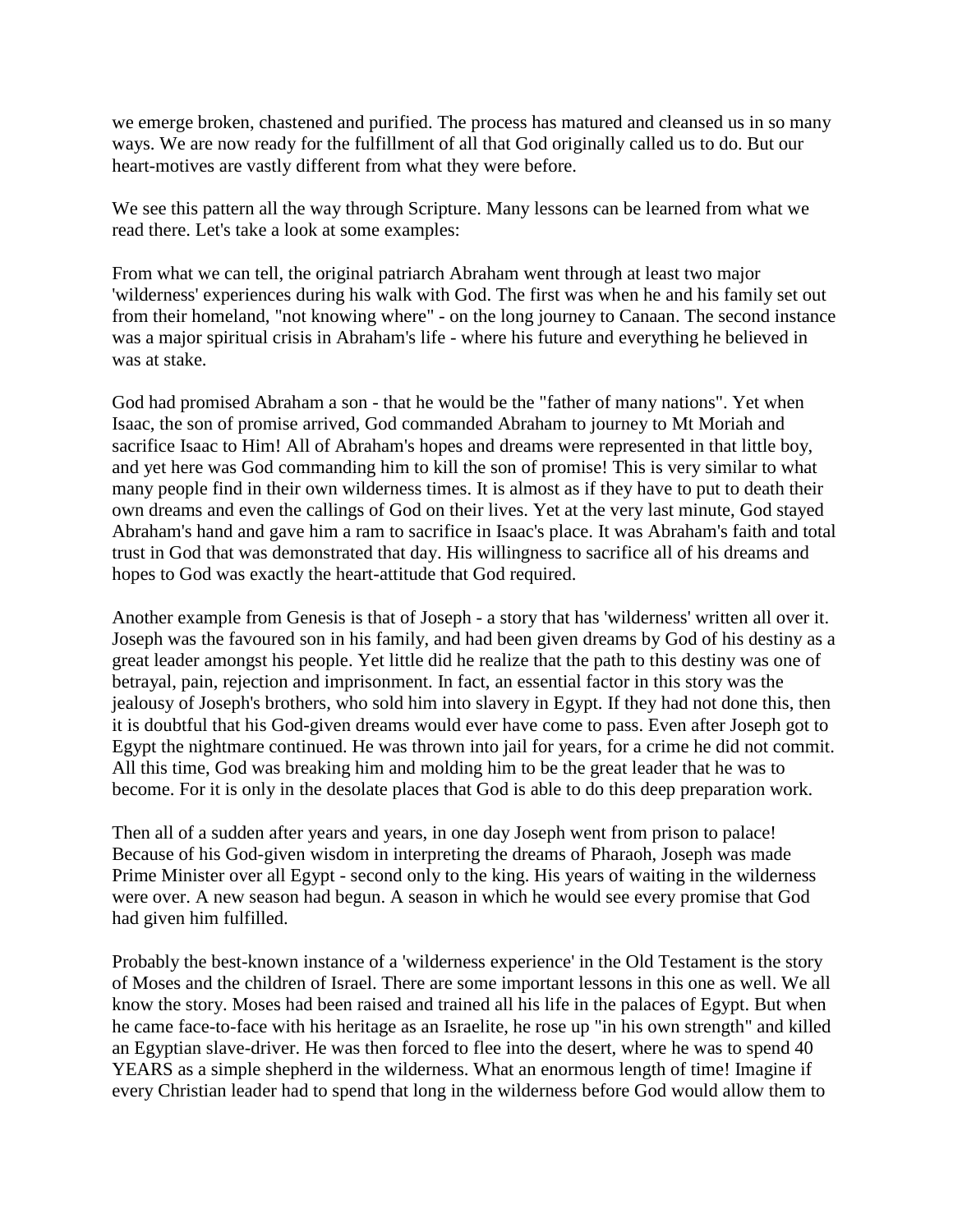lead His people! It is almost impossible to imagine the depths of despair and "death" to all his dreams and hopes that Moses went through during this time. In fact, after 40 years it is hard to imagine anyone being "deader" to the usual ambitions and temptations of leadership than Moses would have been. And what PATIENCE these years of waiting must have produced in him!

Again we see here the lengths that God will go to in the "preparation" phase of a leader. (- Though 40 years is unusually long). The isolation, the chafing, the crying out to God for deliverance - all play their part. Such an experience is almost irreplaceable. That is why God uses it so often. The hearts of driven men are so similar in so many ways, that God's "cure" becomes similar also! He will even shut us up in a kind-of 'prison' for a time so we cannot escape the process. It is that important. He does not want 'self'-oriented leaders shepherding his precious sheep.

After his 40 years of preparation, Moses returned to Egypt at God's command to lead His people out of bondage. This was the beginning of the entire nation of Israels' wilderness experience. For when they left Egypt the only way to their "Promised Land" was through the desert. Some commentators say that in a straight line, their journey could have taken just a few weeks or less. But because of their disobedience and fear, the vast majority of those who left Egypt were destined to die in the desert, never reaching the Promised Land. In fact, their wilderness journey ended up taking 40 years!

Now we need to take special note of this fact:- Not everyone who entered the wilderness survived it. In fact, multitudes perished there. The wilderness tried them and found them wanting. They went to the place of testing and failed the test. This is a pretty crucial fact to realize in our day also. Just because we are "called out" and enter a wilderness time, does not mean that we will embrace the dealings of God and respond appropriately. It is entirely possible to lose everything out there. These people lost out completely. Only their children came through to inherit the promises of God.

Centuries later we read of another pivotal leader in Israel's history - who also endured a very long and trying 'wilderness' process. This was David - the shepherd who was destined to be king.

David spent years literally running for his life from Saul, the existing king of Israel, who felt jealous and 'threatened' by David. The young man knew he was called to be king, but it was through great tribulation that he would come into the kingdom. David spent years hiding in caves and even in the villages of the Philistines to escape the envy of King Saul. 400 other outcasts joined themselves to him, so he had his own small army of 'rebels' to lead. God was training him to be a good leader. But it was a terribly taxing and frustrating period of his life.

You see, God could not afford to have another 'Saul' leading Israel. That is why he had to test and try David to such a degree. He wanted to ensure that he was a man "after God's own heart". This process took years and years.

One of the key tests that David faced was the test of "rebellion". At one time he had the opportunity to take the life of Saul very easily, and his men urged him to do so. If he killed Saul the kingdom would be his. But David would not raise his hand against Saul. He still regarded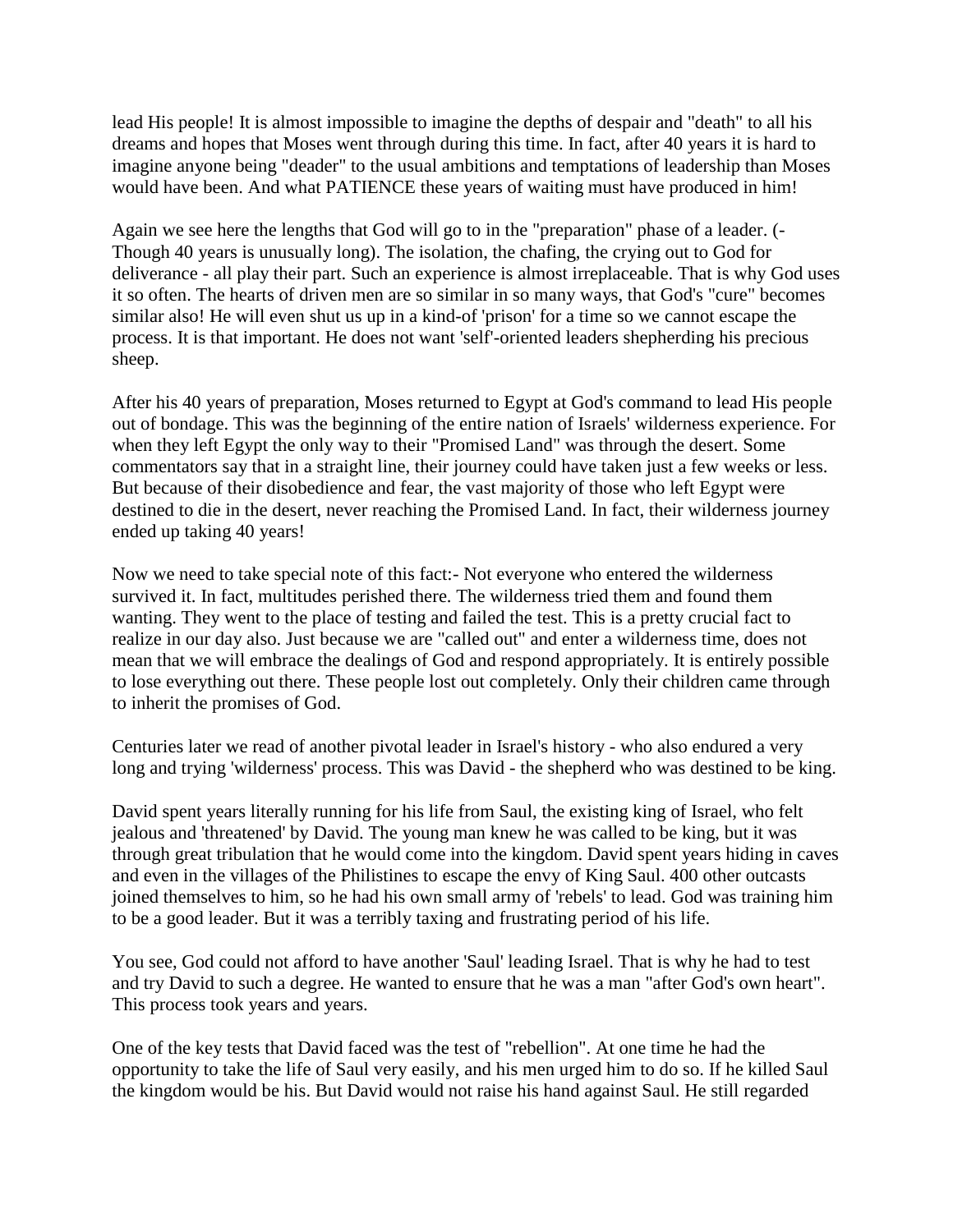him as the "Lord's Anointed", even though it was clear that Saul had been rejected by God as king. David would not move to bring about his own destiny by chopping down the existing leadership. He would wait for God's hand and God's perfect time. This was a crucial test for David.

Eventually, when Saul was killed in battle, David did indeed come into the kingdom at precisely God's appointed time. Thus began a "golden age" in the history of Israel. And David's lengthy time of preparation in the wilderness stood him in great stead right to the end of his life.

But the Old Testament makes it clear that it was not just future kings or leaders that God trained in the wilderness. Most of God's prophets were usually prepared for their ministry in these places of isolation and desolation as well. Every would-be Elijah or Elisha of God must go through such times of intense spiritual training. And this is true not just of the Old Testament but also of the New. In fact, to this day, if there is one type of ministry that is most associated with the concept of 'wilderness' it is the "Prophetic" ministry. And I believe that there is a strong 'prophetic' aspect to a lot of what we are seeing with the Out-of-church movement today.

We could give examples of 'wilderness' experiences for many of the Old Testament prophets, for this seemed to be almost a universal thing that they went through. But I think that one of the most interesting prophets to look at is John the Baptist, the prophet who 'prepared the way' for the New Testament era. Jesus declared that, "Among them that are born of women there has not risen one greater than John the Baptist." For John had always been destined to be a prophet filled with the Holy Spirit from his mother's womb. And yet, after thirty years of preparation, the duration of his ministry was to be only six months! But what a six months it was.

John the Baptist was truly a 'wilderness' prophet in the most radical sense. During his preparation and training time we are told that he was hidden in the desert places until the time of his showing-forth came. Suddenly he arrived, as if from nowhere, with a piercing word of repentance on his lips. His sermons were amongst the most fiery of any prophet in history. "And there went out unto him all the land of Judea, and they of Jerusalem, and were all baptized of him in the river of Jordan, confessing their sins" (Mk 1:5).

Not only were John's days of preparation based in the desert, but his entire ministry as well! He was a wilderness man in every way. And it was he who had the honor of baptizing Jesus - the promised Messiah.

It is important to remember that Jesus too went through a wilderness period just before His ministry began. As we all know, when he was baptized the Holy Spirit descended upon Him like a dove. "Then was Jesus led by the Spirit into the wilderness to be tempted by the devil" (Mt 4:1). This wilderness period was a time of testing and trial, of fasting for 40 days and nights, and of relentless attacks from the enemy. When Jesus had made it through to the other end, He was truly ready to begin His ministry. Thus, even in the life of the Savior of the world, the 'wilderness' was a crucial milestone.

The apostle Paul was another one whom God required to go through such an experience. He records that immediately after being converted and filled with the Holy Spirit, he spent time in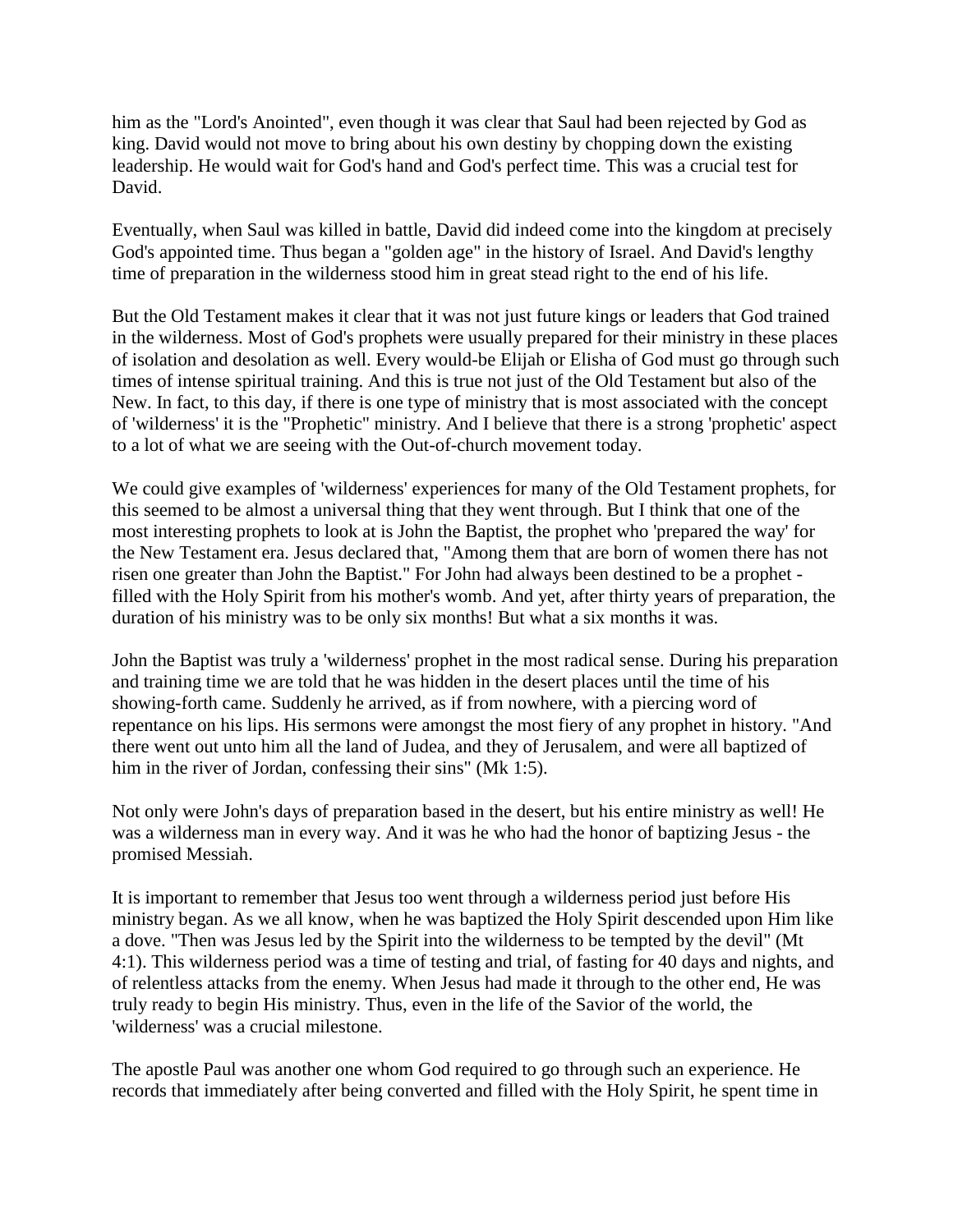Arabia (-a desert region) communing with God and did not visit the apostles in Jerusalem for at least three years. (Gal 1:17-18). This again illustrates how important it is for those with a special message from God to spend time alone with Him before showing themselves to the world. They must be made ready first. And that is what the wilderness is all about.

As we have seen, all the way through Scripture many of God's future leaders and spokesmen were sent into a place of aloneness and brokenness before being brought into their true destiny. We have not even mentioned heroes of God such as Noah, Joshua, Jacob, Job and others who all had similar experiences. Part of this process lies in the "waiting" that takes place. Also, the fact that all the supporting 'props' are taken away. The waiting alone can be torture.

The wilderness also deals with any fear of man or 'systemized' way of looking at things. God often uses it to bring a whole fresh perspective, which is very important for leaders who are going to be representing a "new" approach or facing opposition because of the confrontational words that they are bringing. The lonely desert years give them backbone to stand up to the crowd or the powers-that-be, and declare God's truth without compromise. They now truly fear God rather than man. And they think differently from others. The wilderness is vital for anyone who is wanting to bring fresh manna to God's people.

Below are a number of interesting emails I received relating to this topic:

#### *From: Scott (-USA):*

*We're quick to equate "The Wilderness" to a negative thing. I don't believe that. I believe that some of what God is getting ready to do, some of it can't be taught from the pulpit. The old expression, "It can't be taught, it has to be caught" plays a large part of this.* 

*"And the child grew, and waxed strong in spirit, and WAS IN THE DESERTS till the day of his showing unto Israel" (Lk 1:80). There was an order change getting ready to happen... John the son of Zacharias was not going to learn that TRUTH in his father's home, nor in church on the Sabbath. It was a revelation that came while John was in the wilderness. What God was getting ready to do, the move of God that was getting ready to unfold (Jesus) had to be taught somewhere outside of the influence and the order of that day.* 

*I believe there is an order change coming to the church today, just like in the days of John. I*  don't mean some new order of salvation or grace. I mean in the church. We've produced a lot of *stuff that Jesus didn't have anything to do with. I believe the change of order will bring God's order back to His people. And I believe that God has those that He calls sons in those "wilderness" places because He's getting ready to impart and deposit something into their hearts that quite possibly can't be taught in the church today...* 

*I'm not saying that the church is all screwed up. I love the church. I attend every week. I believe those in the wilderness love the church as well. I believe they are there at the prompting of the Holy Spirit. There are things and truths that God is opening them up to that can't be taught within the 4 walls of the church right now.*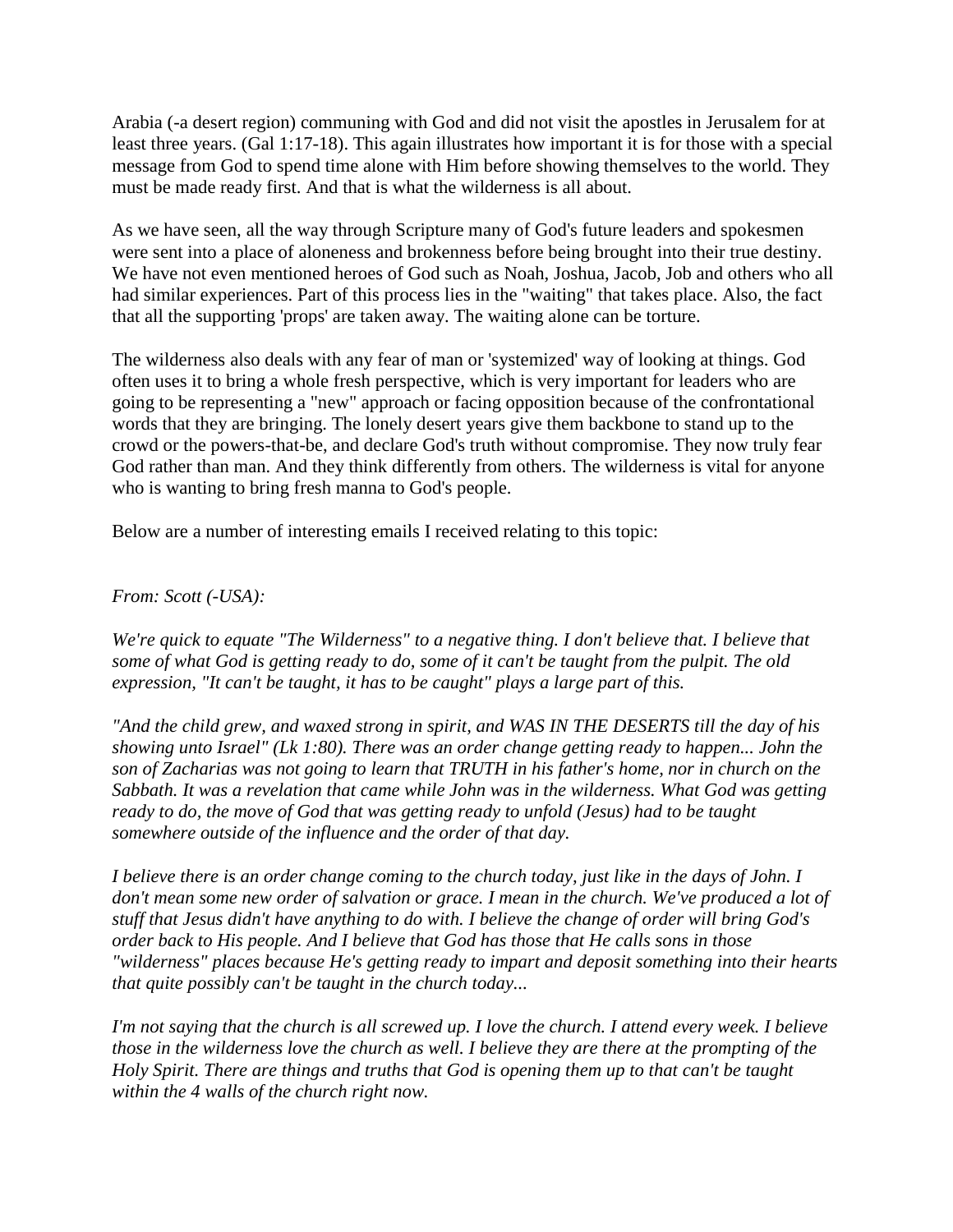*In your article, you mentioned that "thousands are already opting out. And many feel like they are 'waiting' for something." I believe that! I believe they're there with expectation. Fasting, praying, listening for the voice of God. I doubt many of them even understand why. But just by gut level faith, they believe Jesus has said, "Come away."* 

*You mentioned that it's not possible for them to stay away for ever. Agreed. I believe they will return and infiltrate the church. And bring with them a message and a revelation that will stagger us.* 

*Obviously, there are those who will use "hurts, wounds" as reasons to walk away and not be responsible. Others are just plain lazy and carnal. But there are those who have heard the voice of the Master compelling them to seek his face and his heart outside the 4 walls of the local church.* 

#### *From: Deborah (-Location unknown):*

*Many have left the 'system' and don't know why. In Egypt there were great demands on the Jewish people to 'work'. This is symbolic of the weariness that comes with 'works'. Performance based righteousness is extremely exhausting. Most have bought into the system unconsciously. I believe that God is calling many out from this 'belief system'... He is calling us out of 'Egypt'...* 

*When He calls us 'outside the camp' it is celebration time. Why? I believe it is because He says it is time for deeper relationship with Him and for preparation. Preparation for what we are to face up ahead. The call outside the camp, just like it was for Jesus, is for us to die. It will be the best of times and the worst of times. The best of times because we get to have a deeper more real relationship than ever before with Him and be less bound by 'works'. The worst of times because what is not of Him must die. Ouch.* 

*From: Hari (-Australia):* 

*Like many others, I am sure, we have been warned of the precariousness of being in this situation of being 'alone' and therefore subject to being set upon by wolves (although sadly I have met more of the wolves within the church) and of 'forsaking the gathering together' of the brethren.* 

*The wilderness is a place void of distractions and pomp and fanfare, a place where the Lord alone awaits you. It has been 5 years to date and during that time we have attempted to 'get back*  in' but somehow we keep getting shoved 'right back out'.... We are not embittered, we are not *unsubmitted but we are disillusioned.* 

*You have to sometimes be on the outside to actually see what is going on. To be of help to a man trapped in the pit you have to be outside in order to pull him out. Of course being 'outside' is in itself an open sore to those 'inside'. It brings to the surface many questions that simply will not lay down, that do not want to be faced.*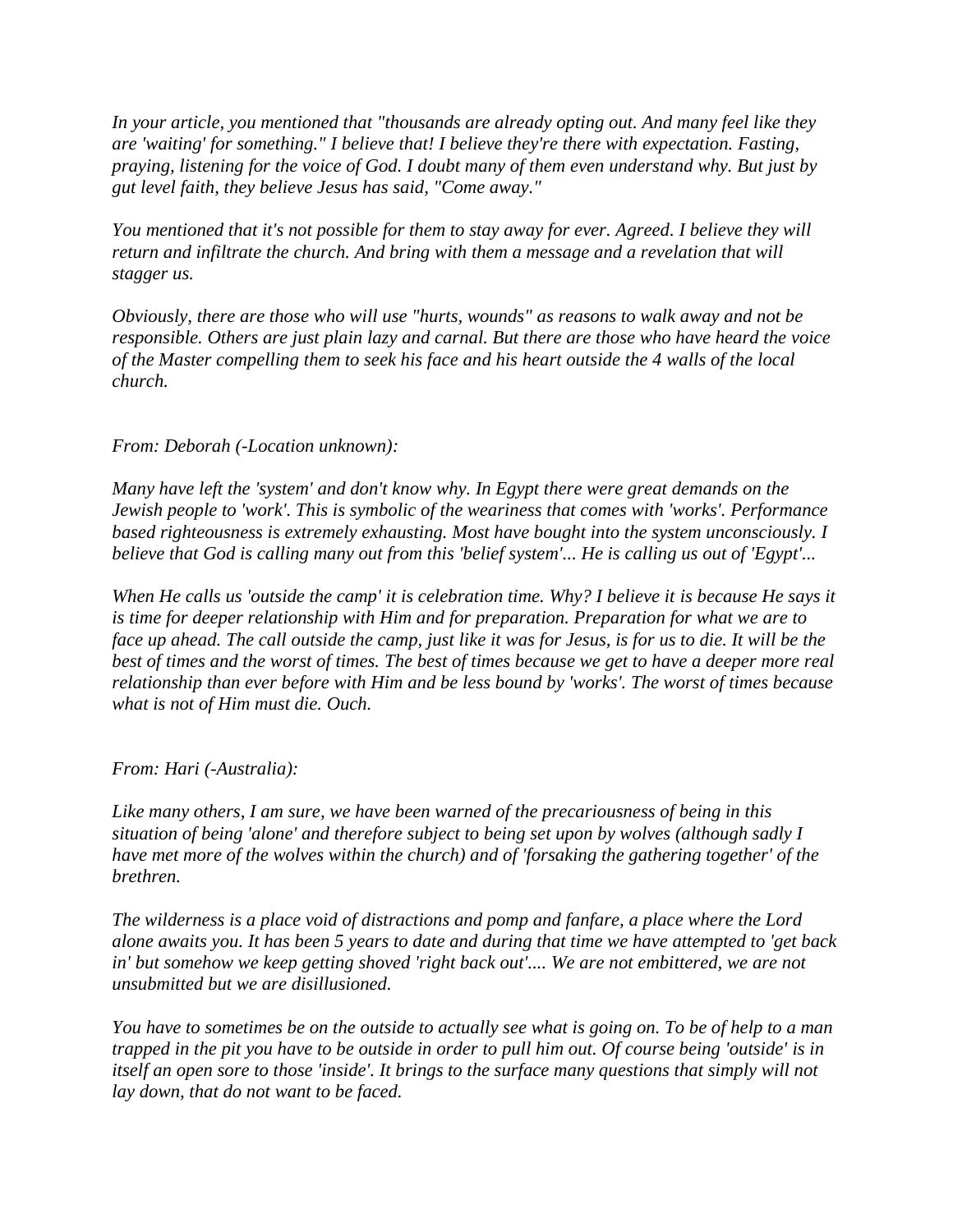*But in this wilderness we have found Him and He alone has led and fed us and caused us to grow in such a way that a thousand lifetimes of church meetings could never achieve. Perhaps like John the Baptist we are all awaiting a call to come out and go into the cities (Lk 3:2) and like him we will be a people prepared to prepare the way for His coming... Perhaps then the world will see something different, perhaps then we will once again be a people that 'turn the world upside down'.* 

Many of those who wrote to me had some very interesting things to say about their own 'wilderness' experience:

*From: Christopher (-USA):* 

*\_\_\_\_\_\_\_\_\_\_\_\_\_\_\_\_\_\_\_\_\_\_\_\_\_\_\_\_\_\_\_\_\_\_\_\_\_\_\_\_\_* 

*I was mentored by two large ministries and by 1996, became second in command of a ministry here that became a known entity in prophetic circles.* 

*By late 1999, the Lord began speaking to me about idolatry to ministry. This was very hard for me because I had simply followed the "how-to's" of my mentors and had also given up a successful career in corporate USA to answer the "call" (as I had been taught). Then in November of 2000, the Lord Himself came to me and began a dialogue...* 

*I was sitting in my blue office recliner behind the desk when suddenly I heard the voice of the Lord begin to speak to me in a very pronounced fashion. He said, "Chris, would you be OK if I told you that we are going to take a trip to the backside of the desert and in that place, all of what you have come to think of and know as normal will cease. There will be no meetings, no activity, no visibility. It will seem as if everything has come to a stop - but - what you will have is my manifest Presence." There was a brief moment of silence at this point and then He came back to me and said, "Chris, if all you have is Me and Me alone, would I be enough for you?"* 

*As soon as Jesus finished asking this question, I immediately knew that the right answer was "Yes" but something in me prompted me to stop and think about the question and not answer hastily. It was as if what I said was going to prophesy what would happen - and it would be set in motion immediately after I spoke it. For a brief moment, I contemplated what a "No" answer would be saying ("No, Jesus, You would not be enough. We desire the ministry more than we desire You") but this was so ludicrous that I was ready to answer His question even though there might have been a twist to it that I had not thought about. I knew that any ministry worth engaging in MUST always begin with and end with Jesus. So, I said "Yes Lord, You alone would be enough". There was another moment of silence and then He simply said, "OK". The intensity of His Presence left and I did not experience another visitation like this again until the end of June 2002.*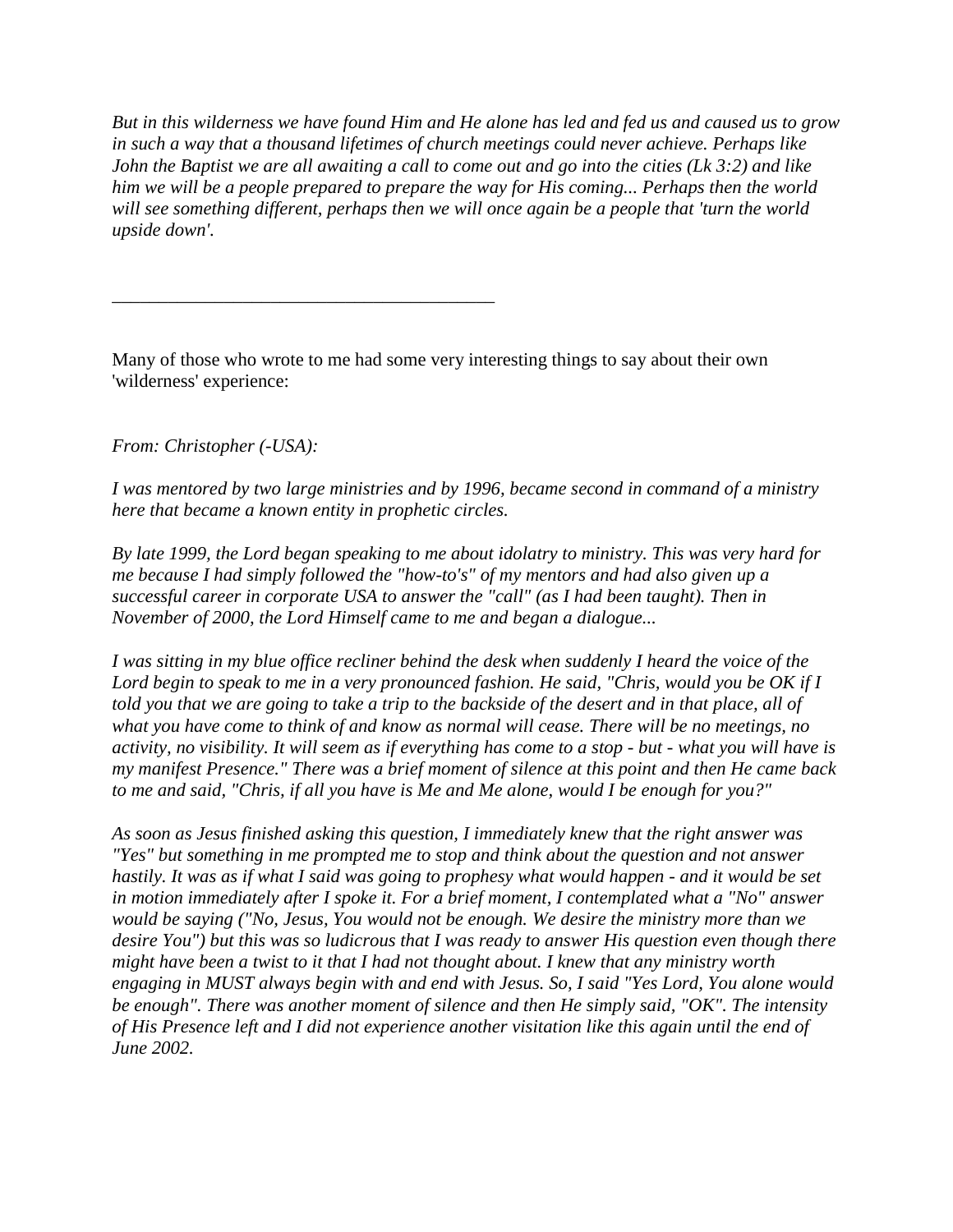*One morning near the end of June 2002, I was sitting in exactly the same chair in my office working and the Lord again came to me as He had last November. Although it had been several months since the last "meeting", He spoke to me as if we were still engaged in our last conversation. He said, "Chris, if I had given you the things you thought you wanted in ministry, you would have come to despise them even more than you despised the aspects of business that you felt were competing for your time and hindering My call on your life - making it difficult for you to walk out what I had called you to do."* 

*.... He said, "In the coming days, My people's greatest desire will be just to sit at My feet and enjoy sweet fellowship with Me. No longer will they have their passions wrapped around the things they do for Me. I will be their greatest passion. Then, I will say to this one, will you go and deliver this message to this group, and I will say to that one, will you go and help this one on the street who is in great need, and I will say to another, will you go and encourage this one who is My sheep. Because of their passion for Me, they will have no desire to leave their place at My feet but they will do as I ask out of their great love for me. They will all go and complete their assignments exactly as I instructed, but when they have completed what I told them to do, their only desire will be to quickly return to their place, sitting at My feet. Never again will they displace their passion for Me to those things that they do for Me. I alone will be their passion."* 

*We have "come out" and I don't see us going back. And, I look forward to seeing what the Lord will now do because I do believe He is the One behind all this.* 

#### *From: Nancy (-USA):*

*I have to say that I don't feel like I'm in a wilderness. Maybe I am and I just don't know it (ha). To me, wilderness is somewhere where God is not there. I don't feel that way at all. I talk to Him every day. He talks to me every day. I'm following Him to the best of my ability. I'm trusting Him to bring me into greater faithfulness to Him, greater dedication to prayer, greater love for Him. Sure, I love fellowship with people, but I had fellowship with people all the years I was in church. The only thing missing was God!* 

#### *From: Rodney (-USA):*

*About 7 years ago I began to realize that I had spent my whole life as a so-called Christian living in some kind of sin or another thinking the whole time that I knew God. I suddenly realized my great need of Him. I begged Him for six months to do something for me. One day He did. In a moment he came and cleansed me and completely redirected my life. At that time I began to wonder why after so many years in the church I had never seen that kind of power. Loving God more than ever and yet growing more and more detached from the organized church. I have struggled with guilt, extreme loneliness, many almost sleepless nights and many other emotions because for several years I felt like I was the only one that felt this way. Let me emphasize, my love for God continuing to grow this whole time. He personally teaching me things that I never learned in the church. God had filled my heart with so many wonderful things and I so much wanted to tell people, and yet there just were not ears to hear.*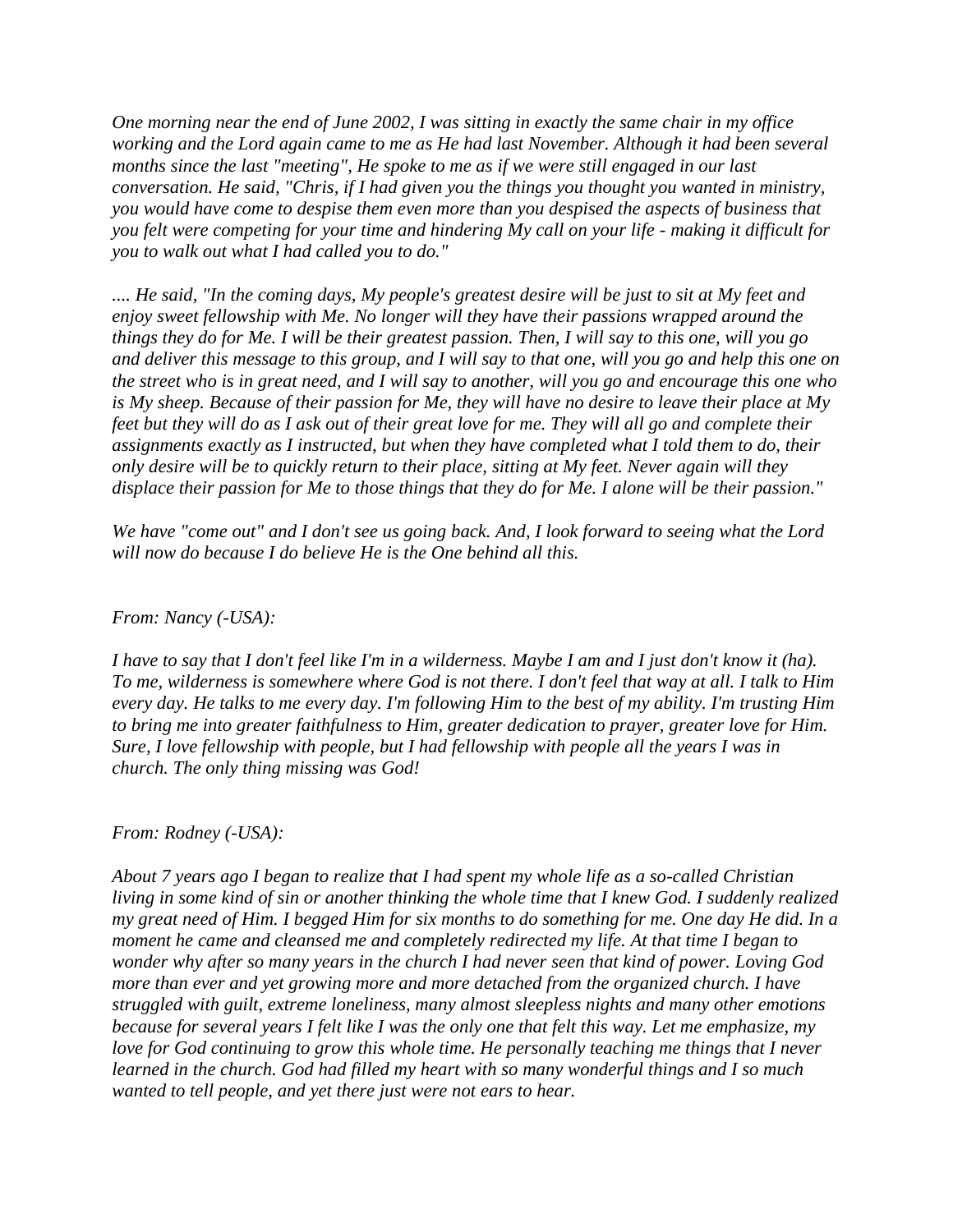*The wilderness has been sometimes excruciating for my family and I. It was much easier in the old days living in ignorance, just playing the game. Many times we have thought maybe we just need to go back and get involved. When we go to a "church service" we are often overcome with grief or great sadness. In the last couple of years we have been meeting other people like us and now have fellowship with a dozen or so families like ourselves and know of many more. We do from time to time attend a church service simply because we feel such a love for people that we never had before and we want to be with them (even people we don't know), yet sometimes it takes a week or so to recover from the trauma. I might add, the church we are affiliated with, as far as churches go, is probably about as good as they come.* 

*After now going through this for 7 or so years, I would not trade it for anything. Even in the tremendous wilderness and lonely times I was so sure that it was God doing all this that I would have bet my life on it. He has been so incredibly faithful and it seems now that we are out of the wilderness and we feel something is ready to happen.* 

#### *From: Nikki (-USA):*

*Sometimes when you're alone, knowing of none or a few others - you do think you must be rebellious - but the times with God are so rich, deep and the growing roots so good - you know something about this is right. We are learning to hear, walk with and follow our Lord - in a very real and personal way. He has His reasons - and I know that I know - we will have no trouble hearing Him when He tells us to "March" - but it will probably not be into a building - but into a living temple of His children - each obeying a call they hear....* 

#### *From: Donna (-USA):*

*I have been out of the church for several years - I occasionally visit somewhere - but I always hear by the voice of the Spirit, "No - this is not your home." I have known for quite a while that my Father has had a purpose in this wilderness experience and I will understand in due time. Lately I have come to understand that it is in the desert that the highway is prepared...* 

*I do not know exactly what my Father has planned for me,but it is something far beyond anything I can imagine. I do know that there is a revelation of restored truth that is coming to many in the desert that soon will be released. All should be making the purchases of Revelation 3:18, particularly the eye salve. Not all things come by grace-there is a price to be paid by those who would overcome.* 

*From: Shearon (-USA):* 

*Politics doesn't belong in the church, choirs on parade don't belong in the church, hat day doesn't belong in the church, etc. We have gotten away from what the church is all about. Lord take us back.*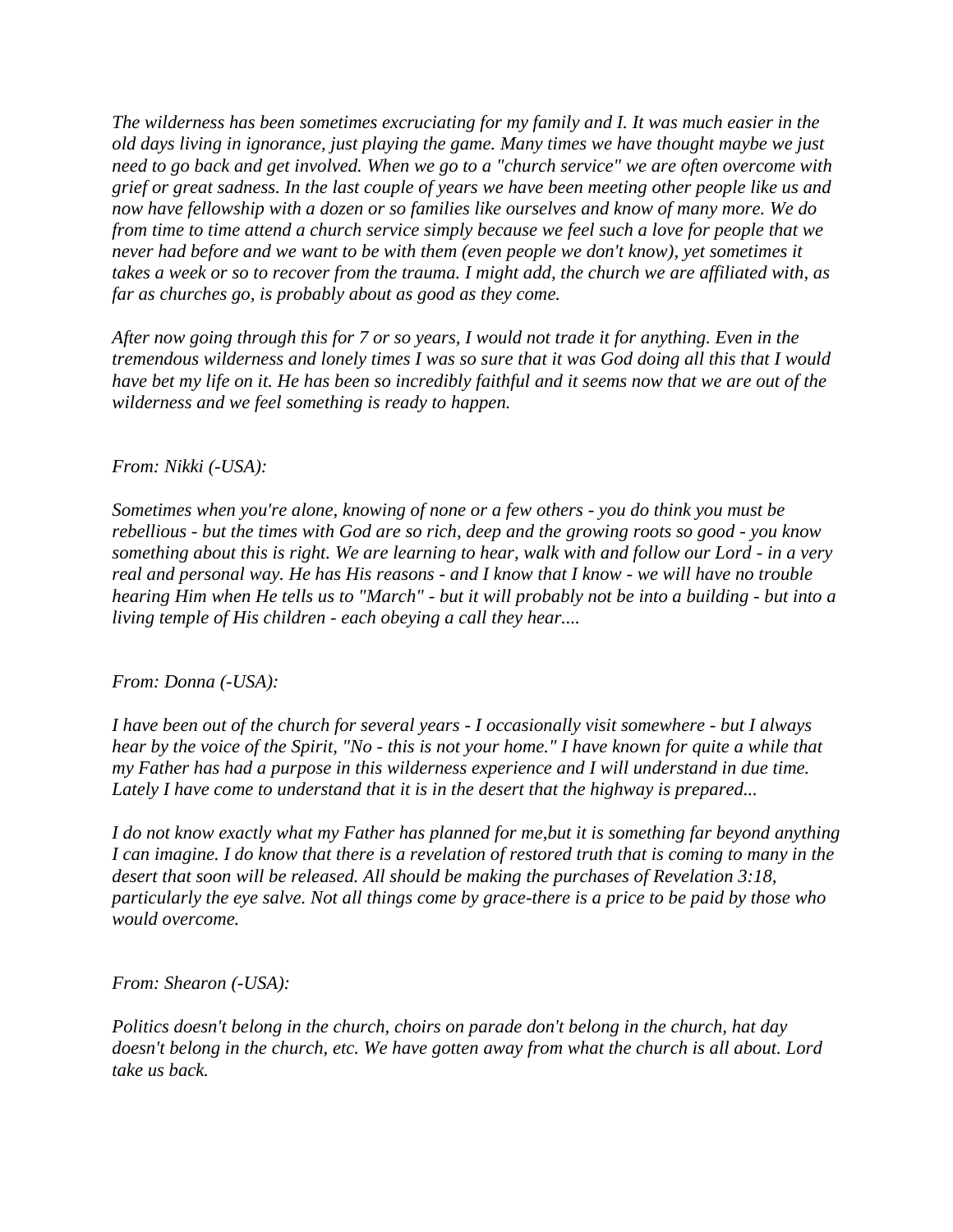*I too have gone through a wilderness experience so I can relate to what they are going through. The wilderness isn't easy, we should all have one. The wilderness has a purpose, I thank God for my experience, I learned so much. But yes, you are right, there is a time to come out. You can't stay in the wilderness (yes, I wanted to). There is a time when God will send you out, like He did with Moses and His Son. It may be 40 days, it may be 6 months, or it may be 40 years, but you must come out. If not, what was it for?* 

# **CHAPTER EIGHT**

## **THE DANGERS**

As we have seen throughout this book, many Out-of-church people have very good reasons why they have left the churches. However, there is another side to this. For I have personally met a number of Out-of-church people who have now spent well over a decade completely outside everything. And they are out there still. Unless there is some incredibly good reason for this, I just cannot believe it is right. Sometimes a real tendency develops to just "drift along", year after year. I believe there are big dangers in this. My heart goes out to these people in their journey, but I am sometimes reminded of the children of Israel who came to love the desert more than the Promised Land - and ended up living their whole lives there. They never inherited the Land of Promise. Their home became the wilderness and they never came into their calling at all.

(I am not so much addressing those in the house-churches here, but rather those at the more 'lonely' extremes).

I cannot believe that God sends us into the wilderness to live the rest of our lives there. That makes no sense - and it is totally unscriptural. The wilderness has always been a place of preparation. If we stay there too long, just because it has become 'comfortable', then we are in great danger of missing God's ultimate calling and everything He has for us. The wilderness is a place of training, not a Land of Promise.

Yet I know a large number of Out-of-church people who seem to have adopted a 'wilderness' mentality. They have become "comfortable" there, and it seems it would take the most terrible shaking for them to even consider moving. Their whole mentality makes it awfully hard for them to ever join in with anything again - even a true move of God. They have become chronic "non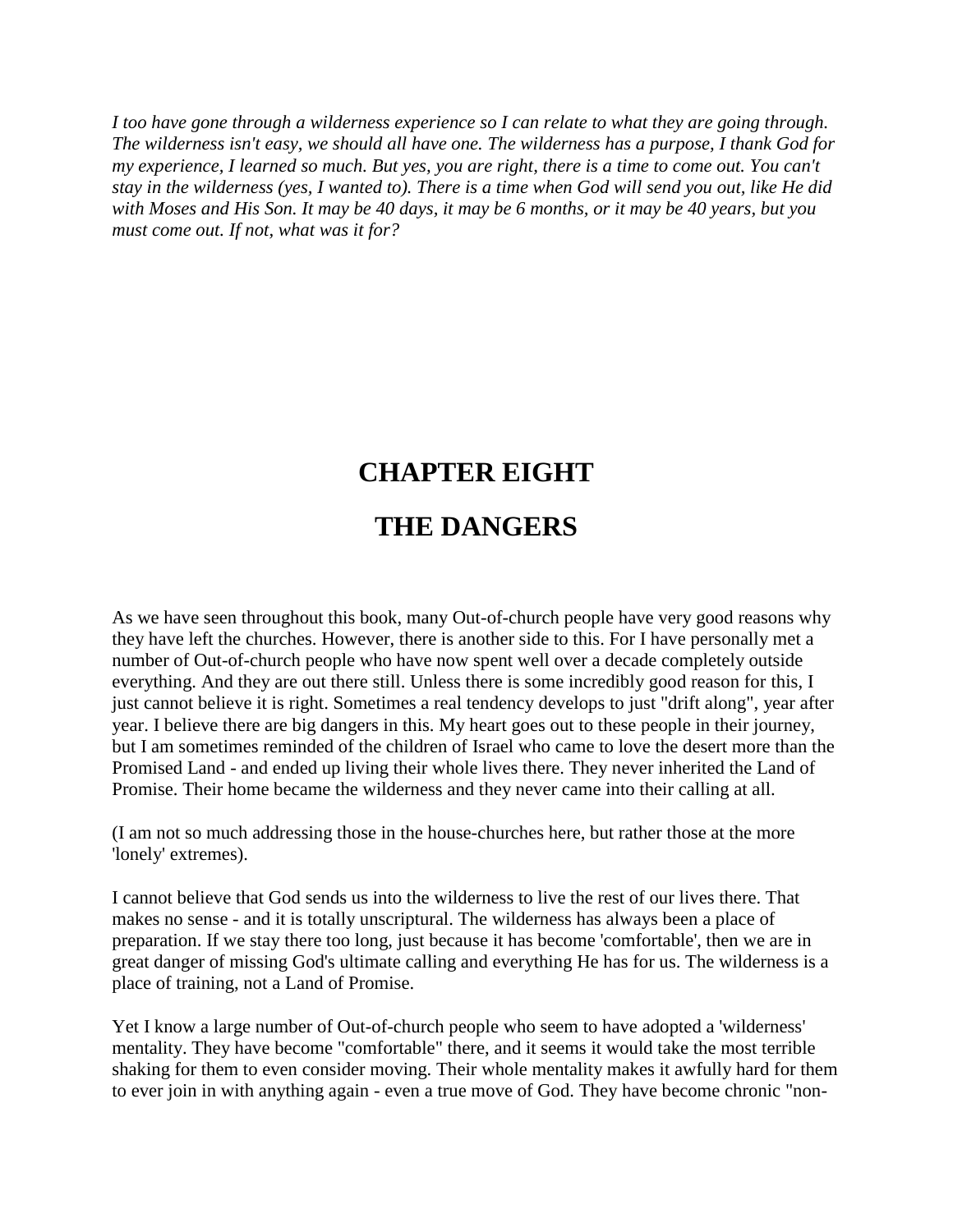joiners". Just like the children of Israel, they see the "risks" as too great. The wilderness has become their comfort zone.

I think it is especially significant that with the Israelites, their ultimate moment of crisis came when it was time to leave the wilderness and actually enter into the Promised Land. They couldn't bring themselves to do it. The risks seemed too great. I believe that this represents a moment of great danger for today's wilderness-dwellers also. For if they have been out for some years, then it becomes risky even to think of joining anything again - even a "new wineskin". I have noticed that for some, even contemplating a 'Body' environment challenges their comfort zone and they shrink back from any involvement with anything at all. It's a terrible shame. For that was the moment when the children of Israel lost everything - their entire future.

A 'wilderness' that goes on and on - for year after year - without a 'Promised Land' is a nightmare. It is proof that something is very wrong. People who become comfortable in this kind of environment need to face up to themselves. Something is definitely not right.

You see, the New Testament knows only one kind of Christianity - and that is the 'Body' kind. There is absolutely NO SUCH THING as an individualistic "leave-me-alone-by-myself" type of Christianity in the Bible. There may be wilderness periods, but these do not last forever. They are temporary. They are training and preparation times. They are not the "norm". In fact, they are nothing like normal church life at all.

I have studied Revival history, and I tell you, there has never been a Revival that involved "going off and being by yourself". Revival by its very nature is a CORPORATE thing. It is the 120 in the Upper Room, praying and fasting for days on end "in one accord". It is 3000 people coming to Christ in one day. It is Pentecost all over again. It is unity and love and ingathering. It is the very opposite of separate individualism.

Now, I have no problem with a time of preparation where 'aloneness' and separation become the norm for awhile. This may certainly occur in the lead-up to a Revival. But if it goes on and on, and becomes a "comfort zone", then I get very alarmed. Revival will never come to a bunch of rabid individualists. Such a thing is diametrically opposed to all the principles of the New Testament. For the New Testament is all about "ONE BODY" - knitted together, unified in one accord.

I am very aware that the churches we see around us today are far from being 'New Testament' churches. So I can readily understand why people hang back from joining in with them. But that is no excuse for becoming "anti-body" by nature. And I fear that this is what is happening to a lot of Out-of-church people. They are becoming chronic non-joiners. Cynics and stand-off-ish. The very opposite of 'Body' people. In fact, many are the type that will never join anything ever again. Does this sound right to you? Does this sound like a 'Revival' company? Certainly not. If you are anti-Body then you are anti-Jesus. -I can't see it any other way.

As intimated earlier, I have met quite a few people (some are former leaders) who have now been Out-of-church for close to twenty years. Some of them are opposed to the whole concept of 'meetings' altogether. (Too "religious", they say). So they never really gather with any group at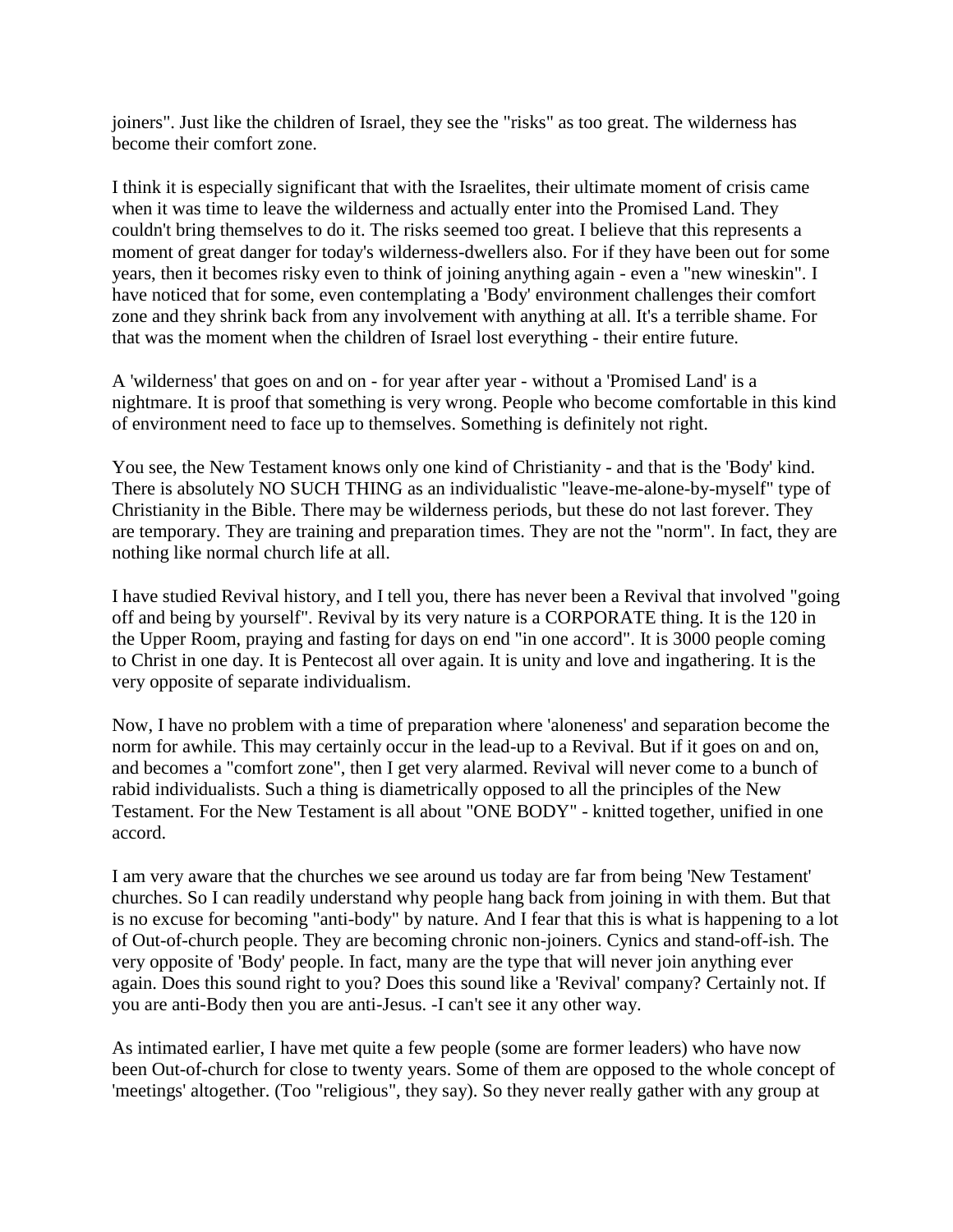all. They are quite happy by themselves - "just them and God". I have to say I find this a terrible waste. I cannot help thinking of the 'unprofitable servant' who hid his talent in the ground instead of using it for God's kingdom. I cannot believe that God wants people with strong gifts and callings to spend twenty years off by themselves in some spiritual backwater, just because they no longer relate to the concept of a 'Body'. It is ridiculous. A lot of these people have insights that the church desperately needs to hear. But we will never hear them because they only ever talk amongst themselves.

There is a kind of 'elitism' (or spiritual pride) in some of this that is very distasteful. I know, because I fully partook of it myself when I was Out-of-church. It is the kind of smug attitude that says, "Church people are "religious". They are caught up in the 'system'. We are free from all that. We are the ones who really know what's going on." With such attitudes it is very easy to become given-over to spiritual pride. It is no different from the Pharisees who prayed things like, "I thank you God that I am not the same as other men..."

I tell you, when my moment of "crisis" came in 1993 - the time when I came out of the wilderness - there were so many of these attitudes that God convicted me of. In fact, I came to see that there can be just as much pride and elitism and 'sectarianism' in the Out-of-church scene as in the most religious churches! When you separate yourselves and look down your nose at other Christians, then you are a Pharisee. It doesn't matter whether you are In-church, Out-ofchurch or whatever. Self-righteousness is a terrible evil. And from what I have seen, it is rampant in many parts of this movement.

It is quite possible to be "religiously" non-religious. It is quite possible to be so frightened of anything that even looks like 'church' that you run a mile in the opposite direction and get into all kinds of silly extremes. Some of the things I have seen in the Out-of-church scene are almost laughable, if they were not so tragic. I have been in meetings where everyone was scared to be seen as too much of a "leader", so hardly anything really happened. I have been with people who felt that singing was too "religious". I have been with others who thought that anything 'organized' just could not be of God. And I have even come across some who thought that giving thanks before a meal was "religious"!

Do these people ever read their Bibles? Have they not read the Book of Acts?

You see, 'Out-of-church' can become just as much a "sect" as anything else. Unless we are careful it can become a ridiculous "anti-everything" club. It can even become our own private little "cult" - keeping us in a kind of bondage that distances us from others and prevents us from fulfilling God's purpose in our lives.

I am talking here about the 'extreme' side of this movement. But believe me, there are a lot of people caught up in this kind of thing. Let the reader beware!

Before 1993 I myself was caught up in a lot of this stuff. So what was it that opened my eyes, and brought me out of this 7-year wilderness? Quite simply, God showed me how to deal with a lot of the 'strongholds' and bondages deep within me, and as soon as they were dealt-with a whole lot of things suddenly became very clear to me. It was as if blinders fell from my eyes.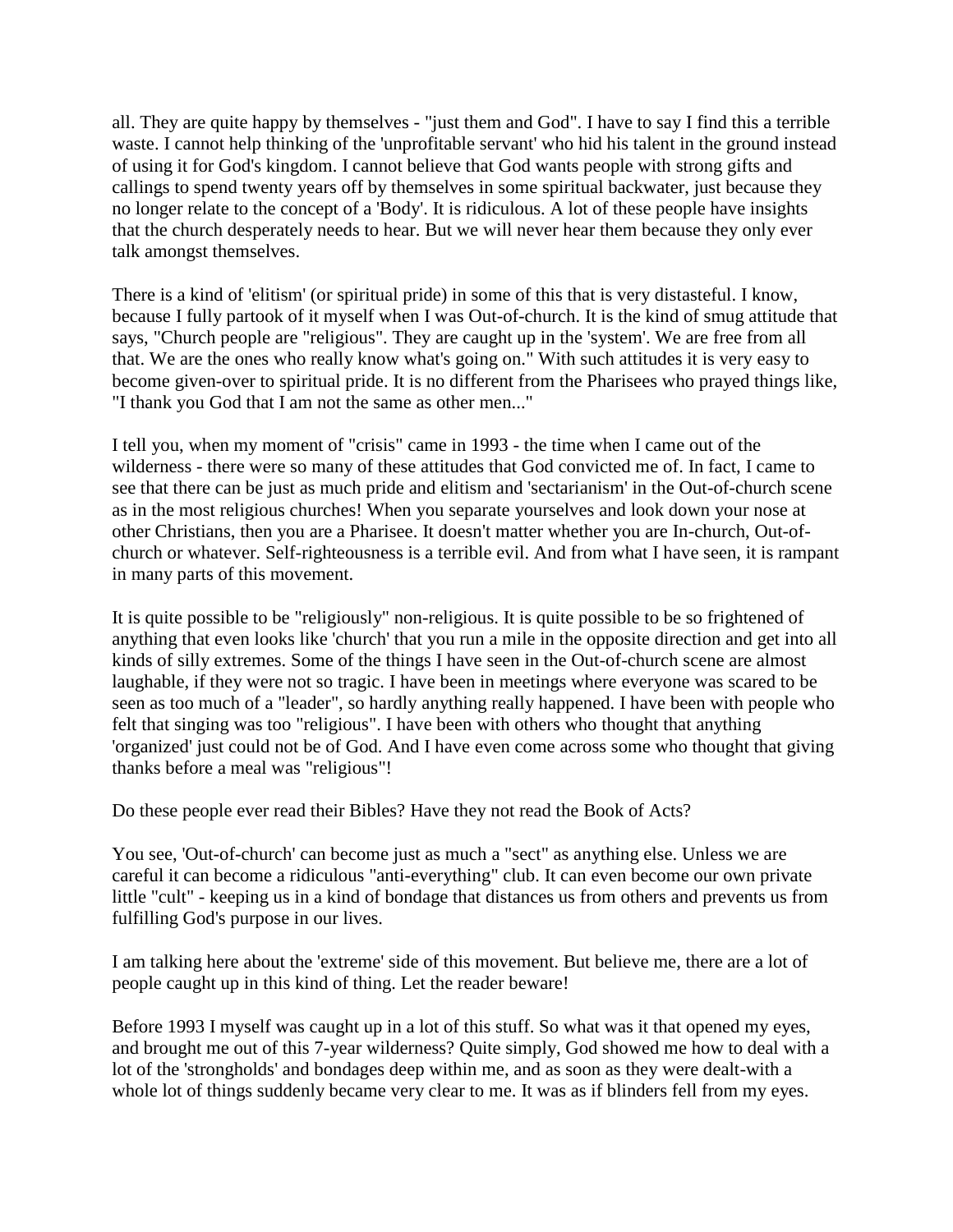The major breakthrough came when I got a new revelation of the authority that God gives to every one of His children to "pull down strongholds" - even in their own lives. I began to see that inside of me was 'land' that had not yet been taken for God - and that was still in the hands of the enemy. There were strongholds of pride, rebellion, rejection and all kinds of bondages from the past that were deep inside me. These were not 'demons' as such, but they allowed the enemy to have footholds in my life that he could use against me. Even though I had 'repented' of a lot of things in my life, this did not seem to deal with some of these larger strongholds. Somehow they had to be rooted out.

God showed me that I needed to ask Him to shine His light on these strongholds, so it would become clear exactly what we were dealing with. I was then to RENOUNCE with my mouth, but also FROM THE DEPTHS OF MY ENTIRE BEING each of these strongholds - being very specific. I was to cast them out of myself as "unclean things" in Jesus' name - rejecting them with the full force of my entire being. It was to be a merciless "search and destroy" mission.

And it worked! Over a period of three days I went through my whole life in this way, asking God to show me anything that needed dealing with. And one by one these things were all RENOUNCED and commanded out of my life in Jesus' name. What a transformation! How my life changed in just three days!

After I had been through this process, I found that my eyes were open to a lot of things that I had thought were "OK". Some of my Out-of-church attitudes towards leadership, for instance, I now recognized as being simply 'rebellion'. And still other attitudes had clearly originated from rejection and pride, rather than anything godly. I realized that I had been just as 'religious' and smug about belonging to the Out-of-church movement as I had been earlier in my life when I belonged to a rather "exclusive" Pentecostal denomination. The attitudes were exactly the same. It is possible to be very legalistic and narrow and judgemental about being 'Out-of-church'.

But now, with these inner strongholds gone, I felt far more 'free' than I ever had before. I was experiencing true liberty in Christ - possibly for the first time. I no longer judged people by the outward form of their Christianity, or the 'boxes' they were in, but rather by their heart towards God and their sincere pursuit of Him.

I began to notice that in the Book of Acts there were STRONG LEADERS (ie. apostles and elders) and a clear degree of ORGANIZATION AND STRUCTURE. I began to notice that there was discipline and authority (-bad words in much of the Out-of-church scene). And I realized that some of my Out-of-church attitudes had been "reactions" against the present system rather than accurate Biblical viewpoints.

With realizations like these flooding my heart, my entire outlook changed and almost overnight I found that I'd left the 'wilderness' behind. It was time to come in from the cold.

So how do I view the 'Out-of-church' movement now? The fact is, I am still convinced that God is doing a preparation work in a lot of people, and so the wilderness is as important as ever. I also think that we are entering a great season of 'change' in the church. And "unlearning" the old ways to grasp hold of the new is something that God is obviously pushing. Many of the house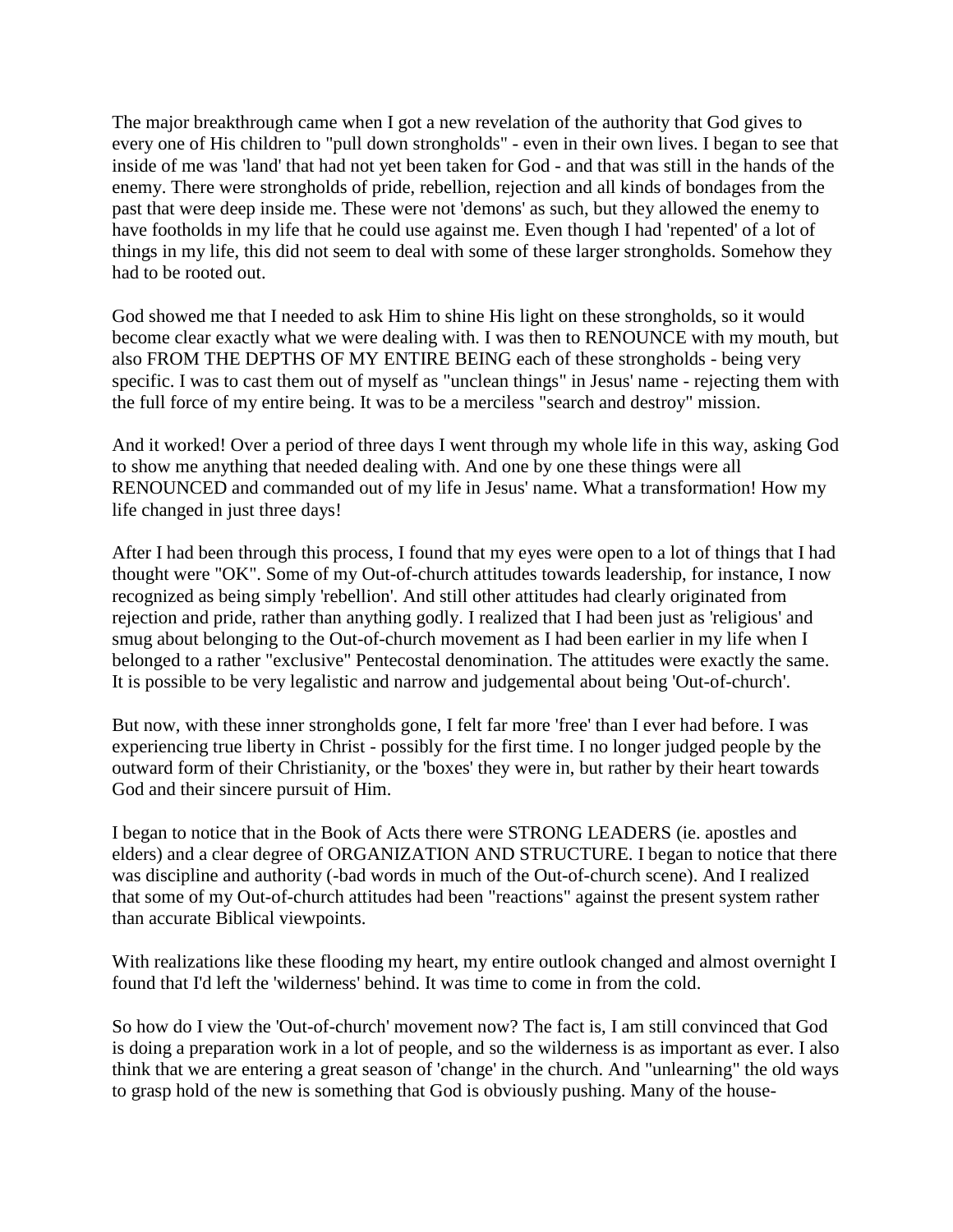churches and cell-networks that are rising up are evidence of these winds of change. But there is a long way to go before we get back to the Christianity of the New Testament. This thing is only just beginning.

I am convinced that many of those who are being called out of the churches at this time have a leadership call upon their lives. In fact, I believe they may well be leaders in the coming move of God. As we have already noted, Alan Jamieson's studies revealed that a whopping 94% of the Out-of-church Christians he interviewed had been leaders of some kind in the church. That is a staggering statistic. I cannot help but think that God is about to do something new, and that He is preparing His leaders in the wilderness just as He has always done. It makes perfect sense and it is a thoroughly Scriptural concept, as we have seen.

But the fact remains that some of these people are in great danger of getting stuck in the wilderness forever. This is one of my greatest concerns. For I have seen it first-hand, and it is a terrible thing.

I am convinced that in the wilderness there are things that we HAVE to deal with if we are to make it through to the other side. This is surely one of the principal reasons that God sends us there - to deal with these issues in our lives.

As I said before, just like the children of Israel, the 'test' comes when it is time to exit the wilderness. Does rebellion or unforgiveness remain? Do problems still exist with leadership or authority? Have all the old 'wounds' been healed? Does pride or fear of rejection still hold sway in our hearts? These are crucial questions for every one of us. And they are precisely the issues that will make all the difference.

There is no denying that to come out of the wilderness is a "risk". No-one wants to get hurt again. No-one wants to be rejected again. No-one wants to have to cry 'repent' in the face of the popular crowd.

But God must have leaders. And they must be leaders He can trust. They must be leaders who are not afraid to speak out in the face of popular opinion. They must be leaders who see things 'differently' and who truly fear God rather than man. They must be good shepherds and preachers of the Truth. God must have leaders such as these. And if He has to send them to "wilderness school" and wait and wait until they are ready, then He will willingly do so. For this has always been the cost He has been ready to pay.

Below are some interesting emails that I received relating to all this:

#### *From: Marilyn (-USA):*

*I just got through reading your wilderness experience... It helped me know that I have to allow God to heal the pain I experienced at the hands of "church" people so that I can associate with them again. I was beginning to enjoy the wilderness - being by myself.*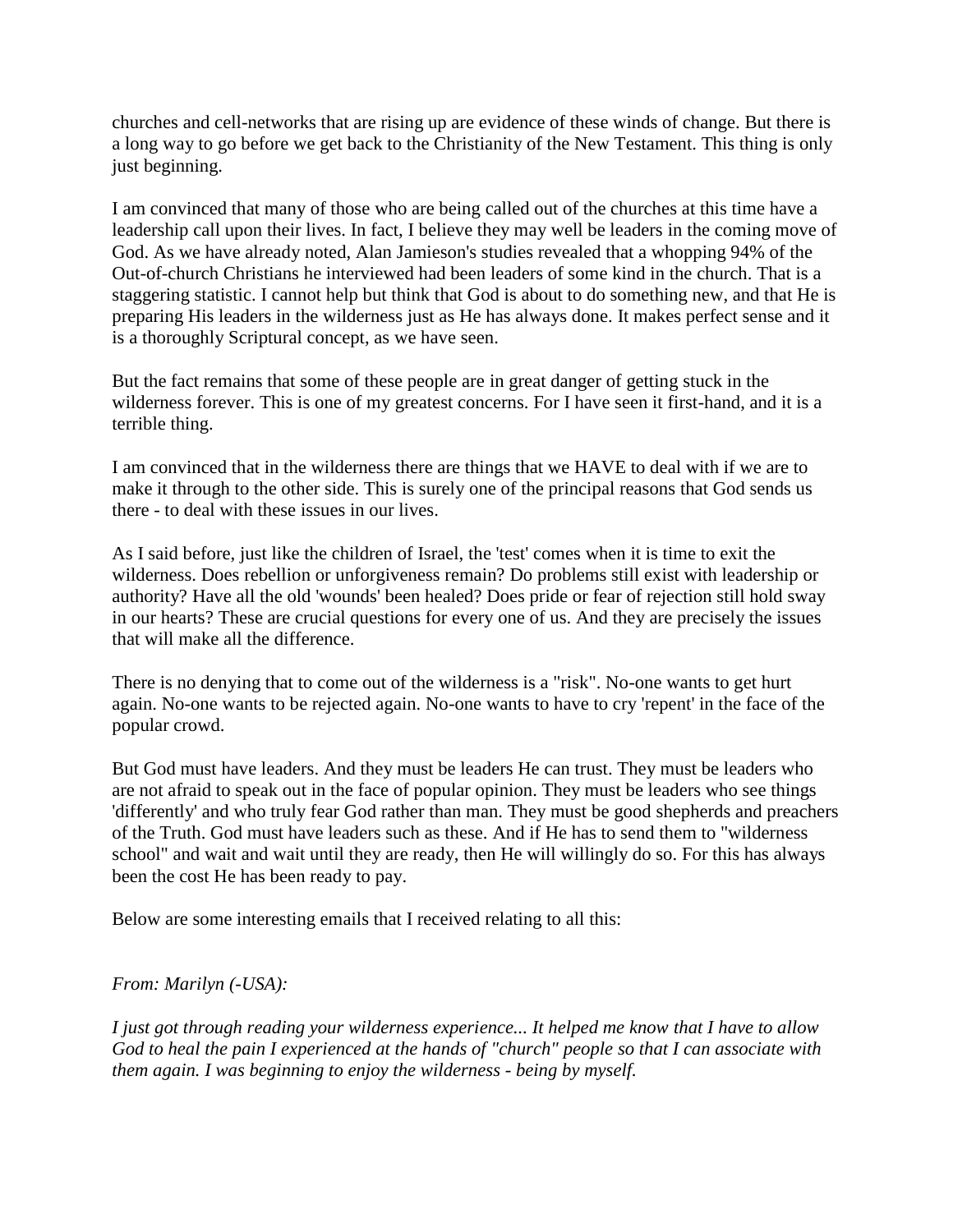*Just recently, God sent me to a conference with radical worship. I told God that He needed to tell me why I was there or I was coming home because all He had told me was that I needed to spend time with Him and I could do that just as easily at home. When I got to the conference, the speaker spoke about how important corporate worship is. God told me, 'When you were sick and dying, you spent time with me by yourself and I healed you. But now My Body is sick and dying and you must spend time with other members of My Body worshipping Me so that it can be healed.' God had told me that His Body would be healed the same way mine had been - while simply spending time with Him, enjoying His presence.* 

*God did a major healing on my heart while I was at the conference and dredged up all the old junk. He released His Spirit into me again.* 

*I thought I was all done with this healing stuff until today when God gave me a word that said that I needed to allow Him to heal the hurts that I had suffered. When I asked Him what these hurts were, all I kept getting were different leaders and church people. I had forgiven them and didn't have any bitterness. I didn't have a hard time asking God to bless them or to pray for them. But when it came to the idea of actually having to associate with them again, I couldn't handle that. God showed me that I had put up a big wall and separated myself because of the hurt. I even questioned if this was really from God all day because I couldn't understand why He would want me to associate with the same people who had rejected me before. A guy I know had been telling me yesterday that I needed to get in touch with several people in the area. I had absolutely no desire to. I finally told him that if God told me to I would, but I wasn't about to go to these people otherwise. Well, God started the process of telling me to do it today.* 

#### *From: Mark (-USA):*

*Remember that all the biblical people who were sent into the wilderness (Paul, Jesus, David, etc), came out of it again and rejoined the body with their newness. We all will rejoin the body too. But in rejoining, the Sauls of the old wineskin will try to resist and reject us. That is the way it always is.* 

*God spoke to me 3 years ago (through another Christian) and He made it abundantly clear that unless I submitted to His bride, I would not be permitted to know His secrets. In the wilderness I learned volumes about Him, but last year He brought me back into the church. Of course I've found it difficult to submit to authority (having been a lone wolf for so long and having such different values). The things that God shows me in the spiritual realm, the existing churches can't really understand or perhaps they won't accept it.* 

*This year He asked me to attend a sort of 'school' for church building - you can imagine how interesting that is, to compare their values with the values I believe God has taught me.* 

*Yet we must always remember that David never took action against Saul. God drew David back into the kingdom to become the new king. But all that time David had respect for God's chosen authority. I believe we must be bold enough to go forward claiming that God is doing something*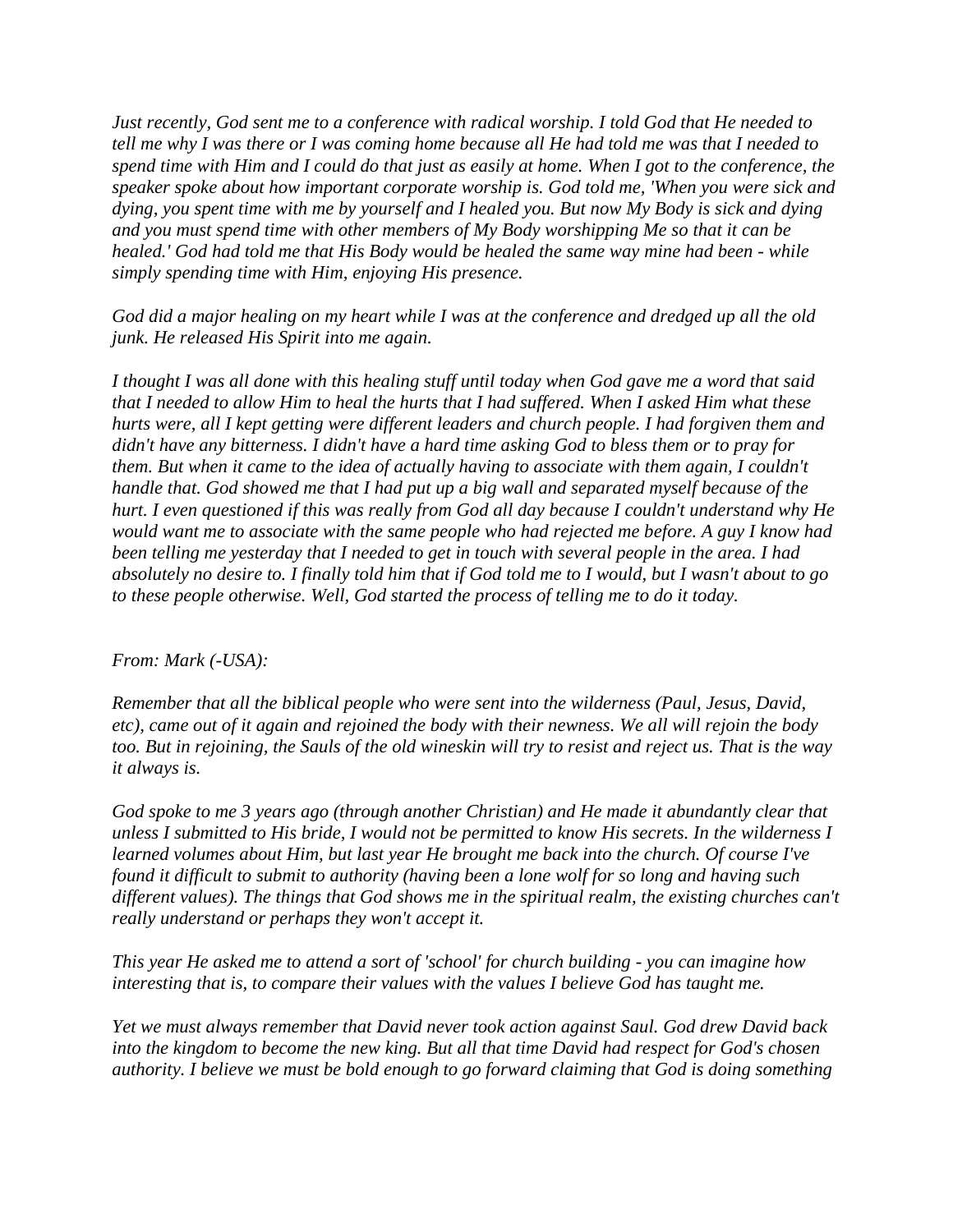*new, but we must also be humble enough to remember that we must submit to God's chosen authority. Although we differ to them in some ways, He did put them in places of authority.* 

#### *From: Jeff (-USA):*

*God sends us into the wilderness for a very specific time and for a very specific purpose, then He sends us back into the body of Christ to complete the work He has given us to do. God sent me into the wilderness for a time myself but that time is over now. He has since called me to a new church that believes the way I do and has begun the process of restoring to me the ministry I had before, as well as to heal my heart of some past hurts. It feels great to be a part of such a loving group that does its best to live what they profess. Part of the ministry I have now is to share those things God revealed to me during my wilderness experience. One of the things I feel led to share is how God changed "ME" during that difficult period.* 

*This also happened to Elijah following God's victory on Mt. Carmel (I Kings 18). Remember that when he fled from the threats of Jezebel he too headed out into the wilderness for a time, and God even blessed it. But then God, after showing the man of God His glory, asked him, "What are you doing here?".... As long as Elijah remained on the "backside of the wilderness" God couldn't use him. That's why the Lord said, "What are you doing here?" and then "Go back the way you came." In other words, after God showed him what He intended to show him He sent him back to his people and back to the work of the ministry.* 

*Also remember the wilderness is a place of testing and revelation. And, as such, it was never intended to be a permanent dwelling place for God's people... He also sends you back to share with others those things He has shown you during your wilderness experience (just as he did with me). That's why Elijah was told to both anoint Elisha as a prophet and Jehu as king. Just imagine what would have happened if he never completed that work.* 

*From: Alison (-South Africa):* 

*I know what it is like to be in a church where my own (and my husband's) vision had long since been trampled under the feet of the leadership. And I know what it is like to wander around in the wilderness in fellowship with no one. Neither place is the Church.* 

*I know what it is to stand in a meeting where people are being whipped up and manipulated by human emotion - and that is not the Church either.* 

*So where is the Church? That's the point. Are "out of church" Christians actually looking for the Church - or are they content in their isolation? As long as we honestly search we are those who are ready to see truth re-born. But as soon as we are content in our isolation, adapting nicely to the wilderness and praying up "we four and no more" then, God help us, we are by our own actions delaying the return of the Lord himself.... Let's not "play" criticism any more than some "play" church.*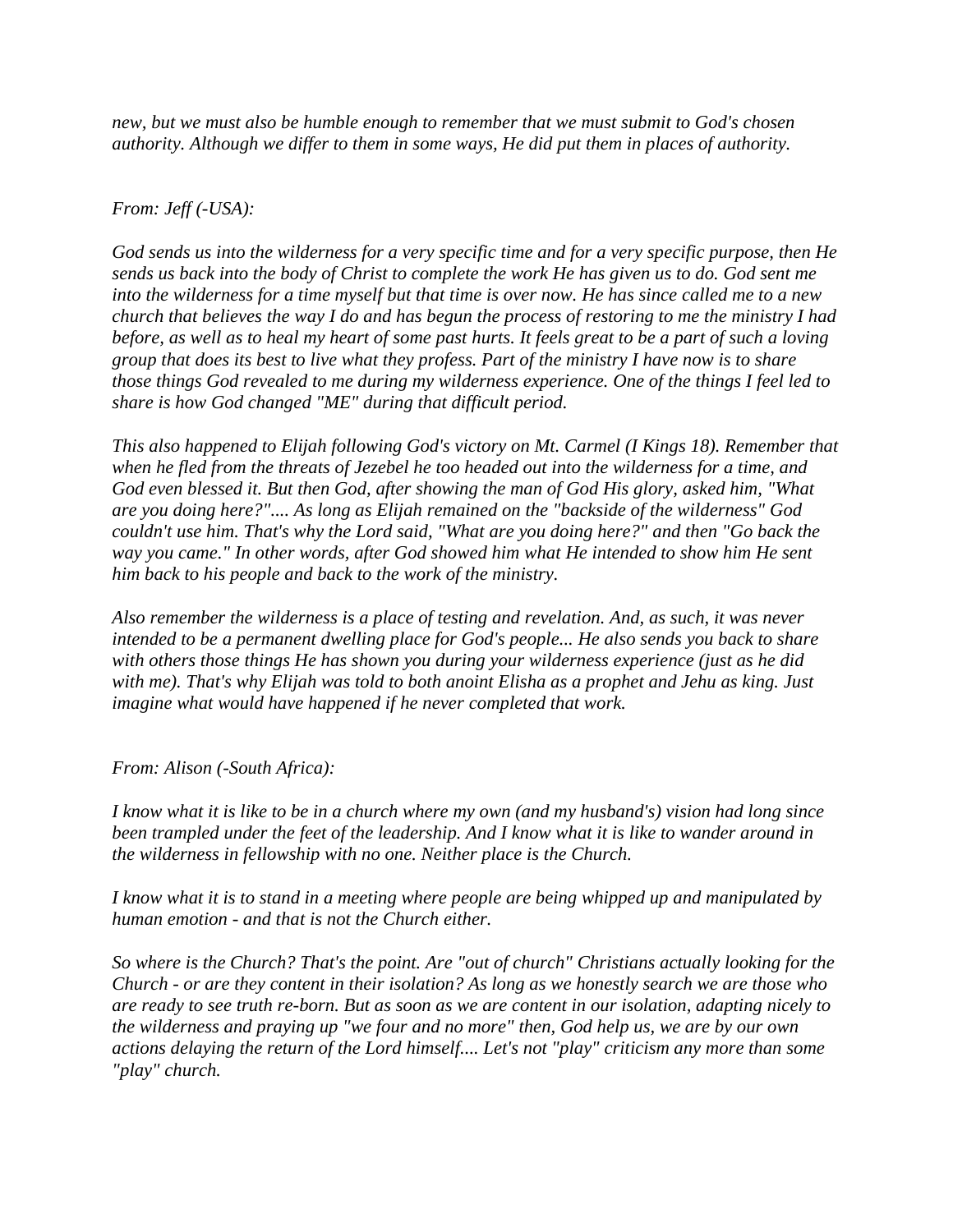## **CHAPTER NINE THE "IN-CHURCH" OUT-OF-CHURCH**

It seems that there is a tremendous groundswell of "dissatisfaction" occurring in the church right now. Could it be that God Himself may be causing this, to prepare for great change and reformation amongst His people? A number of those who wrote to me are still within their churches, but are having a hard time finding good reasons to stay there. The following emails explain the reasons that many of them give for this growing dissatisfaction.

*From: Noreen (-South Africa):* 

*I am one of those who is in but is out, if you know what I mean. I find I feel much safer with my personal relationship at home with the Lord. I also find that I am never sure about whether what is going on in the churches is right. It is awful as this evening I could have gone to church but chose not to. This leaves one feeling guiltly. However, I have never felt closer to the Lord.* 

*From: Candy (-USA):* 

*I am not "out of church" right now, but sometimes I feel like I might as well be. I went back to a Spirit-filled church that I had "joined" seven years ago. (I had gone to another Spirit-filled church for 3 years that fell apart, then went to a non-Spirit filled church off and on for 4 years). I knew I needed to get back to a Spirit-filled church.... I found out my membership had been cancelled and I needed to "rejoin" to become a member.... I still haven't done that.... I don't know why I need to. The pastor is promoting different things trying to get new members. It's not wrong, it's just that if we had true revival, people would come on their own, right? Anyway, I am struggling to keep going, even though I know I need to. I feel like I am in a very dry place, including when I am in church. For every person who is "out of church"... there is probably at least one "in church" who wonders why he is there.* 

*From: Vicki (-USA):*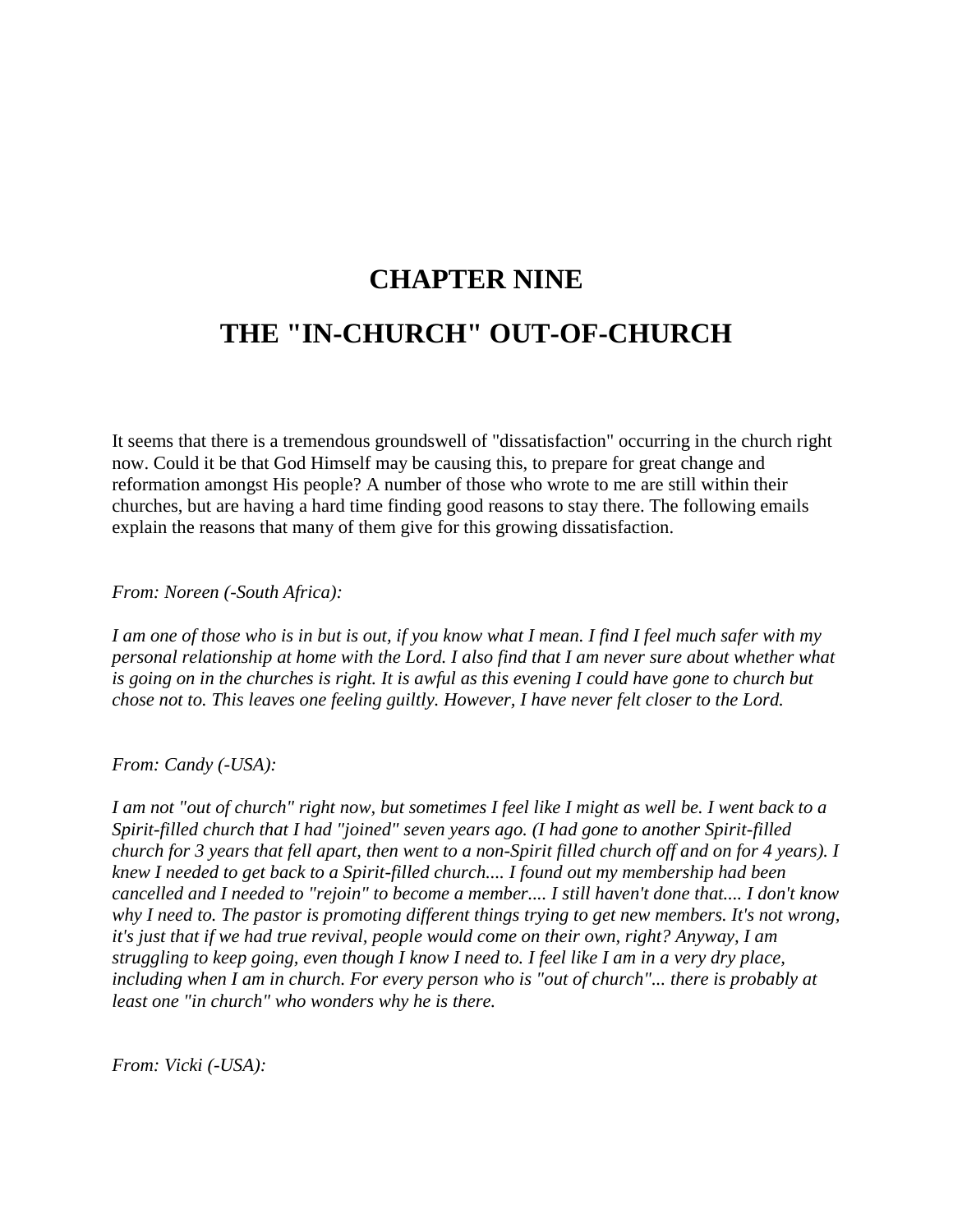*Is it possible to be in the wilderness and still be actively involved in a church? I identify with those who are in the wilderness and have left the church, and have considered doing the same, but I am getting mixed messages and until I am clear on my marching orders, I dare not move, yet I am so done with church programs. I think I'm an "In Church, Out of Church Christian", done with programs and empty worship, hungering for real ralationships centered on what God is doing, and longing to bear fruit even if it means pruning some very old branches.* 

*From: Alistair (-Australia):* 

We are still going to church but despair of it. I have wondered for some time whether the present *Structure will be destroyed and the true bride will arise as a phoenix from the ashes, or whether the true church will be raised up beside the present one which will become even more irrelevant.* 

*My wife & I have two aching desires deep within us. To see the arts redeemed, and to see the church actually being Jesus to the world around it.* 

*\_\_\_\_\_\_\_\_\_\_\_\_\_\_\_\_\_\_\_\_\_\_\_\_\_\_\_\_\_\_\_\_\_\_\_\_\_\_\_\_\_\_\_\_\_\_* 

*\_\_\_\_\_\_\_\_\_\_\_\_\_\_\_\_\_\_\_\_\_\_\_\_\_\_\_\_\_\_\_\_\_\_\_\_\_\_\_\_\_\_\_\_\_\_\_* 

Many of these people told me that they feel as though they simply "don't fit" with what is happening in their local churches. They hang around but they simply cannot get into what is happening:

*From: Jill (-New Zealand):* 

*My husband and I, after being actively involved in Spirit-filled church life since 1965, have spent two years "out of church" and just recently started back again... in another fellowship.* 

*However I sit there every Sunday feeling so out of place, and wondering what is wrong with me. I even have difficulty getting involved in corporate worship... yet at home... alone I feel so much closer to the Lord. We are not church hoppers, and have been very involved with home groups and Bible studies during our time in church. But since we have been "out there" I have found it far easier to communicate with others who are out of church for various reasons... some who have simply fallen thru' the cracks. We have no desire to be Lone Rangers doing our own thing, but it does seem to us, to be something God is doing.* 

*From: Claudia (-USA):* 

*My husband and I were just having a discussion about whether or not we are being called out of the organized church. We are still attending a church on Sundays but, we do not seem to fit anywhere. We sit among thousands and hear a "good message" but "we are not connected to the body". We want to be. We have tried to connect only to be pushed out . We are seeing so much control in the local churches we attend. I know that being isolated is not the answer.*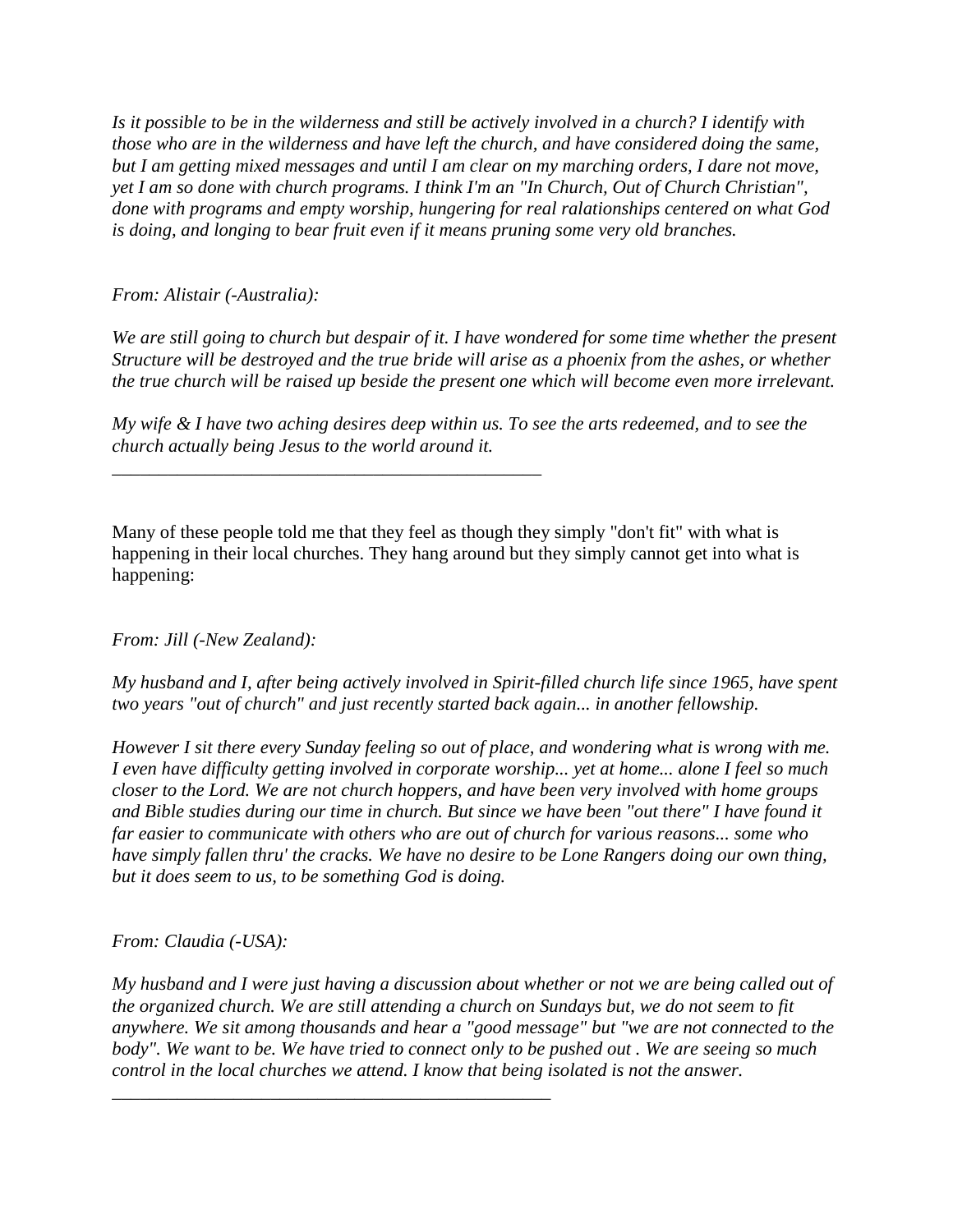A number of these "In-church" people say they have noticed many others around them who seem restless and dissatisfied right now. This seems to be a very widespread phenomenon:

*From: Peter & Doreen (-New Zealand):* 

*I have a tenuous tie with the Anglican church and have met so many people who are hungry for they-know-not-what! A restlessness is in their hearts, and like you say, 'They wander from church to church'....* 

#### *From: Erlene (-USA):*

*I have friends who have (for the most part) left the church. I am still going to mine. The reason is that I have NOT heard God tell me to do otherwise. I teach adult Bible study Sunday morning, some other Bible studies with various other people in their homes, and I know God has called me to teach. However, I am very unfulfilled with "church as usual". Frustrated that we do not see a lot more "signs following those who believe", and the routine of sameness. The gifts of the Spirit are very scarce, salvations are not happening on any grand scale, and church has become more of a Christian social club in my opinion....* 

*From: Eileen (-USA):* 

*We are part of those Christians who have been totally unsettled at church. The only thing that is keeping us tied to this one church recently, is that our children are involved in the youth group and we feel they need that contact.* 

*Every church we have been in, whether Pentecostal, Charismatic, Baptist... whatever... there is something missing in every church. I feel like the church of this generation is lacking the "fullness" of Christ. There always seems to be a major weak area. I'm not saying we are perfect Christians and know everything... that is far from true... but there is so much missing.* 

*I have learned and grown so much more (exceedingly) at home in my prayer closet seeking the Lord and studying His Word. My husband's and my spiritual growth has not come from attending church. It has come from spending time with HIM at home. Church has become more of a social hour than of truly seeking God. We should be doing the things that Jesus did (miracles, healing, deliverance, restoration, etc.) and even greater!! Especially in these last days!!* 

Many who wrote told me what an "empty" experience church has become for them, and how they have been wondering what on earth could be done to make things different:

*\_\_\_\_\_\_\_\_\_\_\_\_\_\_\_\_\_\_\_\_\_\_\_\_\_\_\_\_\_\_\_\_\_\_\_\_\_\_\_\_\_\_\_\_\_\_\_\_\_\_\_\_*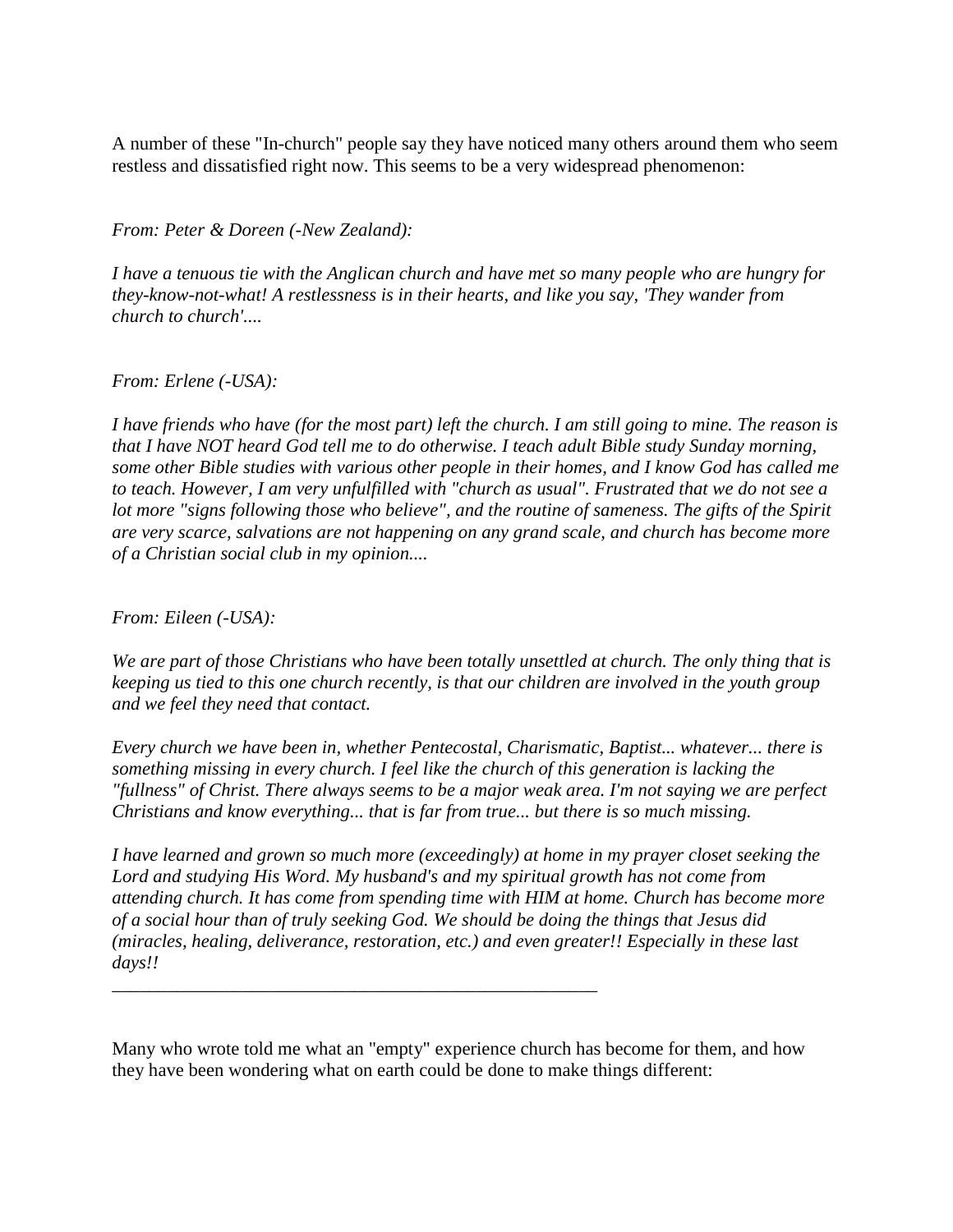*From: Ruthie (-USA):* 

*I just seem to warm a seat in my church. The "activities" and the "programs" in the church are so empty. We have become a social club with a "bless me" mentality.... I find myself more eager to spend time alone with Jesus and feel His presence than I do seeking Him in a body of people that spend the entire service looking at their watches, trying to decide how much of their day off is going to be used up in the church service....* 

*From: Hollie (-USA):* 

*I myself feel that I have been in a place of spiritual limbo for the past 4 or 5 years. The church I attend has some awesome services, programs are bursting out of the walls, etc, but it mostly just leaves me feeling unimpressed and listless in my heart. Because....* 

*Because, maybe, I look at others, perhaps, and don't keep my eyes focused on Jesus (????)* 

*Because I look at others, and after a great service, they are right back to doing all they were doing that wasn't quite perfect before the Lord. What good is a tremendous "touch" (goose bumps) from the Lord, if there is no lasting change when the goose bumps disappear??* 

*I'm reluctant to witness to others in case they want to come to church with me. I feel that for the most part, bringing them to church, would/will only lead them into bondage to a church, and not into relationship with the Lord... I don't want someone to just "come to church" with me, I want them to "come to Jesus!"* 

*Personal relationship of the individual with the Lord doesn't seem to be too stressed. It is mostly relationship with the pastor or the ministers, or our own ministry within the congregation.* 

*I have no desire whatsoever for a ministry or leadership role within the congregation. I've seen it all before, done much of it myself, and am just really weary of it and unimpressed (as well as unmoved) by it.* 

*There is no greater joy, I think, than just going to visit the shut-ins, the widows, the sick, the hurting, those who slip quietly out the doors of the congregation, and no one notices because they are so busy "ministering" to the lost. (The lost get loster, and the saved get overlooked). Or, if they do notice someone hasn't been coming for a while, they are too busy to really find out why and/or where that person is. (Often, that very "busyness" is even church-related!)* 

*Yet at the same time, I am hungry. So desperately hungry to find within a local congregation whatever it is within my spirit/soul that is making me so terribly hungry and feeling dissatisfied with what is being served to me within the local congregation.*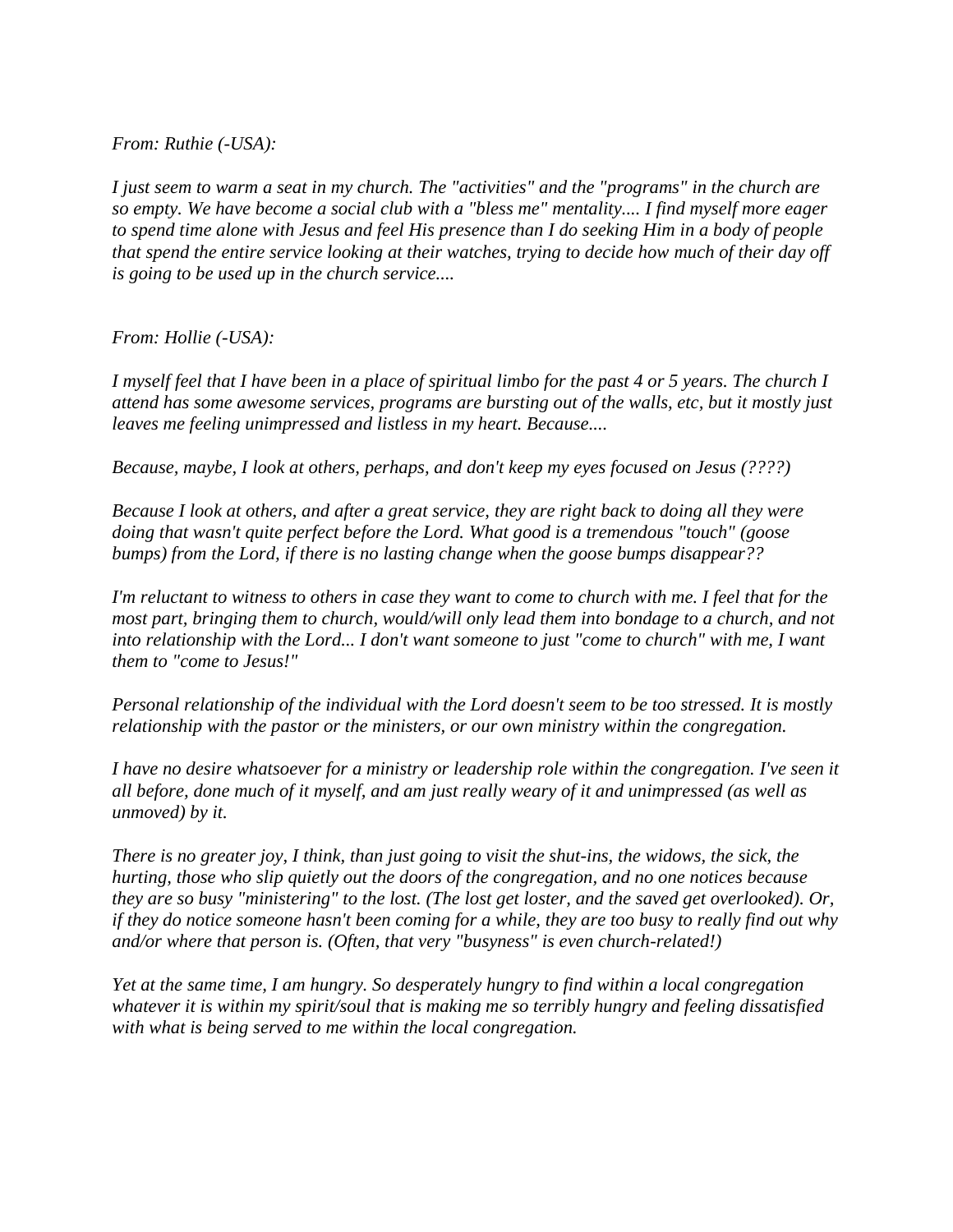*I have examined my heart to see if it is "me". If there are things I need to repent of, get taken care of, put under the blood, etc. Of course there are. But, it isn't this alone, I think, that is making me feel so starved spiritually.* 

*I don't want a "good" service at my local church. I don't want to participate in "more" programs and outreach ministries. I don't want a position within the local congregation.* 

*Maybe I just want to be fed. But, fed what? And why do I even feel so starved spiritually? The Word says to "taste and see that the Lord is good." Perhaps I am not "tasting". If so, I want to! But I don't want to just taste something the pastor cooks up to dish out each service. I don't want to be at a spiritual smorgasbord and pick and choose what might satisfy me spiritually, or give me Holy Ghost "goose bumps," that someone else has prepared for me.* 

*I just want GOD!!!* 

#### *From: Marilyn (-USA):*

*It has been a long time since I have gotten anything out of church. The worship is weak... everything in a rush since we have services back to back. There is no time to let Holy Spirit in. But I want to tell you why I stay. I stay for the children. I am not there to get but to give. We can make the services for the children alive and meaningful. The children need us to be there. I get more out of giving to the kids then I do attending services.* 

*From: Donna (-USA):* 

*I cannot tell you how many times I have gone to church desperate to meet with God only to leave disappointed and sometimes even in tears.* 

*The churches that I have experienced here in America (in Oregon where I live, and in Texas) are so dead and dry (yes, the so called "Spirit-filled" ones) that I have to force myself to go, or can't force myself to go.* 

*I wondered if there was something wrong with me for hating it so much, when all of my friends always gushed about "the presence of the Lord was so strong" or "that was really powerful." While my thought (never spoken of course) was UGH! I like my dentist better.* 

*I love Jesus sooooooooo much and have such a good time just "hanging out" with Him at home, that I couldn't understand why I often felt so "icky" at church. I talk to so many of my unsaved friends and family, who without exception have been abused or even out and out stolen from by "Christians" and "ministers", and am constantly trying to convince them that that wasn't God that did that to them.* 

*Unfortunately, most "Christians" give God such a bad name that the unsaved don't want anything to do with Him. I now pray constantly, "Lord, if I am misrepresenting you, stop me by*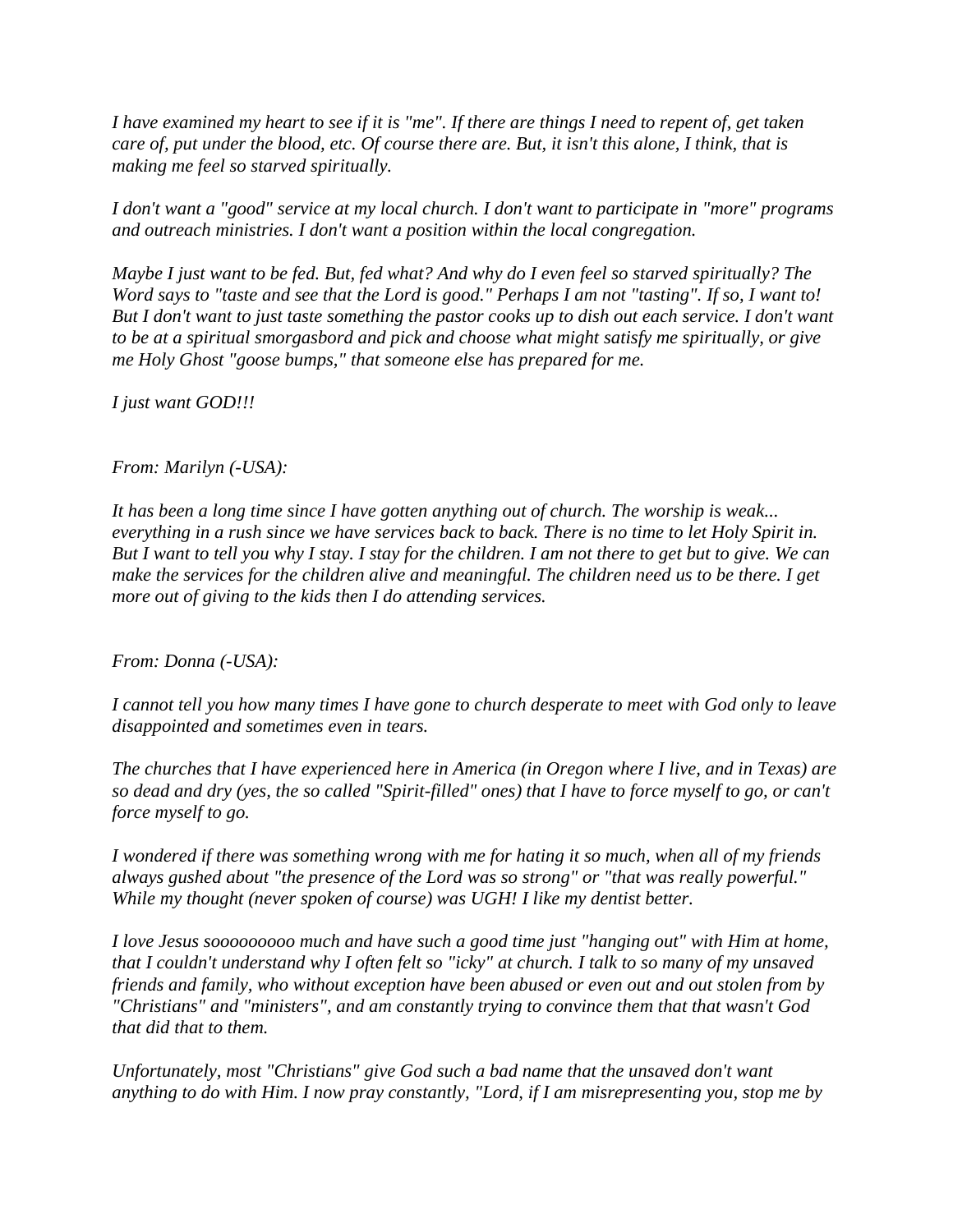*any means necessary." I don't want to have to give an account on judgement day for all of the people that I kept away from God.* 

*Now that I know there are probably millions of us that feel the same way about "organized religion", I'll bet my socks that the exodus from the "church" is a move of God. He does say "Come out of her my people, and don't partake of her sins anymore."* 

*\_\_\_\_\_\_\_\_\_\_\_\_\_\_\_\_\_\_\_\_\_\_\_\_\_\_\_\_\_\_\_\_\_\_\_\_\_\_\_\_\_\_\_\_\_\_* 

Many of these "In-church" people told me that they are in a state of perplexity as to what to do or where to go. There seem to be so few options. They really do not see God moving in their church, but it does not seem much better elsewhere. What on earth can be done to remedy this malaise that has overtaken Western Christianity?

*From: Sondra (-Australia):* 

*Although I have remained within the church system (uncomfortably) I just don't know what to do. I have been thinking its all "me becoming strange and out of order."* 

*I don't want to be out of the Body, just out of the "commercialised" church.... such a lack of intercession, seeking God, and quiet times of deep prayer. (In fact, none at all!!) And to be quite honest, no repentance at all! In fact, repentance seems a dirty word in our church. Far too uncomfortable to give it the amount of mileage it deserves and God requires for a healthy spiritual life. In fact, repentance has been pushed out in place of self-building and pride in all we do! Our church seems to promote itself as if it were so worthy of being right at the front of God's plans, purposes and blessings. I cringe inside my spirit, and feel sickened every Sunday when I have to sit through two hours of "Let's seek God" when all we seem to do is seek ourselves and have a good social time.* 

*From: Cheryl (-USA):* 

*We have yet to 'let go' of church altogether but really, really want to, as we are frustrated and fed up with playing church. We have been dedicated youth leaders for over 10 years and have been labelled as rebellious for our concerns on the state of the church the last few years. We find we have backed off from church but are hesitant to let go completely. Our feelings are this - if all of 'us' leave, who will tell the others who are feeling the same way that they are not alone and are not "weird"?* 

*We are very dedicated in all aspects of our lives to God, and really are much closer to Him now than we have ever been. Funny how that works! We know many, many people who are either on the verge of leaving the church completely or have already done so. It is happening at an alarming rate here in Ontario. For so many of us to be feeling this way and making the same move, without prior knowledge of others going through the same territory, I cannot help but think that God is indeed leading this army out for a time, how long - who knows?*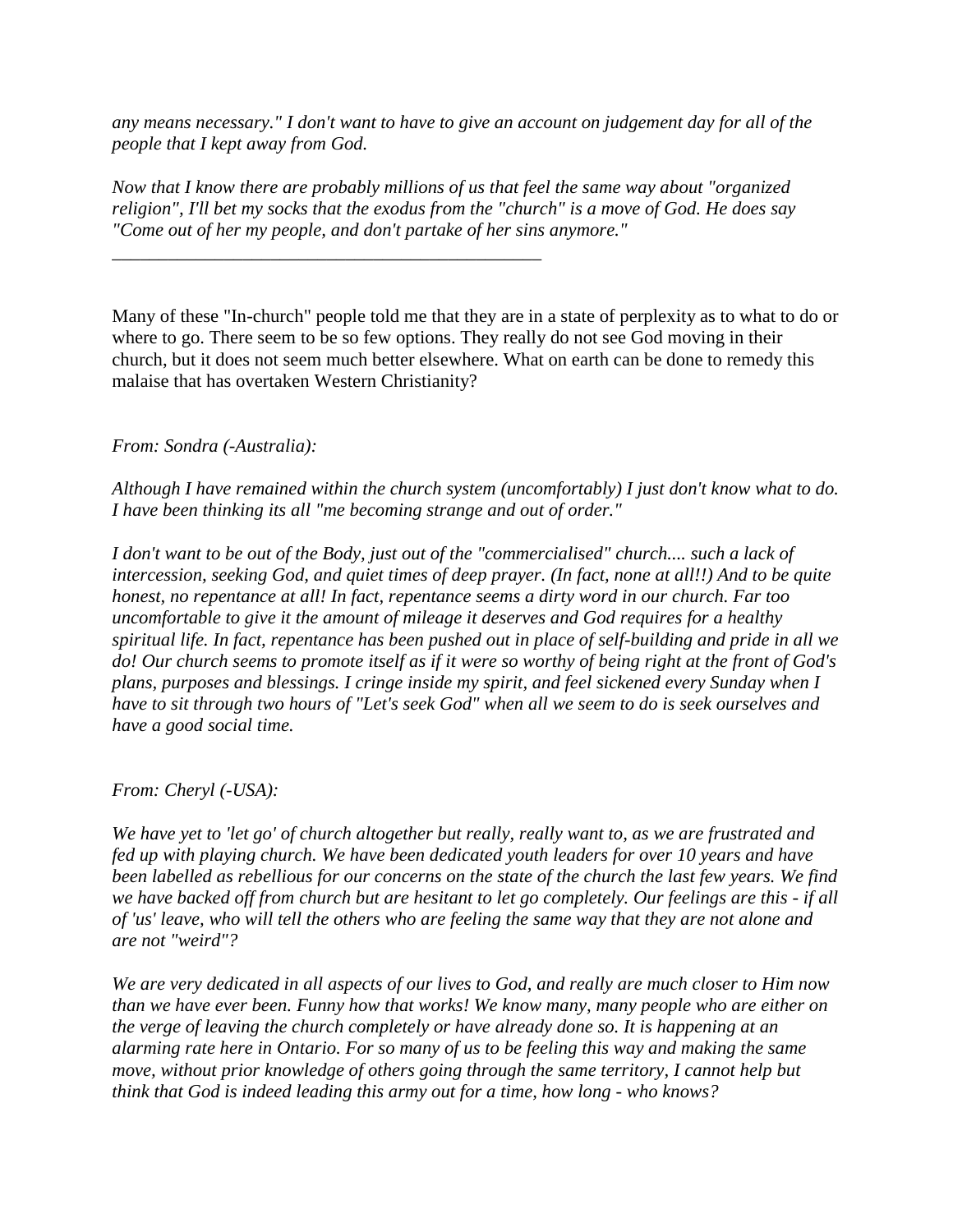*From: Tait (-USA):* 

*Since the first of the year I've been feeling so frustrated at my church and their worldly ways of doing things and their fearing man (the people in the pews) more than fearing the Lord that I've been feeling that I had to leave (because I was more focused on what was wrong than I was focused on the Lord). The Lord is very obviously moving at my church creating a new wineskin, but my frustration at people wanting to hold on to the old wineskin and rejecting even the possibility of the new is almost overwhelming.* 

*From: Lea (-USA):* 

*Sometimes I feel like it would be easier for me to attend church regularly so I could avoid the concerned remarks from my Christian friends who believe that I am in disobedience. In fact, I have gone to church on occasion out of guilt but each time that I do, I feel like God reminds me again that He has called me out. Not out of fellowship with brothers and sisters, but out of the organized church.* 

*On the occasion that I go, I feel so empty. I hear a pastor tell me how important it is to be part of a church. I have heard this message so much that it makes me wonder why so many pastors constantly remind us of this. I wonder whether they do not feel that God is big enough to meet us in our own homes without the organized worship, sermons and Sunday school for kids.* 

## **CHAPTER TEN**

### **IS "REVIVAL" THE ANSWER?**

A "Revival" in the Christian sense is defined as a powerful move of God to bring true 'restoration' and renewal - to return the church to something like its original 'Book of Acts' state at least for awhile. There have been a number of powerful Reformations and Revivals down through church history - some of which utterly transformed the church forever.

With the realization that thousands of people are leaving today's churches, many leaders want some kind of "answer" that will bring them back again. "What can we do to bring them back?"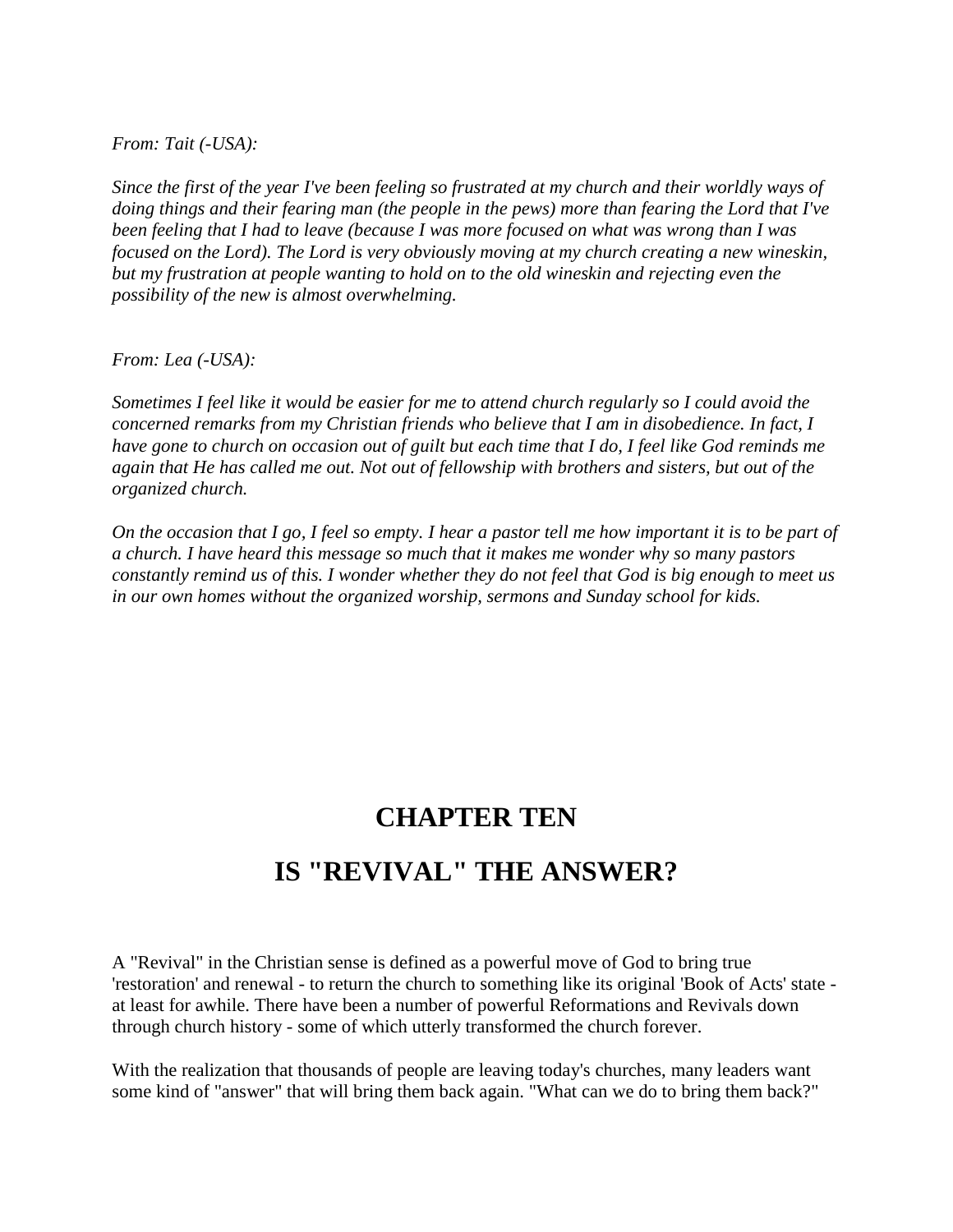they ask. But they do not realize that many of these Out-of-church people are not interested in returning to "church as we know it". They are waiting for a new move - an entirely new 'Church' - something transformed by the power of God. In fact, it is clear that they want something far closer to the original church of the Bible. What they are talking about is large-scale Reformation and Revival. -Something that will take us back to the full vitality, the faith and the power of the early Christians.

Now, one interesting thing about the original church in Jerusalem is that it was essentially an "outdoor" church. "Excuse me?" you say. "An outdoor church? I thought they met every day in the temple. That does not sound like an outdoor church to me."

Though few Christians today are made aware of this, it is absolutely beyond question that the Jerusalem church was based out-of-doors.

The Book of Acts records that the Jerusalem believers met every day in a place called Solomon's Porch, which was in a giant open-air courtyard attached to the main Temple. This courtyard was known as "The Court of the Gentiles", and it was a huge, open, paved area - about the size of five-and-a-half football fields. Along one side ran the narrow covered area where the apostles would stand and preach - known as Solomon's Porch.

We know that the Jerusalem church numbered in the thousands right from the beginning, so if they wanted to gather together "as one" then the only place to do it was in a huge open area. Also, this was the most busy and crowded 'square' in the whole city. So if they wanted to get their message in front of the largest-possible audience, then this was the place to do it.

Now what does all this have to do with our discussion of the "Out-of-church" Christians? Well, they are not the only ones who have been talking about getting back to the "original". They are not the only ones who believe a great Reformation and Revival are coming. This is something that God seems to have been speaking to Christians of all kinds - right across the spectrum - for a number of years now. He seems to want Revival more than anything.

Could it be that such a move of God may be the "meeting point" where a lot of In-church and Out-of-church people find common ground? Could this be the answer?

What is clear is that God wants His "original" church back. All the miracles, the unity, the piercing 'repentance' preaching, and everything else that made the early church what she was this is clearly what He wants to restore. Because so much has been lost over the centuries. Our comparitive impact today is minimal. And our petty divisions and denominations are killing us.

I think a lot of Christians would be surprised to learn how totally different the original was from that which we call "church" today.

For one thing, in those days they had a completely UNITED church. (-And I am not talking about 'ecuminism' here!) The simple truth is, there were no 'denominations' at all. In fact, they would have been shocked even to hear of such a thing! This was "one" church - with no divisions, and no little groups separating themselves off and calling themselves by different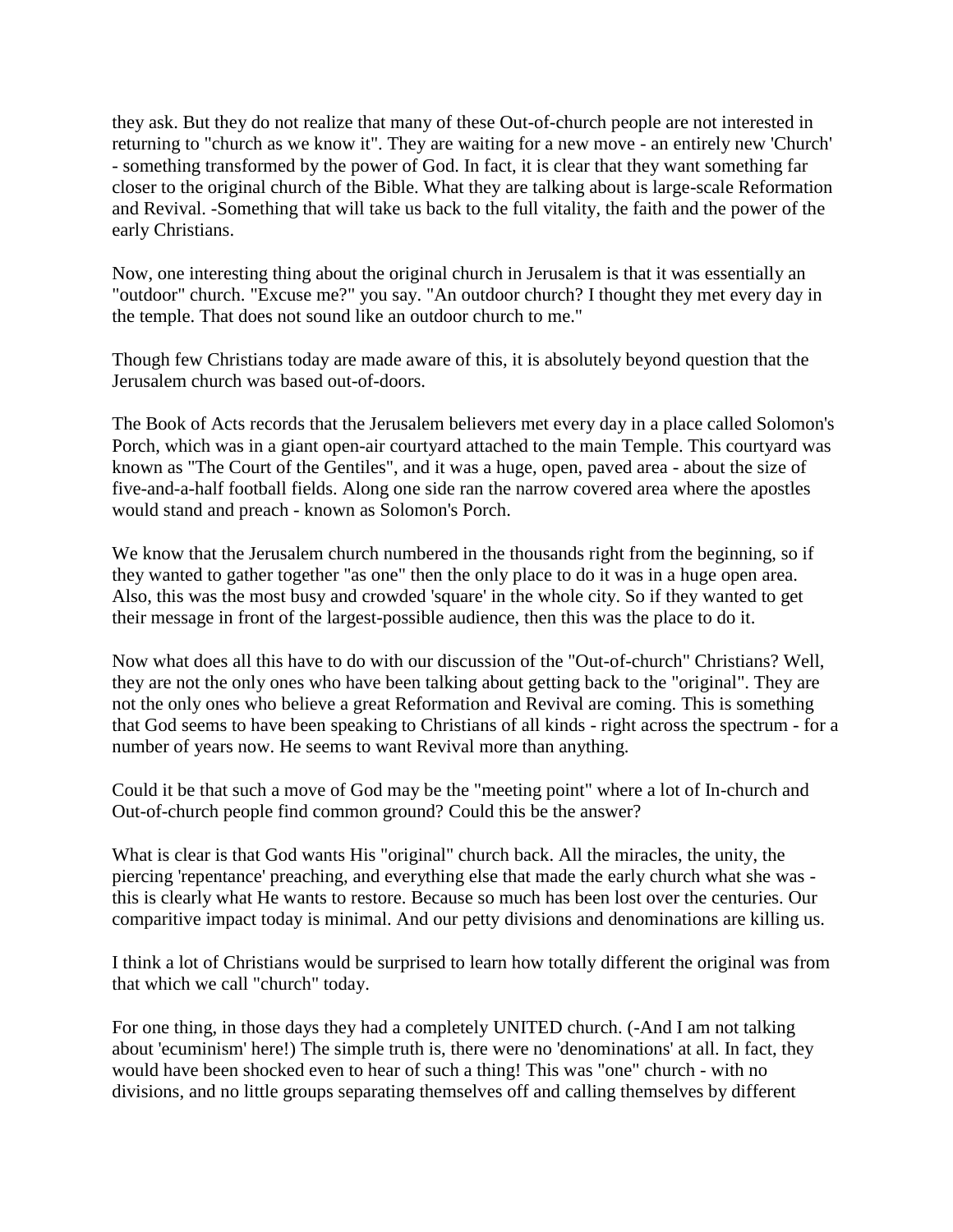'labels'. After all, Jesus Himself had prayed, "That they all may be ONE... that the world may BELIEVE." Why is it that the world does not "believe" us today? Perhaps it is because we are not "one".

A lot of people lately have been emphasising the fact that the early church met in houses (-which is certainly true). But they seem to forget that the Jerusalem believers also gathered together in HUGE OPEN-AIR GATHERINGS. And this happened almost EVERY DAY - coming together "as one". All the believers from the entire city could gather together in this way.

Thus we can see that they had TWO different kinds of meetings in the Jerusalem church. One was the more intimate 'house-church' type meeting, where the believers from a local neighborhood would all gather together in someone's house - taking communion and flowing together in spiritual gifts - building each other up in unity and love. That was one kind of meeting. But the other kind was the huge outdoor type that we have been discussing. (-A massive city-wide gathering where the apostles would preach and heal the sick, etc). These too happened all the time.

What the apostles were really doing here was continuing the ministry of Jesus - just as they had been commanded. Both Jesus and John-the-Baptist had a ministry that was largely in the openair - out where the "common people" were. This was very important. They were called to reach the lost, not to hide themselves away behind four walls.

We in the church are doing the whole world a great disservice today. They almost never see us gathered together "as one", do they? In fact they hardly ever see us at all. We lock ourselves away in our separate little groups - behind four walls - out of sight and out of mind. No wonder we have so little impact on the world around us any more. We are absenting ourselves from their lives.

But all of that is about to change. God has been speaking right around the globe in recent years about a coming "Great Reformation" of the church - a great "shaking" that will return her to the way she was always meant to be.

It is interesting to note that many of the church's greatest Revivals and Awakenings down the centuries have involved a return to huge open-air gatherings. The Great Awakening of the 1740's (under Wesley, Whitefield and Tennant) was a prime example of this. It became commonplace for tens of thousands of people to gather in the open air. Likewise the 'Second Great Awakening' of the 1800's (beginning in Kentucky) which saw the origin of the 'camp-meeting', and had thousands gathering in open fields. Even the great 1859 Revival saw strong elements of this especially in Ulster with her massive open-air prayer meetings.

I am convinced that God is about to move again in this way. He wants to restore the 'original' thing. He wants a church that gathers in "one accord" - right out where the people are. He wants "one" church - not many - a church that is pure and holy - "without spot or wrinkle or any such thing". And He wants a church that goes forth "destroying the works of the devil", just like Jesus did.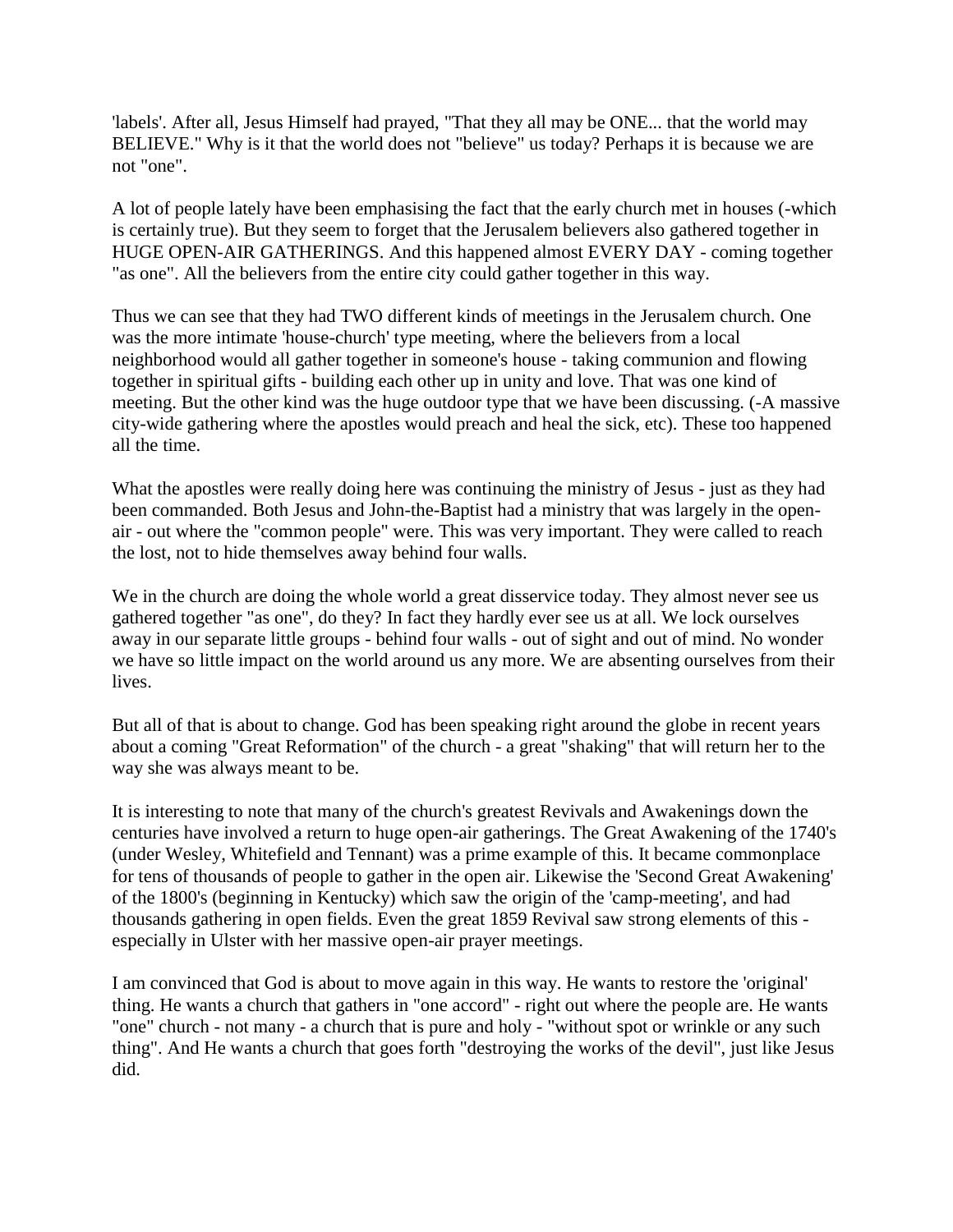If God has to bring great "shaking" to see this kind of Christianity again, then that is what He will bring. Whatever it takes. We are entering an era of great "change" in the church. In fact, I believe we are almost at the point of 'change or perish' in Western Christianity today. For God cannot live with a lukewarm church.

So where do the "Out-of-church" Christians fit into all this? Well, a large number of them believe that what they are going through right now is 'preparation' for this coming move of God. It really is significant how many of them wrote to me about this. They believe that in order to be fully prepared for what God is about to do, they need to 'unlearn' many of their old ways of "doing church" and prepare for the fact that God is about to do a whole new thing.

Here is a sampling of what they wrote on this subject:

#### *From: Rowayne (-South Africa):*

*I believe that God is busy with something totally different that will shake religion and tradition off the books. The time is coming that we will see a huge shift in the way church has been orchestrated. I believe church is going to the streets. Worship will absolutely combust onto the streetcorners and plains. Prayer will ascend from shopping malls and business venues. You will not have to go to church because church will be waiting for you outside!* 

*The awesome transformation of a weak, powerless organisation into a potent Warrior Bride... Some of us have seen this wonderful shift in the heart of God many times and we are waiting and watching and it's not going to be much longer. Praise God!* 

#### *From: Lea (-USA):*

*I feel that the traditional way of "doing church" has had its era. I think that God is seeking out people who are willing to admit that we are starving and are not getting fed in the church today even though I hear pastors tell me that we are. I truly believe that we cannot be ready for the next move of God until we acknowledge that we are hungry and that the current structure is not working. I am waiting to see what God does and I think it will be outside of walls and especially outside of special programs and traditional Sunday morning agendas. And I look forward to the time when we as believers can unite under one umbrella and be privileged to be part of the next move that God is doing.* 

*I don't think that everyone is called to leave the church but I do believe that some are and I am encouraged to hear that these people are responding. I'm excited to see what God is going to do with these people!* 

*From: Sue (-Australia):*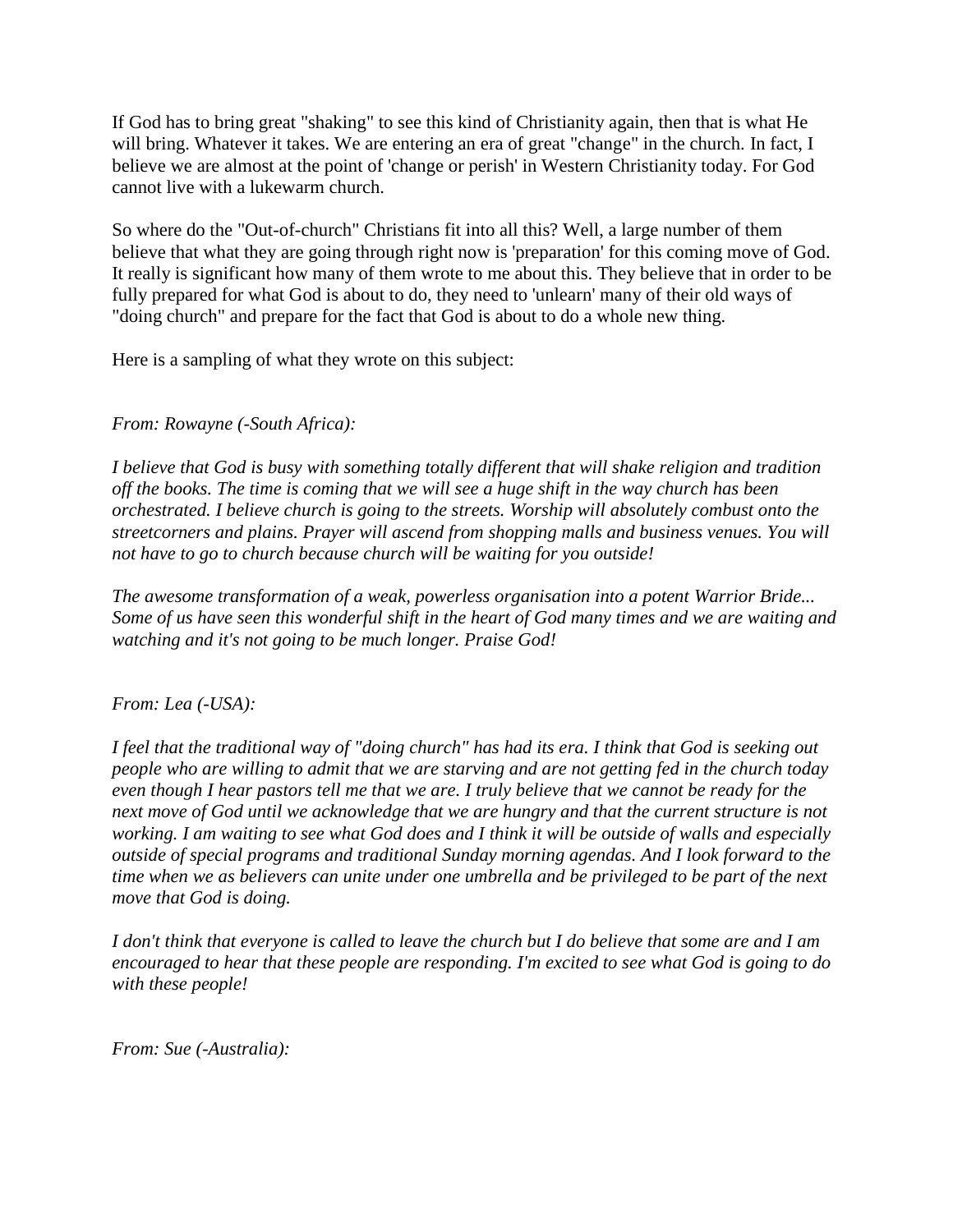*In 1995 the Lord showed me that he was going to "shake the hell out of the church." Literally. He showed me that within the local church system there are demonic strongmen over some Churches and they have the legal right to be there. He gave me Scriptures that "everything that can be shaken will be shaken." Any structure that is not established by the Lord will crumble and fall, eg. institutions, churches, colleges - anything that was not founded on the Rock Christ Jesus. The established system as we knew it was going to crumble. What had happened was that man had gotten in the way of God and his plan for his Kingdom.* 

*I am one of those waiting. I know that God will again use the men and women he has trained up and are outside the system. That what God has birthed into their lives will not be in vain. I felt I was hidden in the Cave of Adullam for 5 years. Last year at a prophetic conference I attended, I discovered others felt the same way.... Jesus is coming back for a glorious church.* 

#### *From: Steven (-Location unknown):*

*We have been outside for over three years, waiting for God to show us what to do next. This week I recieved a letter asking me to come teach pastoral leadership to a Bible School in the South Pacific. But what would I teach? My concept is totally changed from the "NORMAL" pastoral view. Is the Church ever going to be ready for the rooting out, tearing down, of the normal powerless system that causes the people to depend upon the church and the leaders instead of on God and Him ALONE?* 

*From: Jim (-Location unknown):* 

*I jokingly call this an "Out of the Body experience" referring to the body of Christ. What it may turn out to be is an awakening that reveals the Church without walls.* 

*From: Cathy (-USA):* 

*We have recently moved... there are 3 prominent Spirit-filled churches with the same doctrine for the most part. Yet, these three churches never mention the other or come together in unity for the area. They are all growing, as far as we can tell, and they all have nice buildings and programs to draw in as many people as possible... I can't help but wonder if, like in Transformations of Columbia, the leadership would come together... I heard one of the pastors from Columbia say: "The people were ready for unity, but the pastors were holding them back." It may not be the whole answer, but in my spirit I believe it could be a key step.* 

*From: L.S. (-USA):* 

*I feel like I've been waiting a long time.... but I believe He is saying the Reformation is coming soon, and I will find a place in the new move of God.*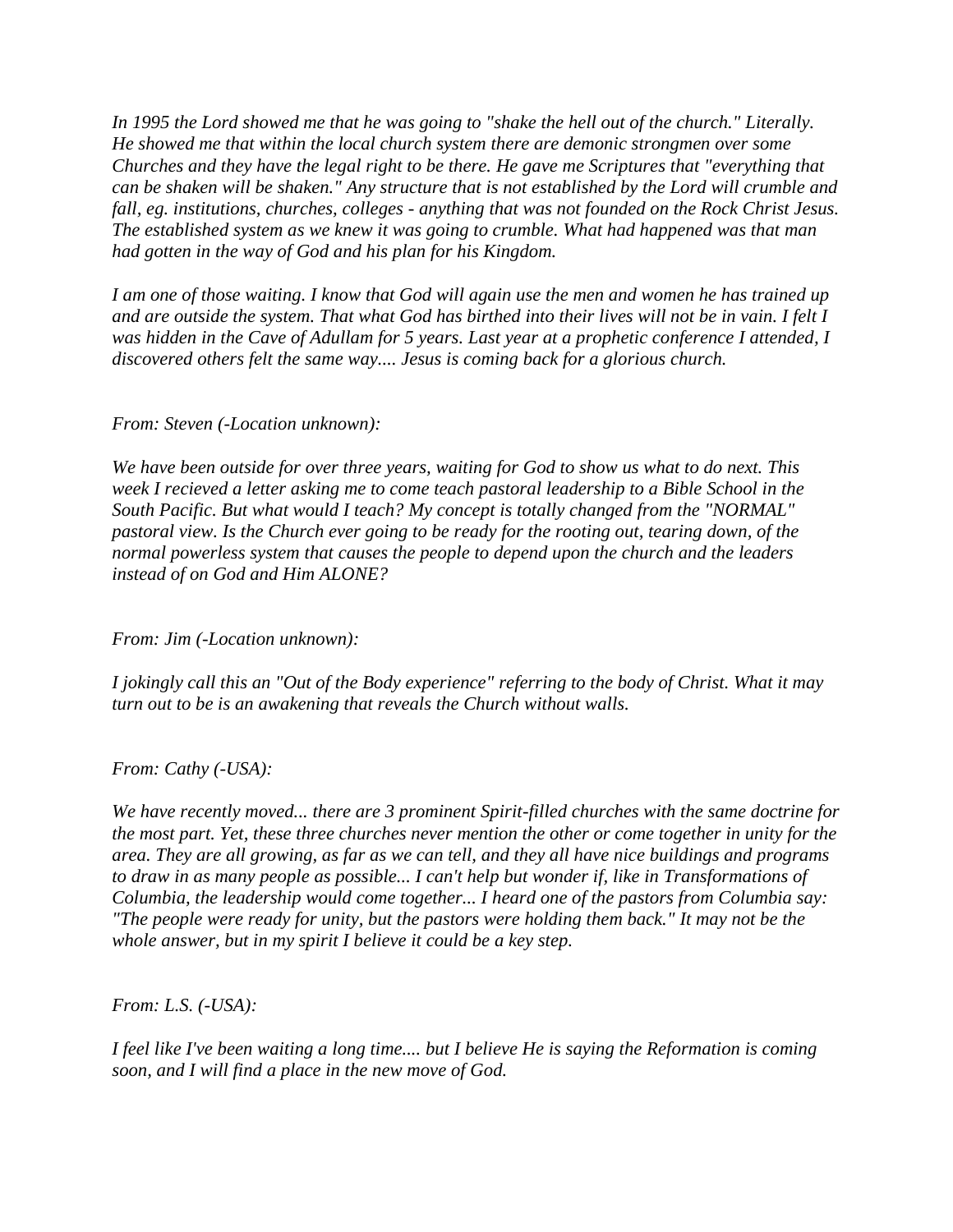#### *From: Carroll (-USA):*

*We have heard and continue to hear prophecies about the change that is coming in the church. Only we are hearing in part. Most of them do not realize that God is not moving us from one type of brick and mortar church to another, but to something outside the walls of the church as well.* 

*We are not against church - but God wants to make some changes and we want to be with Him when He makes them.* 

*Many people like ourselves who are unchurched are not alone - we are not lone rangers. The friends we have are not wandering around without direction. We are a part of the "Body" and the next big move of God will come in the marketplace and homes and it may well be that the ones "who miss out" could be inside the brick and mortar system. Because they are taught that everything must come from the system. They will have a hard time with the new move of God.* 

#### *From: Mark (-USA):*

*I feel in my heart that this mass of hungry and Christ-following people is God's own way of setting the stage for a huge reformational change.* 

*\_\_\_\_\_\_\_\_\_\_\_\_\_\_\_\_\_\_\_\_\_\_\_\_\_\_\_\_\_\_\_\_\_\_\_\_\_\_\_\_\_\_\_\_\_\_\_\_\_\_* 

The author again:

As you can see, this sense of a coming Reformation or Revival is very prevalent amongst a lot of Out-of-church people. They see themselves as being in the 'wilderness' and headed for a Promised Land of Revival - a "new wineskin" for the church. But as I said earlier in this book, just like the children of Israel, the test will come when it is time to finally exit this wilderness.

I am convinced that many Out-of-church people certainly are "leadership" material, and it would not surprise me at all if God was preparing them for a leadership role in this coming move. But there is one thing they need to come to grips with. -All of the greatest Revivals had strong leaders. This was totally crucial to their success. But can these Out-of-church people truly cope with this concept? I cannot help feeling that some (maybe many) could fall victim to the antileader, anti-authority, anti-Body attitudes that they have imbibed in the 'Out-of-church' scene. (- Just like I did). A lot of them really don't believe in "LEADERSHIP" any more.

And if you do not believe in any but the mildest form of authority then it is very difficult to truly LEAD yourself. You may 'manage', but actual LEADING is a different matter. And without leaders who will use their authority to keep the devil out, any Revival will be infiltrated by the enemy in no time flat. I have seen this again and again as I have studied past Revivals. This is the main reason why the great Welsh Revival of 1904 finished after JUST ONE YEAR. We have an enemy who prowls around like a roaring lion and he hates Revivals. He has infiltrated and ruined many moves of God down through history, and if we give him the chance he will do it again. He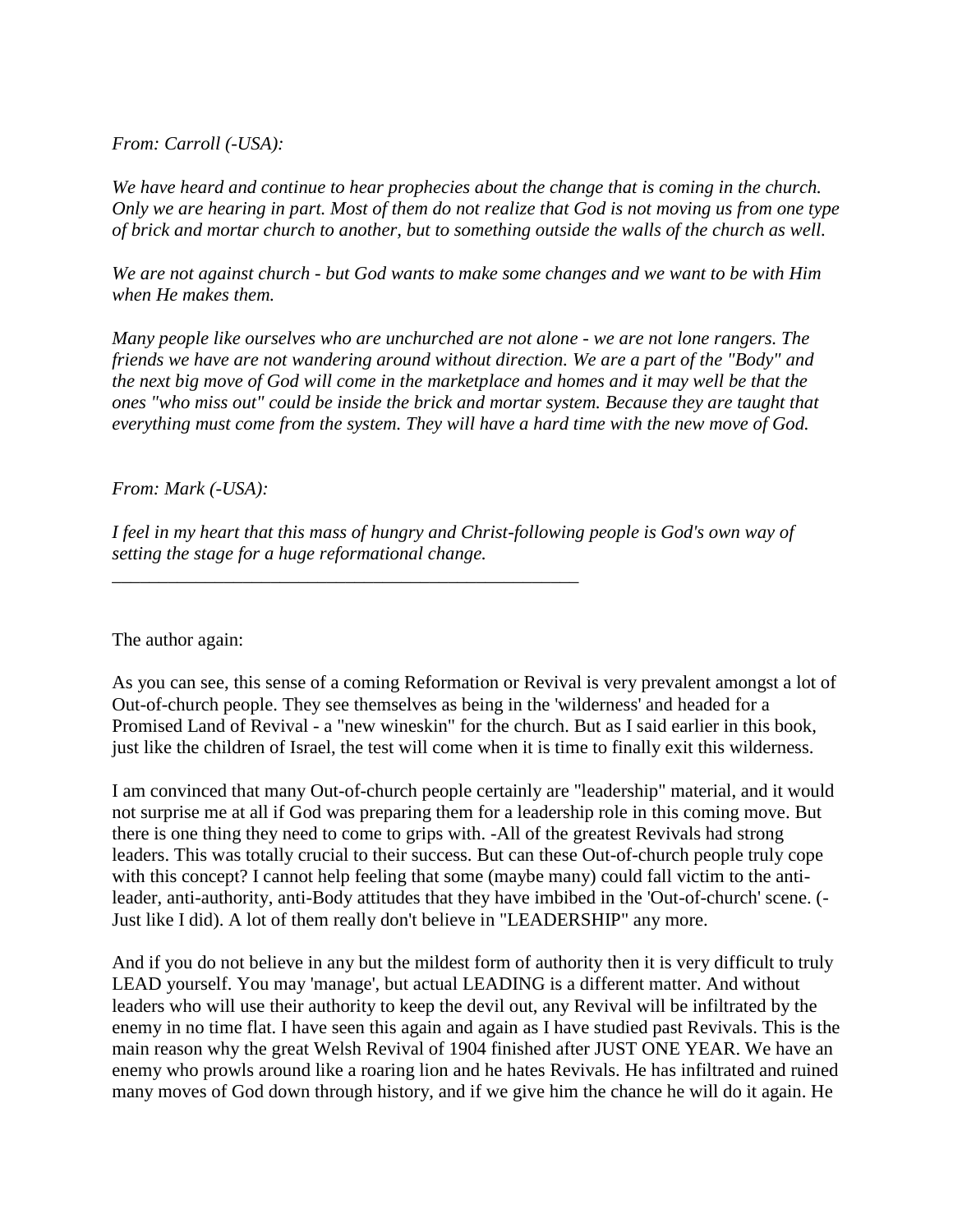loves to move into situations where there is a 'vacuum' of authority and no-one guarding the gates. I tell you, there is no such thing as a "leaderless" Revival. Or if there is, it does not last for long! Revivals must be guarded by leaders who are appointed to that place by God, and who are not afraid to stand up and be counted when the time comes. Such were Wesley, Booth, Finney and the like. Strong leaders - all of them. And such were the apostles also. Revival and strong leadership go hand in hand.

The book of Acts is full of leaders who ACTED LIKE LEADERS. They were servants - yes. But they were also REAL LEADERS. Without them there would have been no Book of Acts. I wonder how long it will be before some Out-of-church people come to grips with this simple fact? (-It took me a very long time).

So I have to ask these questions: Are today's Out-of-church people truly ready to help LEAD a new move of God? Or are many of them actually afraid to "lead"? Are they ready to assume responsibility and authority where required? Or do they believe in a kind of "leaderless" Revival? Are they ready to become "joiners" in the true sense of the word? Or is suspicion and 'standoffishness' now a large part of their make-up? Are they actually ready to be knit into a Body? Or will they eventually find some excuse to remain distant and detached? These are all crucial questions. And they are the very things that will be tested when the time comes. Have these people truly RENOUNCED all the things that they need to renounce?

#### REPENTANCE TO SWEEP THE CHURCH

It is obvious that even though there are many issues of "structure" that need to be dealt with today, the REAL issues (-the ones that really matter) are issues of the HEART. The church is sick and ailing because her heart is sick and ailing. It is not so much a matter of the "boxes" that she lives in or the style of meetings that she has. These are secondary factors. It is the HEARTS of God's people that really need work. And that is what any true Revival must do first - cleanse and purify the hearts of His people. Fixing the 'structural' things can come later. The heart is what really matters. And thus a great wave of REPENTANCE must come first. (-Just like every true Revival down through history).

I know a number of people in the house-church movement who believe that if we can just get the right house-based structure, then everything else will follow. Some spend hours discussing 'plurality of elders' and house-church formats, etc. They seem to believe that if they can change the "boxes", then everything else will come right. I am sorry, but I have to disagree. A change of HEART is what is needed - primarily and above all. And it is Revival that will bring this about. Remember, in the early church it was the OUTPOURING at Pentecost that came first - and then the new structures were built around that. Revival must first come and transform the hearts of God's people before anything else. To try and form a 'new wineskin' without the new wine is simply putting the cart before the horse.

Like many people, I am convinced that a great Revival is coming - a flood of God's Spirit that will bring the church to her knees in deep repentance and transformation. And through this there will come a 'new wineskin' and an enormous harvest - with many new leaders raised up by God.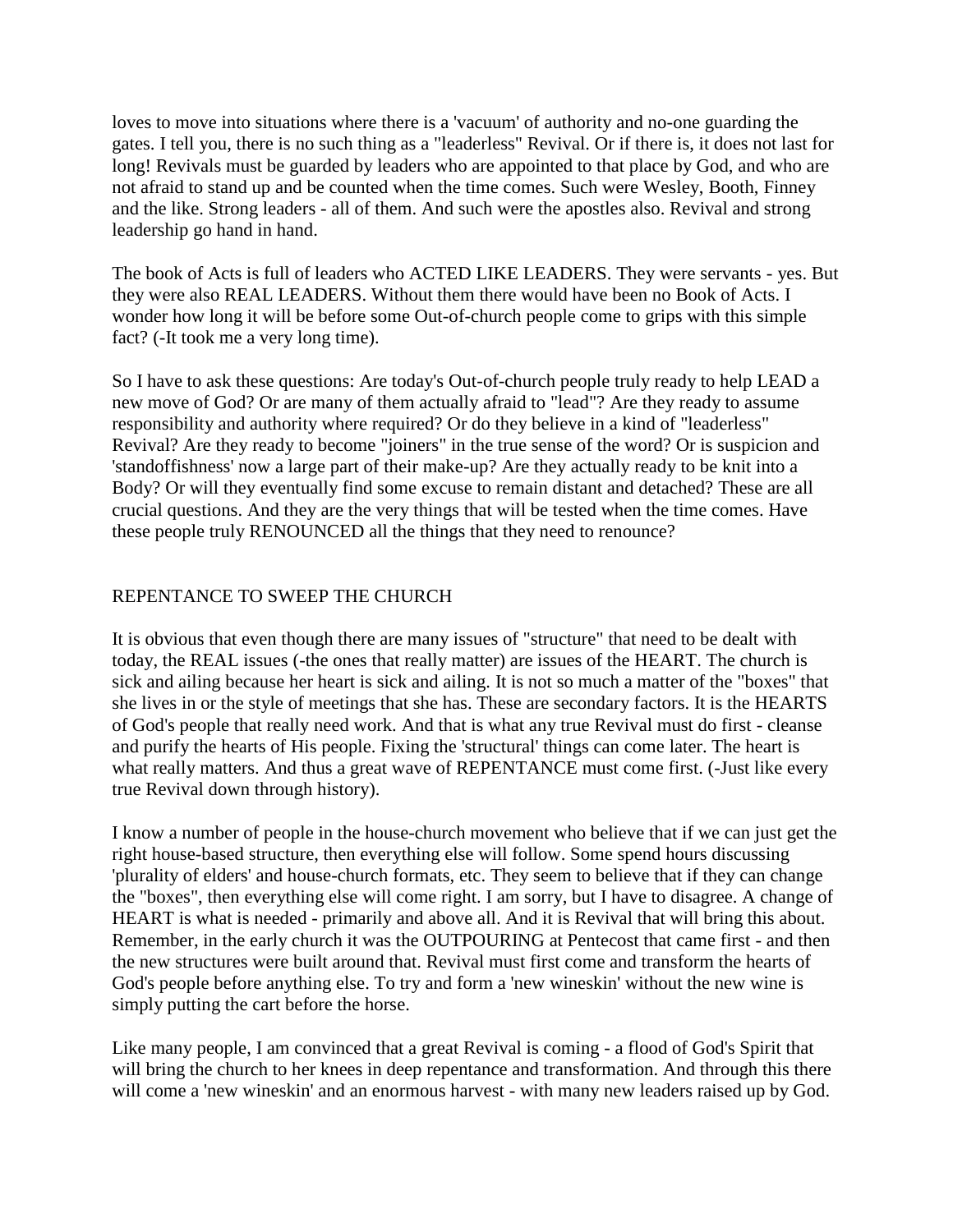So will many of today's Out-of-church people be amongst this new leadership? I have no doubt that they will. God did not put them through all this training for nothing. But timing is the key. Sometimes it takes a "crisis" for new leadership to be allowed to arise. "Cometh the hour, cometh the man" as the saying goes. And it is never more true than in times of Reformation or Revival. Suddenly the new leaders arrive, as if from nowhere - prepared for years in the secret place by God. So it has always been with the greatest Revivals. Timing is all.

As we have seen in this chapter - in fact this whole book - there are a group of Christians in the world today who have left the comfort of routines and friends and familiar surroundings, to set off towards something new, not knowing exactly where they are going or how they will get there. Just knowing that they had to go. They heard a call, they tasted a vision, and off they went. It was a brave thing to do and a lot of them have my deepest admiration. If they can make it through the desert, nothing is surer than that many of them will make wonderful leaders of God's people. But it is getting out of that 'wilderness' mindset that is the key thing. I personally believe that a great number of them will make it through. We are living in momentous days.

So is this huge Out-of-church movement a sign that something unprecedented lies just ahead? Is the massive groundswell of "dissatisfaction" amongst multitudes of Christians evidence that dramatic change is just around the corner? Certainly we would have to conclude that something major is going on. This thing is way too big to be mere coincidence. There is something very unusual taking place - on a worldwide scale that only God could orchestrate.

So are we about to see a new breed of leaders come in from the desert - prepared for years for this time - ready to usher in a new move of God's Spirit? Is another great 'Street-Revival' approaching? Well, one thing is certain:- We desperately need one. Only time will tell. But the signs are there that something of this order of magnitude is definitely building. It seems beyond question that God is on the move in a new way in this generation. And He is doing something quite radical. Or perhaps it is something so old that it just seems radical - because we have never seen its like before.

*You are welcome to download, print or make photocopies of this book to pass around. However, if you wish to 'publish' it or parts of it in another form or another publication, please seek permission from the author first.* 

*Andrew Strom's email: [prophetic@revivalschool.com](mailto:prophetic@revivalschool.com)*

## **TO VISIT OUR WEBSITE:**